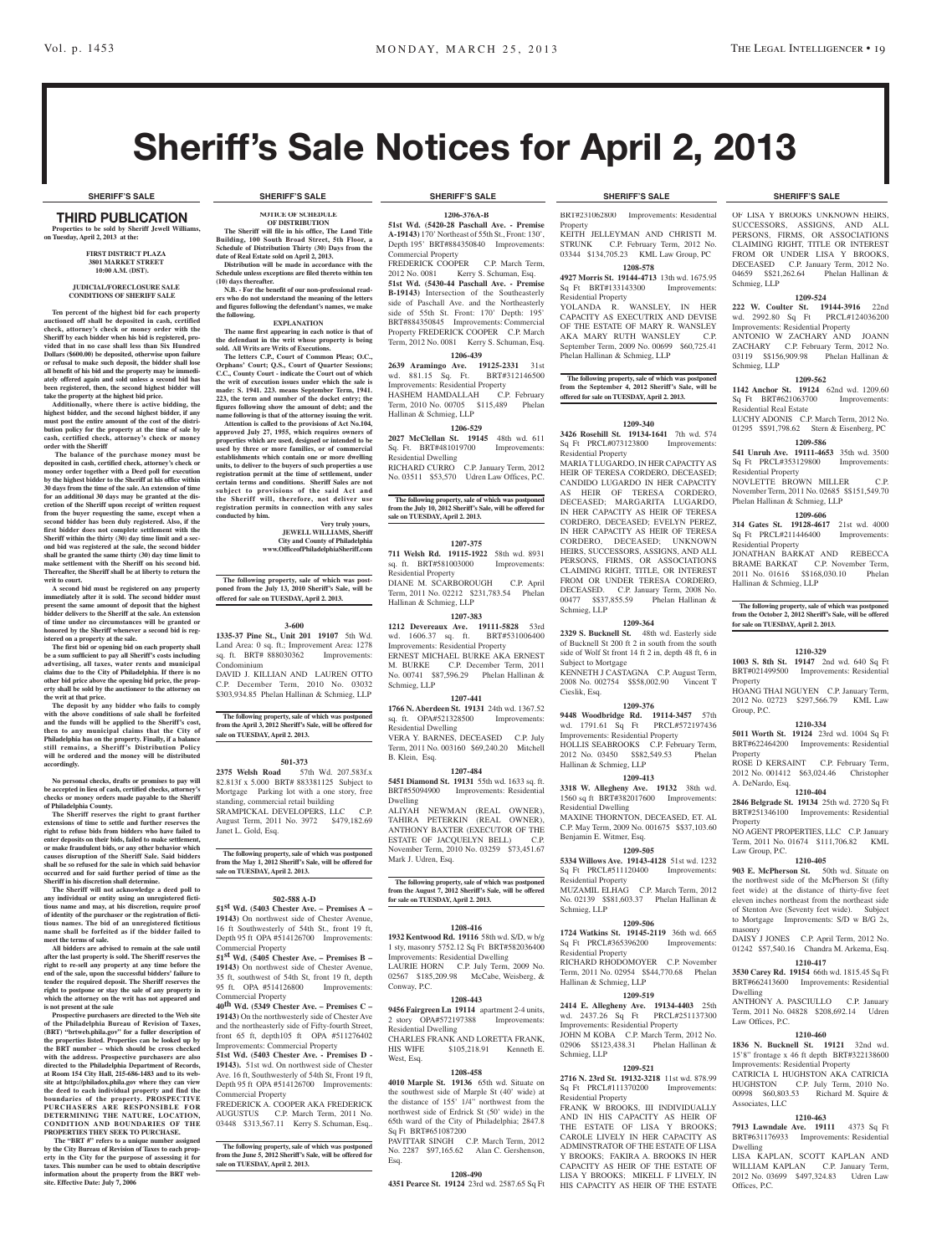#### **1210-479 1827 67th Ave. 19126-2625** 50th wd. 1576.08 Sq Ft BRT#101245700 Improvements: Residential Property

TAKISHA LEE C.P. February Term, 2012 No. 02164 \$146,287.95 Phelan Hallinan & Schmieg, LLP

### **1210-519**

**6816 Finch Pl 19142** 40th wd. All that certain lot or piece of ground. Situate in the 40th Ward of the City of Philadelphia, described according to a survey and Plan of Properties made for New Eastwick Corporation by Maurice H. Goldich, Surveyor and Regulator of the 10th District, dated 05/10/1963 to wit: Beginning at a point on the Southeasterly side of Finch Place (50 feet wide) measured South 49 degrees 27 minutes 30 seconds West along the Southeasterly side of Finch Place, the distance of One hundred ninetyfive and eight hundred eighty one-thousandths feet from the Southwesterly side of 68th Street (64 feet wide). Containing in front of or breadth Southwestwardly along the said Southeasterly side of Finch Place Eighteen and fourty onethousandths feet and extending of that width in length or depth Southeastwardly between parallel lines at right angles to said Finch Place 90 feet. The Northeasterly and Southwesterly lines passing through party walls between Northeast and Southwest.

BOBBIE GIVENS C.P. September Term, 2011 No. 01969 \$116,232.72 Anthony R. Distasio, Esquire, Linton, Distasio & Edwards, P.C.

## **1210-549**

**1515 Arrott St. 19124** 1512 Sq Ft OPA#232141300 Improvements: residential ELENA SKYLAR, 19 CARMELITA DR, RICHBORO PA 18954 C.P. September Term, 2011 No. 01503 \$40,985.75 Dana S. Plon, Esq.

## **1210-580**

**4436 Strahle St.** 41st wd. Beginning at a point on the southwesterly side of Strahle Street (60 feet wide) measured north 42 degrees 06 minutes 35 seconds west along the said southwesterly side of Strahle Street, the distance of 296 feet 10-1/2 inches from the Northwesterly side of Jackson Street (60 feet wide); thence extending South 47 degrees 53 minutes 25 seconds West crossing an existing 15 feet wide driveway which extends Northwestwardly from said Jackson Street and connects with another existing 15 feet wide driveway which extends Northeastwardly to said Strahle, the distance of 102 feet 9-1/2 inches to a point; thence North 42 degrees 19 minutes 52 seconds West 16 feet 0-1/2 inches to a point; thence North 47 degrees 53 minutes 25 seconds East, recrossing said first mentioned existing 15 feet wide driveway 102 feet 10-1/4 inches to a point on the said Southwesterly side of Strahle Street 16 feet 0-1/2 inches to a point, being the first mentioned point an place of beginning. The Southeasterly and Northwesterly line passing through the center of party walls between the said premises and the premises adjoining on the Southeast and Northwest. BRT#652058600 Subject to Mortgage Improvements: Apt 2-4 units, 2sty, masonry

PROPERTY OF SELICIA M. RUSSO C.P. June Term, 2011 No. 00554 \$130,003.48 Patrick J. Wesner, Esq.

#### **1210-583**

**6420 Garman St.** 40th wd. Row b/gar, 2sty, masonry; Situate on the southeasterly side of Garmon St at the distance of One hundred sixty feet (160 ft) southwesterly from the southwesterly side of 64th Street in the 40th Ward of the city of Philadelphia. Containing in front or breadth on the said garmon street sixteen feet (16 feet) and extending of that width in length or depth southeastwardly between parallel lines at right angles to the said garmon street seventy feet (70 feet) to the center of a certain twelve feet (12 feet) wide driveway extending northeastwardly and southwestwardly from 64th street to 65th street. BRT#406265100 Subject to Mortgage

PROPERTY OF DOLORES FAHY AND JOSEPH P FAHY JR C.P. October Term, 2011 No. 00339 \$105,376.02 Patrick J. Wesner, Esq.

#### **1210-587**

**8005 Large St.** 56th wd. All that certain lot or piece of ground with the buildings and improvements thereon erected, situate in the 56th Ward of the City of Philadelphia and described according to an "AS Built" plan Drawing No. 95007-03 made for Borys L. Pawluk by VPH Associates, Land Surveyors, dated 2/9/1998, as follows, to wit: Beginning at a point on the Southeasterly side of Large Street (70 feet wide), said point also being a point in the bed of a driveway between the premises described herein and the premises adjoining on the Southwest, said point being measured North 37 degrees 40 minutes 53 seconds East along the said side of Large Street, the distance of 74 feet 8-3/4 inches from a point of intersection

## formed the said side of Large Street and the Northeasterly side of Rhawn Street (70 feet wide), thence extending North 37 degrees 40 minutes 53 seconds East along the said side of Large Street, the distance of 61 feet 3-1/4 inches to a point, thence extending South 37 degrees

40 minutes 53 seconds West, the distance of 61 feet 3-1/4 inches to a point, thence extending North 52 degrees 19 minutes 07 seconds West partly through the bed of the aforesaid driveway, the distance of 100 feet to a point of the Southeasterly side of Large Street (70 feet wide), said point being the first mentioned point and place of beginning. Being Lot A as shown on said Plan BRT#562438400 Subject to Mortgage Improvements: det w/det gar 2 sty, mason

TONYA L. STROUD C.P. August Term, 2010 No. 01985 \$279,704.97 Patrick J. Wesner, Esq.

#### **1210-596**

**1514 Levick St.** 54th wd. Beginning at a point on the southwesterly side of Levick St (seventy feet wide) which point is measured north 52 degrees, 18 minutes 7 seconds west 104 ft 10-1/2 inches from a point of intersection of the southwesterly side of Levick Street and the northwesterly side of Everett Avenue (70 feet wide); thence extending South 37 degrees, 41 minutes, 53 seconds West partly passing through the center of the party wall between this premises and the premises adjoining on the Southeast and crossing the bed of a certain 15 feet wide driveway which extends Southeastwardly into Everett Avenue and communicates at the Northwest end thereof with a certain other 15 feet wide driveway which extends Northeastwardly into Levick Street 207 feet 9-3/8 inches to a point; thence extending North 81 degrees, 4 minutes, 24 seconds West 20 feet 5-3/8 inches to a point; thence extending North 37 degrees, 41 minutes, 53 seconds East recrossing the bed of said driveway and partly passing through the center of the party wall between this premises and the premises adjoining on the Northwest 217 7-1/2 inches to a point on the Southwesterly side of Levick Steet; thence extending along the said side of Levick Street South 52 degrees, 18 minutes, 7 seconds East 17 feet 11 inches to the first mentioned point and place of beginning. BRT#541098200 Subject to Mortgage Improvements: Row b/ gar, 2sty, masonry

JOSE SANCHEZ C.P. July Term, 2011 No. 02352 \$56,513.34 Patrick J. Wesner, Esq

**1210-598 5760 Colgate St.** 35th wd. Situate on the northwesterly side of Colgate St at the distance of one hundred eighty-three feet six and seveneighths inches northeastward from the northeasterly side of Sentner St in the 35th Ward of the City of Philadelphia. Containing in front or breadth on the said Colgate St, fifteen feet one inch and extending of that width in length or depth northwestwardly between parallel lines at right anlges to the said Colgate St, eighty feet, including the rear end thereof of a certain proposed ten feet wide driveway extending from

Sentner St to Cheltenham Ave. BRT#35139900 Subject to Mortgage Improvements: row b/gar 2sty masonry EARL CARTER C.P. April Term, 2009 No. 01026 \$103,453.03 Patrick J. Wesner, Esq. **1210-625**

**638-672 N. 31st St.; 1300-1340 Fairmount Ave.; 1381-1385 Ridge Ave.; 1363-1377 Ridge Ave.; 1306-1326 Melon St. 19130** 14th wd. 165041 Sq Ft

LORRAINE LAND, LP C.P. March Term, 2012 No. 004052 \$10,547,481.01 David R. Augustin, Esq.

**The following property, sale of which was postponed from the November 13, 2012 Sheriff's Sale, will be offered for sale on TUESDAY, April 2. 2013.**

### **1211-324**

**10840 Lockart Court 19116** 58th wd. 3630 Sq Ft BRT#582403100 Improvements: Residential Dwelling ROMAN KHOLYAVKA C.P. May Term, 2006 No. 003911 \$260,258.37 Mark J. Udren, Esq.

#### **1211-331 1700 Reed Street 19146** 36th wd. 1044 Sq Ft BRT#365355600 Improvements: Residential Dwelling

DAMON K. ROBERTS AND ARLINE R. ROBERTS C.P. April Term, 2008 No. 004001 \$213,653.44 Mark J. Udren, Esq. **1211-375**

**5016 D Street 19120** 42nd wd. 1160 Sq Ft BRT#421461300 Improvements: Residential Dwelling JUAN C. CARMONA AND SONIA R.

## CARMONA C.P. February Term, 2012 No. 02248 \$86,036.61 Udren Law Offices, P.C.

**1211-407 5636 Pentridge Street 19143** 51st wd. 1040

## 20 • THE LEGAL INTELLIGENCER MONDAY, MARCH 25, 2013 Vol. p. 1454

#### **SHERIFF'S SALE SHERIFF'S SALE SHERIFF'S SALE SHERIFF'S SALE SHERIFF'S SALE**

Sq Ft BRT#513237100 Improvements: Residential Property TIFFINE NORMAN C.P. January Term, 2012 No. 04591 \$101,929.62 KML Law Group, P.C.

## **1211-432**

**7464 Rhoads Street 19151** 34th wd. 1626.90 Sq Ft BRT#343156200 Improvements: Residential Property CARLA WATTS C.P. January Term, 2011 No. 02976 \$126,895.20 KML Law Group, P.C.

## **1211-435**

**6258 Jackson Street 19135** 55th wd. 1454.40 Sq Ft BRT#552460400 Improvements: Residential Property JOSEPH N. PANTALONE

ADMINSTRATOR OF THE ESTATE OF KATHLEEN PANTALONE, DECEASED C.P. November Term, 2011 No. 00880 \$57,775.47 KML Law Group, P.C.

## **1211-443**

**7249 Souder Street 19149** 35th wd. 16'1/2" frontage x 93' depth OPA#542330600 Improvements: Residential Property DENNIS T. ANTHONY AKA DENNIS TIMOTHY ANTHONY C.P. December Term, 2011 No. 03328 \$92,604.12 Richard M. Squire & Associates, LLC

## **1211-459**

**4313 Ludlow Street 19104** 27th wd. 1204 Sq Ft BRT#272006800 Residential Dwelling BASHISHA SHERROD C.P. January Term, 2007 No. 001374 \$68,697.74 Mark J.

Udren, Esq. **1211-622**

**5118 James Street 19137-1209** 45th wd. Land 1353.01 Sq Ft, improvements 1632 Sq Ft BRT#89N1953 & BRT#453412000 ELENA YAKOVLEV AKA ELEN SKYLAR, EXECUTRIX OF THE ESTATE OF KOSTYANTIN SKYLAR AKA KONSTANTIN SKYLAR, DECEASED AND ELENA YAKOVLEV AKA ELENA SKYLAR, INDIVIDUALLY C.P. March Term, 2012 No. 2086 \$72,203.32 Brian H. Smith, Esq.

## **1211-693**

**6910 Henley Street 19119** 22nd wd. 3500 Sq Ft BRT#223256600 Improvements: Residential Property C.P. December Term, 2007 No. 2971 \$95,011.77

Kristine M. Anthou, Esq. **1211-698**

#### **9514 James Street, Apartment B 19114**  88th wd. Res. Condo 2 sty masonry; 1056 Sq Ft BRT#888651328 Subject to Mortgage Improvements: Condominium WILLIAM J. BIGLER, JR. C.P. December Term, 2011 No. 02355 \$188,471.15 McCabe,

Weisberg, & Conway, P.C. **1211-715**

**898 Sanger St. AKA 898 East Sanger St. 19124** 35th wd. Corner of southwest side of Sanger Street and northwest side of Summerdale Avenue, front 17'1-7/8", depth 70'1/2" OPA#351126801 Improvements: Commercial Property

EMILY MCKEE C.P. July Term, 2012 No.<br>02909 Kerry S. Schuman, Esq. Kerry S. Schuman, Esq. **1211-716**

**6032 N. 19th Street 19141** 17th wd. 1360 Sq Ft BRT#172351600 Improvements: Residential Property

ELAINE COLLIER, ONLY KNOWN SURVIVING HEIR OF IDA P. COLLIER, DECEASED MORTGAGOR AND REAL OWNER AND UNKNOWN SURVIVING HEIRS OF IDA P. COLLIER, DECEASED MORTGAGOR AND REAL OWNER C.P. September Term, 2011 No. 3002 \$34,883.08 Matthew A. Lipman, Esq.

## **1211-722A-B**

**12th wd. (706 East Chelten Avenue -Premises A)** 3,140.37 Sq Ft Improvements: 3 story semi-detached rental building

**12th wd. (710 East Chelten Avenue - Premises B**) 8,120 Sq Ft Improvements: 2.5 story rental building with garage

NICHOLSON HOLDINGS, INC. C.P. July Term, 2012 No. 00512 \$505,258.68 Elliot H. Berton, Esq.

#### **1211-727**

**1401-25 North 5th Street 19122** 18th wd. 50'x226' BRT#884589370 Instrument #51852986

LIBERTY PROPERTY ASSOCIATES, LLC C.P. March Term, 2012 No. 01173 \$4,619,350.20 William Jon Henry Taylor

#### The following property, sale of which was postp **from the December 4, 2012 Sheriff's Sale, will be offered for sale on TUESDAY, April 2. 2013.**

#### **1212-302**

**340 North 61st Street 19139-1107** 34th wd. 1057.50 Sq Ft TXPRCL#341147900 Improvements: Residential Property

## DENISE F. CLARK C.P. March Term, 2012

**1212-329 611 North 44th Street 19104-1313** 6th wd. 1490.93 Sq Ft PRCL#061293450 Improvements: Residential Property JULIA WEATHERS C.P. December Term, 2011 No. 01905 \$174,850.41 Phelan

**1212-331 2333 South Carlisle Street** 26th wd. Situate on the east side of Carlisle Street at the distance of 169' northward from the north side of Ritner Street. Subject to Mortgage Improvements:

ORLANDO J. DILAURO (DECEASED) C.P. November Term, 2011 No. 01491 \$167,926.88

**1212-334 3026 North 23rd Street 19132** 11th wd. 1038 Sq Ft BRT#111380400 Subject to Mortgage Improvements: Residential Dwelling CHARLES A. J. HALPIN, III ESQUIRE ADMINISTRATOR OF THE ESTATE OF CLARENCE H. CHAMBERS, DECEASED. C.P. June Term, 2012 No. 01791 \$107,889.92 Gregory Javardian, Esq.; Powers, Kirn &

**1212-339 5442 Master Suite 19131** 4th wd. 14'8- 3/4" frontage x 76' depth OPA#041224800 Improvements: Residential Property MONIQUE A. STONES C.P. August Term, 2011 No. 01393 \$75,523.02 Richard M.

**1212-350 6336 Eastwood Street 19149** 35th wd. Row b/gar 2sty masonry; approx 1107.01 Sq Ft BRT#541266900 Improvements: Residential

IRENE I. GASKINS C.P. December Term, 2009 No. 03503 Federman & Associates, LLC **1212-352 2008 Cambridge Street 19130-1414**  29th wd. 722.08 Sq Ft PRCL#291010100 Improvements: Residential Property JOSE GIOVANNI BAOUERIZO C.P. March Term, 2012 No. 02624 \$387,223.61 Phelan

**1212-354 4759 Loring Street 19136-4106** 65th wd. 900 sq Ft PRCL#651031100 Improvements:

ENIOLA O. AKINBO AKA ENIOLA AKINBO C.P. April Term, 2012 No. 01945 \$55,450.36

**1212-358 1127 Unruh Avenue 19111-4937** 53rd wd. 3060.62 Sq Ft TXPRCL#532071900 Improvements: Residential Property MOHAMMED N. HAQUE C.P. May Term, 2012 No. 02254 \$202,583.05 Phelan

**1212-361 4156 North 8th Street 19140** 43rd wd. 787.50 sq Ft TXPRCL#433362000 Improvements:

PAULA WILLIAMS C.P. August Term, 2003 No. 00837 \$44,542.45 Phelan Hallinan &

**1212-362 4625 Fernhill Road 19144** 13th wd. 1184 Sq Ft TXPRCL#133127500 Improvements:

LESTER BUSSEY C.P. February Term, 2008 No. 04136 \$64,681.29 Phelan Hallinan &

**1212-364 77 East Phil Ellena Street 19119-2223**  22nd wd. 2992.50 Sq Ft PRCL#222001800 Improvements: Residential Property CONSTANTINE G. GLYPTIS AND MIRELA ARGHIROPOL C.P. October Term, 2011 No. 04532 \$109,479.54 Phelan Hallinan &

**1212-366 8528 Tolbut Street 19152-1211** 35th wd. 4528 Sq Ft TXPRCL#562417700 Improvements:

IMRE KIRALY, MAGDA KIRALY A RICHARD T. KIRALY AKA RICHARD THOMAS KIRALY C.P. February Term, 2012 No. 01250 \$163,609.87 Phelan Hallinan &

**1212-370 4567 G Street 19120-4633** 42nd wd. 1125 Sq Ft TXPRCL#421606000 Improvements:

TYRONE THOMAS AND GLORIA THOMAS C.P. March Term, 2012 No. 03868 \$108,634.13

**1212-371 1832 Faunce Street 19111-3414** 56th wd. 2138.47 Sq Ft PRCL#561390800 Improvements: Residential Property GARY WOOLERTON C.P. May Term, 2012 No. 03762 \$191,701.44 Phelan Hallinan &

Phelan Hallinan & Schmieg, LLP

Hallinan & Schmieg, LLP

Row 2 Sty Masonry

Javardian, LLC

Dwelling

Squire & Associates, LLC

Hallinan & Schmieg, LLP

Phelan Hallinan & Schmieg, LLP

Hallinan & Schmieg, LLP

Residential Property

Residential Property

Schmieg, LLP

Schmieg, LLP

Schmieg, LLP

Schmieg, LLP

Schmieg, LLP

Residential Property

Residential Property

Residential Property

Chandra M. Arkema, Esq.

No. 00206 \$18,713.47 Phelan Hallinan & Schmieg, LLP **1212-303**

**4571 G Street 19120-4633** 42nd wd. 1125 Sq Ft TXPRCL#421606200 Improvements: Residential Property

GARY HOLMES C.P. July Term, 2007 No. 04409 \$75,991.68 Phelan Hallinan & Schmieg, LLP

#### **1212-304 7023 Ogontz Avenue 19138** 10th wd. 1600

Sq Ft TXPRCL#101217000 Improvements: Residential Property WALTER BUTLER C.P. April Term, 2008 No. 04507 \$74,143.47 Phelan Hallinan & Schmieg, LLP

#### **1212-305**

**895 North Fallon Street 19139** 44th wd. 2346 Sq Ft TXPRCL#442199822 Improvements: Residential Property DWAYNE REESE C.P. April Term, 2011

No. 02256 \$53,614.92 Phelan Hallinan & Schmieg, LLP

## **1212-306**

**1319 Narragansett Street 19138-1911** 59th wd. 1106.30 Sq Ft TXPRCL#591149200 Improvements: Residential Property SANDRA L. DOWLING C.P. November Term, 2009 No. 00881 \$44,700.02 Phelan Hallinan & Schmieg, LLP

## **1212-307**

**3021 South 70th Street 19142-2531** 40th wd. 1728.96 Sq Ft TXPRCL#406628600 Improvements: Residential Property MONA LISA HAMILTONAND ROSEMARIE HAMILTON C.P. October Term, 2011 No. 03843 \$158,835.19 Phelan Hallinan & Schmieg, LLP

#### **1212-308**

**865 Perkiomen Street 19130** 15th wd. 854 Sq Ft PRCL#151373900 Improvements: Residential Property ERIC B. MCCOY AND VERA D. SCOTT C.P. April Term, 2008 No. 02248 \$337,318.43 Phelan Hallinan & Schmieg, LLP

### **1212-312**

**1238 Longshore Avenue 19111-4533** 53rd wd. 5625 Sq Ft TXPRCL#532173300 Improvements: Residential Property SAI CHIANG AND NIM IAN KUONG C.P. June Term, 2012 No. 00748 \$201,910.23 Phelan Hallinan & Schmieg, LLP **1212-313**

## **8441 Cedarbrook Avenue 19150-1001** 50th

wd. 1584.59 Sq Ft TXPRCL#501264800 Improvements: Residential Property KYLE E. SPAULDING C.P. May Term, 2012 No. 01647 \$126,767.86 Phelan Hallinan & Schmieg, LLP

## **1212-316**

**5800 North 15th Street 19141-2537** 17th wd. 1344 Sq Ft PRCL#172066400 Improvements: Residential Property BERNICE SAMUELS C.P. February Term, 2012 No. 03692 \$117,998.33 Phelan Hallinan & Schmieg, LLP

### **1212-317**

**323 North 56th Street 19139-2051** 52nd wd. 1245 Sq Ft TXPRCL#041209900 Improvements: Residential Property SOMER PUGH C.P. January Term, 2009 No. 03259 \$96,667.97 Phelan Hallinan & Schmieg, LLP

#### **1212-321**

**3729 Westhampton Avenue AKA 3729 Westhampton Drive 19154-2014** 66th wd. 1995 Sq Ft TXPRCL#663371600 Improvements: Residential Property MICHELE C. NARDONE C.P. May Term, 2012 No. 00025 \$172,610.69 Phelan Hallinan & Schmieg, LLP

#### **1212-323**

**3266 North Marston Street 19129-1821**  38th wd. 1103.41 Sq Ft TXPRCL#381241700 Improvements: Residential Property ANTOINETTE HUGHES AKA ANTOINETTE CHISOLM AND JAMES E. CHISOLM C.P. December Term, 2011 No. 00240 \$33,677.06 Phelan Hallinan & Schmieg, LLP

### **1212-327**

**7824 Williams Avenue 19150-2112** 50th wd. 2005.81 Sq Ft TXPRCL#502241600 Improvements: Residential Property

ALONDA BLEVINS PALMER AKA ALONDA BLEVINS, IN HER CAPACITY AS ADMINSTRATRIX CTA AND DEVISEE OF THE ESTATE OF ELIZABETH C. COLEMAN C.P. December Term, 2011 No. 02315 \$72,567.75 Phelan Hallinan & Schmieg, LLP

**1212-328 2208 South 10th Street 19148-3005** 39th wd. 729 Sq Ft PRCL#393502000 Improvements:

EMMY YAN THON C.P. February Term, 2012 No. 00505 \$130,569.48 Phelan

Residential Property

Hallinan & Schmieg, LLP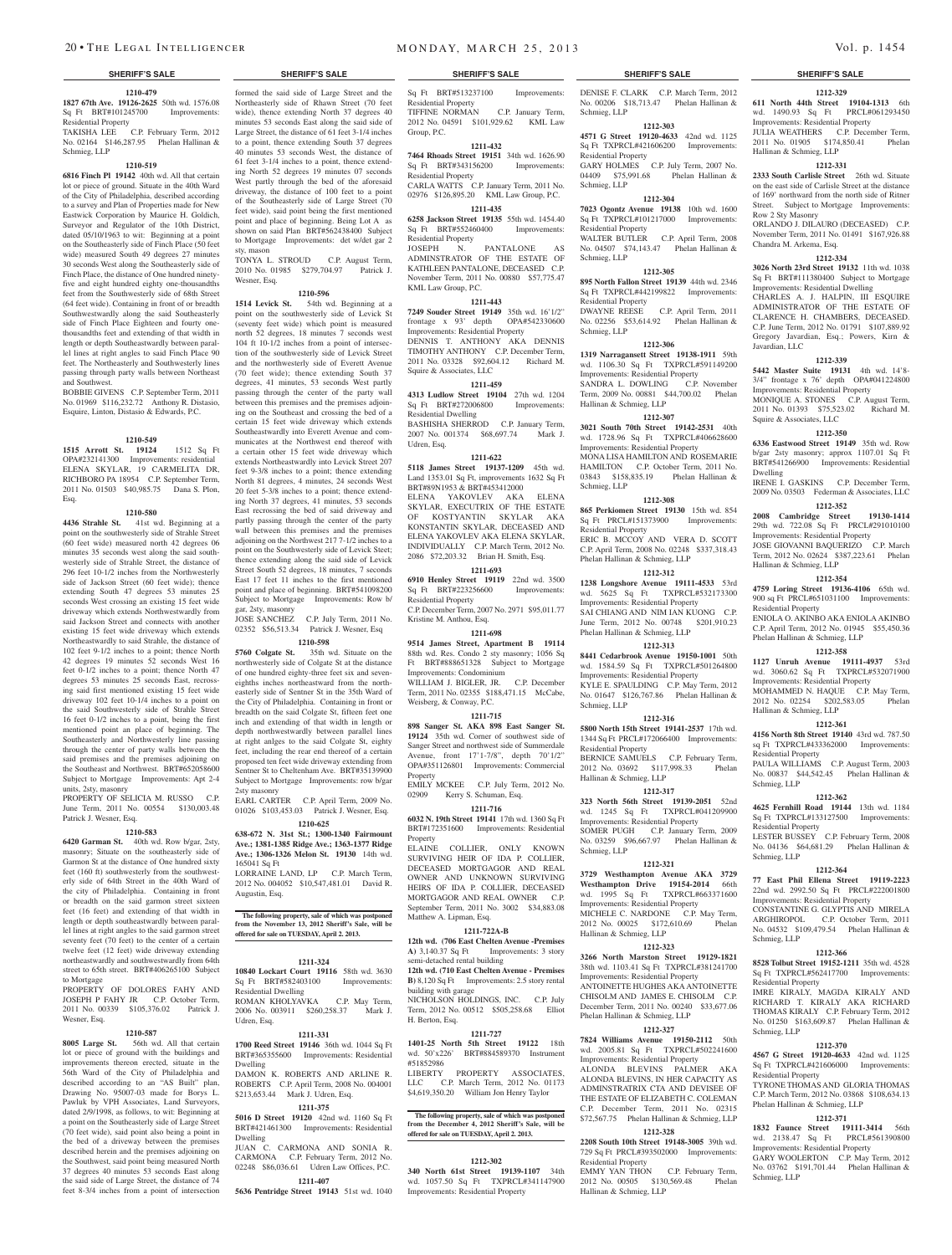#### **1212-373**

**1370 North 75th Street 19151-2935** 34th wd. 1682.10 Sq Ft TXPRCL#343280500 Improvements: Residential Property MICHAEL D. RUSSELL C.P. February Term, 2012 No. 00028 \$64,593.45 Phelan Hallinan & Schmieg, LLP

#### **1212-374**

**2367 East Cumberland Street 19125-3126**  31st wd. 1140 Sq Ft TXPRCL#314037300 Improvements: Residential Property JAMES ACKLEY C.P. December Term, 2011 No. 00889 \$135,131.86 Phelan Hallinan & Schmieg, LLP

## **1212-375**

**3937 Elsinore Street 19124** 33rd wd. 938.97 Sq Ft TXPRCL#332218100 Improvements: Residential Property

RONYELL GINDRAW C.P. December Term, 2007 No. 00334 \$153,460.71 Phelan Hallinan & Schmieg, LLP

#### **1212-379**

**216 East Fisher Avenue 19120-3226** 42nd wd.

2250 Sq Ft PRCL#421195300 Improvements: Residential Property LATANYA A. BYRD-ATTAWAY AND KENNETH ATTAWAY C.P. September Term, 2008 No. 03238 \$88,770.13 Phelan Hallinan & Schmieg, LLP

#### **1212-386**

**9603 Dedaker Street 19115-3112** 58th wd. 7640.25 Sq Ft TXPRCL#581327600 Improvements: Residential Property MONICA MEITZLER AKA MONICA ASIMOS AND EARL N ASIMOS III AKA EARL ASIMOS C.P. January Term, 2012 No. 03295 \$182,675.34 Phelan Hallinan & Schmieg, LLP

### **1212-387**

**865 Scattergood Street 19124** 35th wd. 1038.10 Sq Ft PRCL#351165500 Improvements: Residential Property

DANA M PORTER C.P. February Term, 2012 No. 03685 \$81,893.23 Phelan Hallinan & Schmieg, LLP

## **1212-394**

**5703 W. Girard Aenue 19131** 4th wd. 3090 Sq Ft BRT#043028500 Improvements: Residential Dwelling

TERESA A. WHITLOCK C.P. January Term, 2009 No. 779 \$60,956.04 Gregory Javardian, Esq.; Powers, Kirn & Javardian, LLC

#### **1212-396**

**2946 Richmond Street 19134** 25th wd. 3975 Sq Ft BRT#251163300 Improvements: Commercial Real Estate MARGARET R. PETACCIO C.P. July 2012

Term, No. 001870 \$130,906.10 Stern & Eisenberg, PC

#### **1212-399**

**3225 North 25th Street 19129** 38th wd. 1092 Sq Ft BRT#381058400 Improvements:

Residential Real Estate KEITH JONES AKA KEITH JONES, II AKA KEITH T. JONES C.P. October Term, 2009 No. 00673 \$59,969.54 Stern & Eisenberg,

## **1212-404**

PC

**1830 South 9th Street 19148** 1st wd. 1015 Sq Ft BRT#012389000 Improvements: Residential Property JOSEPH MAURIO C.P. November Term,

2009 No. 005546 \$211,481.65 Christopher A. DeNardo, Esq.

## **1212-405**

**2615 South Titan Street 19148** 36th wd. 766 Sq Ft BRT#362063300 Improvements: Residential Property

CHARMAINE JOHNSON AKA CHARMINE JOHNSON C.P. February Term, 2012 No. 2681 \$82,526.25 Christopher A. DeNardo, Esq.

#### **1212-406**

**3242 Jasper Street AKA 1885 East Madison Street 19134** 45th wd. 3420 Sq Ft BRT#452017100 Improvements: Residential Property

GEORGE CAPEWELL C.P. September Term, 2008 No. 003504 \$20,185.38 Christopher A. DeNardo, Esq.

### **1212-408**

**5612 Cherry Street 19139-2554** 4th wd. 708  $S_{\alpha}$  Ft TXPRCL#042046800 Improvements Residential Property OLIVIA GABRIEL C.P. May Term, 2012

## No. 03170 \$55,615.73 Phelan Hallinan & Schmieg, LLP

#### **1212-409 2318 Rhawn Street 19152-3316** 53rd

wd. 2947.04 sq ft TXPRCL#561593400 Improvements: Residential Property ROBERT COLL AND CHERRIE COLL C.P.

February Term, 2010 No. 02435 \$119,440.10 Phelan Hallinan & Schmieg, LLP **1212-410**

**7101 North 19th Street 19126-1508** 10th wd. 3161.48 Sq Ft TXPRCL#101114400

**SHERIFF'S SALE SHERIFF'S SALE SHERIFF'S SALE SHERIFF'S SALE SHERIFF'S SALE** Improvements: Residential Property

JOHN D. IVEY AND MATTIE L. IVEY C.P. August Term, 2007 No. 01614 \$110,614.06 Phelan Hallinan & Schmieg, LLP **1212-411**

### **5518 Willows Avenue 19143-4025** 51st wd. 1336 Sq Ft TXPRCL#513216200

Improvements: Residential Property RICHARD A. CHRISTIE AND MARCIA DIXON C.P. January Term, 2012 No. 03718 \$27,262.06 Phelan Hallinan & Schmieg, LLP

#### **1212-412 2601 Pennsylvania Avenue, Unit 422, AKA**

**2601 Parkway Condominium Unit 422 19130- 2325** 88th wd. Together with a proportionate undivided interest in the Common Elements (as defined in such Declaration) of 0.164628%. TXPRCL#888072690 Improvements: Condominium Unit

DANIEL BUCCERONI AND SONYA BUCCERONI C.P. October Term, 2011 No. 03310 \$171,516.07 Phelan Hallinan & Schmieg, LLP

#### **1212-414**

**6312 North 21st Street 19138-3006** 17th wd. 2304 Sq Ft PRCL#172462500 Improvements: Residential Property PATRICK M. SARBENG AKA PAT K.

SARBENG AKA PATRICK MARFO SARBENG AND EMILIA A. MARFO-SARBENG AKA EMILIA MARFO-SARBENG C.P. April Term, 2012 No. 04294 \$87,546.12 Phelan Hallinan & Schmieg, LLP **1212-419**

**7408 Georgian Road 19138-2224** 10th wd. 1240 Sq Ft TXPRCL#101134500 Improvements: Residential Property VALARIE STEADMAN C.P. May Term, 2012 No. 01888 \$49,504.12 Phelan Hallinan & Schmieg, LLP

## **1212-420**

**1707 Faunce Street 19111-3431** 56th wd. 2437.35 Sq Ft PRCL#561407700 Improvements: Residential Property DERRICK STROUD C.P. January Term, 2012 No. 03296 \$190,100.22 Phelan Hallinan & Schmieg, LLP

#### **1212-423**

**1333 E. Sedwick Avenue AKA 1333 E. Sedgwick Street 19150** 50th wd. 1741.25 Sq Ft TXPRCL#502432220 Improvements: Residential Property ANTHONY CLARKE AND CAROLL CLARKE C.P. January Term, 2012 No. 02575

\$69,415.93 Phelan Hallinan & Schmieg, LLP **1212-424 1834 Brandywine Street 19130-3902** 

15th wd. 1080 Sq Ft TXPRCL#152009900 Improvements: Residential Property THERESA PURCELL AKA THERESA J.

PURCELL C.P. November Term, 2010 No. 00583 \$498,629.41 Phelan Hallinan & Schmieg, LLP

#### **1212-428**

**5029 Arendell Avenue 19114-4225** 65th wd. 2541.50 Sq Ft TXPRCL#652143300 Improvements: Residential Property DEBORAH A KELLY AND PATRICK M KELLY C.P. February Term, 2009 No. 00162 \$99,127.95 Phelan Hallinan & Schmieg, LLP **1212-429**

**5325 Euclid Street 19131-3210** 52nd wd. 1175.25 Sq Ft TXPRCL#521083100 Improvements: Residential Property GUERINO CHARLES C.P. March Term, 2011 No. 03128 \$53,043.45 Phelan Hallinan & Schmieg, LLP

#### **1212-430**

**5314 Yocum Street 19143-5432** 51st wd. 750 Sq Ft PRCL#512093700 Improvements: Residential Property VALERIE COOPER C.P. January Term, 2008 No. 00103 \$65,883.58 Phelan Hallinan & Schmieg, LLP

#### **1212-436**

**2002 Bridge Street 19124-2102** 23rd wd. 937.70 Sq Ft PRCL#622100800 Improvements: Residential Property MIRELA ARGHIROPOL AND CONSTANTINE GLYPTIS C.P. January Term, 2012 No. 00911 \$66,240.51 Phelan Hallinan & Schmieg, LLP

#### **1212-450**

**9402 Kirkwood Road 19114** 57th wd. 2156 Sq Ft BRT#572322506 Improvements: Residential Property EDWARD A JABS, JR. C.P. May Term, 2009 No. 01780 \$69,542.29 KML Law Group,

#### **1212-456**

 $PC<sub>1</sub>$ 

**265 South 9th Street, Unit 1R 19107** 5th wd. 810 Sq Ft, together with a proportionate undivided interest in the common elements of 16.59%. BRT#888049366 Improvements: Residential Property

MELANIE YOUNG C.P. June Term, 2012 No. 01531 \$254,668.51 KML Law Group, P.C.

## Vol. p. 1455 **m on DAY, MARCH 25, 2013** THE LEGAL INTELLIGENCER • 21

**1212-528 2327 Catherine Street 19146** 30th wd. Row conv/apartment 3 sty, masonry; 2678 Sq Ft BRT#302086100 Improvements: Residential

**1212-599 1721 East Maryland Street 19138** 10th wd.(formerly part of the 15th) 1232 Sq Ft BRT#102266200 Improvements: Residential

DEBORAH R. SUMPTER C.P. February Term, 2012 No. 00032 \$48,610.24 Stern &

**1212-600 6142 Locust Street 19139** 46th wd. 2522 Sq Ft BRT#031097800 Improvements: Residential

ANTHONY LYNN AND LYNN REAL ESTATE HOLDINGS, LLC C.P. April Term, 2012 No. 02657 \$69,994.79 Stern &

**1212-601 1434 Benner Street 19149** 54th wd. 1434.43 Sq Ft BRT#541018400 Improvements:

KEYNA D. BARKSDALE AND ANTHONY A. BARKSDALE C.P. December Term, 2011 No. 00849 \$72,571.32 Stern & Eisenberg, P **1212-604 2128 Manton Street 19146** 36th wd. 1048<br>
Sq Ft BRT#361063900 Improvements:

NANCY WOODS C.P. February Term, 2012 No. 02428 \$6,191.78 Stern & Eisenberg, PC **1212-608 318 East Hortter Street** 22nd wd. Containing in front or breadth on the said Hortter Street 20' and extending southeasterwardly between parallel lines at right angles to Hortter Street in length or depth 92'5-7/8" to a 15' wide driveway, leading northeastwardly and southwestwardly and communicating at both ends with two other certain 15' wide driveways leading northwestwardly into Hortter St and southeastwardly into Montana street. BRT#221168600 Subject to Mortgage Improvements: Row B/gar 2sty

RENEE COLEMAN C.P. January Term, 2009 No. 03204 \$80,816.20 Patrick J. Wesner,

**1212-609 8506 Marsden Street** 65th wd. BEGINNING at a point on the northeasterly side of Blakiston Street (70 feet wide) at the distance of 130' more or less southeastwardly from the southeasterly side of Ditman Street (60 feet wide) thence extending northeastwardly 180' 1/8" more or less to a point; thence extending southeastwardly 9 ' 4-3/4" more or less to a point on the northwesterly side of Marsden Street (50 feet wide); thence extending southwestwardly along the northwestwardly side of marsden Street 190'6-7/8" to a point on the said Blakiston St; thence extending northwestwardly along the northeasterly side of Blakiston Street 91'3-7/8" more or less to a point, beginning the first mentioned point and place of BEGINNING. BRT#652310815 Subject to Mortgage Improvements: S/d W/gar 2sty

AARON L. VINCENT AND RASHEENA K. VINCENT C.P. May Term, 2007 No. 01721 \$276,992.13 Patrick J. Wesner, Esq. **1212-611 4244 North American Street AKA 4244 N. American Street** 5th wd. All that certain lot or piece of ground with the buildings and improvements thereon erected described according to a plan and survey thereof made by Joseph F. Delaney, Esquire, surveyor and regulator of the Fifth District of the City of Philadelphia on the 11th day of September A.D. 1941 as follows, to wit: BEGINNING at a point on the northwest side of American Street (60 feet wide) at the distance of 132'9" southwest from the southwest side of Bristol Street (60 ft wide). CONTAINING in front or breadth on the said American Street southwest 15'11" and extending of that width in length or depth northwest between lines parallel with Bristol Street and passing through the party walls between this premises and the premises adjoining on the northeast and southwest 60' to the center line of a ceratin 4' wide alley, which extends northeast and southwest from Bristol Street to Hunting Park Avenue (100' wide) parallel with American Street. BRT#072103600 Subject to Mortgage Improvements: Row B/gar 2sty Masonry CHARLES V. LEIGH C.P. March Term, 2011 No. 01759 \$55,950.90 Patrick J. Wesner,

**1212-618 2711 Parrish Street** 15th wd. Containing in front or breadth on the said Parrish Street 15 ft and extending of that width in length or depth northward between parallel lines at right angles with the said Parrish Street 67 ft to a certain 3 ft wide alley leading westward into Pennock Street and eastward into a ceratin other 3 ft wide alley leading southward into the said Parrish Street. BRT#152300200 Subject to Mortgage Improvements: Row 2 Sty Masonry ANTHONY L. TIDD AND TRACEY M. TIDD C.P. October Term, 2008 No. 01145 \$365,851.57 Patrick J. Wesner, Esq.

Real Estate

Eisenberg, PC

Real Estate

Eisenberg, PC

Masonry.

Esq.

Frame

Esq.

Residential Real Estate

Sq Ft BRT#361063900 Residential Real Estate

JAMILAH WASHINGTON AND JOHN WASHINGTON C.P. July Term, 2012 No. 00319 \$246,741.53 McCabe, Weisberg, &

**1212-537 1530 W. 68th Avenue 19126** 10th wd. 1440<br>Sq Ft BRT#101248900 Improvements:

DEIDRE JONES-MOORE C.P. November Term, 2008 No. 002046 \$79,779.69

**1212-538 5916 North 13th Street 19141** 49th wd. 4736.40 Sq Ft BRT#493217100 Improvements:

CALVIN V. DIGGS AND ROSE MARY DIGGS C.P. June Term, 2010 No. 003166 \$107,911.54 Christopher A. DeNardo, Esq. **1212-539 5630 Sprague Street 19138** 22nd wd. 1554

RHONDA Y SPEARMAN C.P. June Term, 2012 No. 1232 \$53,907.49 Christopher A.

**1212-542 5249 Hutchinson Street AKA 5249 North Hutchinson Street 19141** 49th wd. 1270 Sq Ft BRT#492154600 Improvements: Residential

EARL THORNTON C.P. July Term, 2012 No. 001594 \$85,642.81 Christopher A.

**1212-544 2217 North 52nd Street 19131** 52nd wd. 3050 Sq Ft BRT#521298400 Improvements:

DELORES JONES AND GENNARO RAUSO, INTERVENOR DEFENDANT C.P. September<br>Term 2008 No 003690 \$334 433 48

**1212-551 2845 Benner Street 19149** 62nd wd. 1114.37 Sq Ft BRT#621154800 Improvements:

FAUSTO ABREU C.P. July Term, 2012 No. 00178 \$124,470.21 KML Law Group, P.C **1212-557 2227 South 68th Street 19142** 40th wd. 1162.50 Sq Ft BRT#403071700 Improvements:

DEON TILLERY C.P. February Term, 2012 No. 03334 \$50,272.82 KML Law Group, P.C. **1212-563 12039 Sewell Rd 19116** 35th wd. 7500 Sq Ft BRT#582587800 Improvements: Residential

WILLIAM E. EGENOLF C.P. May Term, 2009 No. 03805 \$111,811.71 Mark J.

**1212-565 549 East Sanger Street 19120** 35th wd. 1082.75 Sq Ft BRT#351213400 Improvements:

BOBBIE CARDWELL AND BRIAN CARDWELL C.P. October Term, 2010 No. 03147 \$114,852.86 Udren Law Offices, P.C. **1212-568 6806 Sprague Street 19119** 22nd wd. 1322.25 Sq Ft BRT#222228200 Improvements:

VANESSA CARTER C.P. January Term, 2012 No. 02033 \$194,980.73 Udren Law

**1212-569 2955 Tremont Street 19136** 57th wd. 3200 Sq Ft BRT#572060500 Improvements:

MICHAEL KIRLIN C.P. April Term, 2012 No. 00346 \$251,855.26 Udren Law Offices, P.C. **1212-593 3615 Prince Circle 19114** 66th wd. 2477.45 Sq Ft BRT#661202700 Improvements:

WILLIAM A. FARRIS AND LUCINDA FARRIS C.P. July Term, 2012 No. 00396 \$127,088.96 Martha E. Von Rosenstiel, Esq. **1212-594 2943 Jenny Place 19136** 57th wd. 1953.55 Sq Ft BRT#572040690 Improvements:

MICHAEL J. BERNSTEIN AND CATHERINE BERNSTEIN C.P. October Term, 2011 No. 004405 \$238,356.31 Martha E. Von

**1212-595 10908 Lockart Road 19116** 58th wd. 2269.50 Sq Ft BRT#582407702 Improvements:

STEPHEN DEITCH AND JOYCE DEITCH C.P. March Term, 2011 No. 003590 \$226,695.12 Martha E. Von Rosenstiel, Esq.

Dwelling

Conway, P.C

Sq Ft BRT#101248900 Residential Property

Christopher A. DeNardo, Esq.

Residential Property

 $Sq$  Ft BRT#122270000 Residential Property

DeNardo, Esq.

Property

DeNardo, Esq.

Residential Property

Residential Property

Residential Property

Dwelling

Udren, Esq.

Residential Dwelling

Residential Dwelling

Residential Dwelling

Residential Dwelling

Residential Dwelling

Rosenstiel, Esq.

Residential Dwelling

Offices, P.C.

Term, 2008 No. 003690 Christopher A. DeNardo, Esq.

**1212-459 2011 Carpenter Street 19146** 30th wd. 1120 Sq Ft BRT#301235300 Improvements: Residential Property ANGELA M. BAYLOCK C.P. July Term,

2009 No. 00918 \$333,753.28 KML Law Group, P.C. **1212-460**

**105 West Walnut Lane 19144** 22nd wd. 9205.86 Sq Ft BRT#593065400 Improvements: Residential Property MICHELLE JOSEPH C.P. March Term, 2011 No. 03565 \$3

#### **1212-477**

**631 Alcott Street 19120** 35th wd. 1224 Sq Ft TXPRCL#352081100 Improvements: Residential Property GILBERT WHALEY C.P. December Term, 2007 No. 03088 \$69,048.57 Phelan Hallinan & Schmieg, LLP

#### **1212-485**

**4146 Levick Street 19135-3018** 41st wd. 1514.75 Sq Ft TXPRCL#552073700 Improvements: Residential Property GULZAR AHMED AKA G. AHMED C.P. October Term, 2011 No. 02002 \$113,579.24 Phelan Hallinan & Schmieg, LLP

#### **1212-486**

**5339 Turner Street 19131-3325** 52nd wd. 1034 Sq Ft TXPRCL#521049600 Improvements: Residential Property PAMELA B. HAYES AKA PAMELA HAYES C.P. March Term, 2012 No. 01731 \$107,536.32 Phelan Hallinan & Schmieg, LLP

#### **1212-487**

**128 West Logan Street 19144-3620** 12th wd. 1963.56 Sq Ft TXPRCL#123041300 Improvements: Residential Property HERNAN FONT AND KARINA FONT C.P. November Term, 2011 No. 03345 \$121,788.94 Phelan Hallinan & Schmieg, LLP

## **1212-488**

**4717 Bleigh Avenue 19136-4101** 65th wd. 972.45 Sq Ft PRCL#651021900 Improvements: Residential Property TERRANCE COOK C.P. January Term, 2008 No. 00988 \$127,986.85 Phelan Hallinan & Schmieg, LLP

### **1212-492**

**1027 Mercy Street 19148-2330** 39th wd. 619.84 Sq Ft TXPRCL#394019900 Improvements: Residential Property TRACY WHELAN C.P. April Term, 2012 No. 00757 \$56,188.78 Phelan Hallinan & Schmieg, LLP

#### **1212-493**

**4515 Tudor Street 19136-4013** 41st wd. 1441.66 Sq Ft PRCL#412140600 Improvements: Residential Property EDWARD FOY AND ANN M. MERK C.P. January Term, 2006 No. 03373 \$81,781.81 Phelan Hallinan & Schmieg, LLP

#### **1212-498**

**607 East Hortter Place AKA 607 Hortter Place 19119** 22nd wd. 6993.18 Sq Ft TXPRCL#221185600 Improvements: Residential Property THELMA BROOKS C.P. August Term, 2005 No. 03071 \$194,932.23 Phelan Hallinan & Schmieg, LLP

#### **1212-499**

**1808 South 9th Street 19148-1660** 1st wd. 912 Sq Ft PRCL#012387900 Improvements: Residential Property MOHAMED A. MENADLI C.P. February

Term, 2012 No. 03243 \$227,644.39 Phelan Hallinan & Schmieg, LLP **1212-505**

## **8309 Dorcas Street 19152-2259** 56th wd. 3640

Hallinan & Schmieg, LLP

Weisberg, & Conway, P.C.

Schmieg, LLP

Dwelling

& Conway, P.C.

Sq Ft TXPRCL#562314830 Improvements: Residential Property LORIANNE A. GERAGHTY AKA LORRAINE A. GERAGHTY C.P. March Term, 2010 No. 01674 \$209,477.40 Phelan

**1212-508 364 Gardner Street 19116-2734** 58th wd. 3348.66 Sq Ft PRCL#582229300 Improvements: Residential Property LYUBOV SHVARTS C.P. May Term, 2010 No. 03900 \$209,397.43 Phelan Hallinan &

**1212-515 1332 South 31st Street 19146** 36th wd. Row 2 sty masonry; 2277.12 Sq Ft BRT#362274900 Improvements: Residential Dwelling HENRY R. YARBROUGH C.P. May Term, 2009 No. 01477 \$71,016.41 McCabe,

**1212-525 8002 Thouron Avenue 19150** 50th wd. S/D w b/g 2S masonry; 4154.51 Sq Ft BRT#502150100 Subject to Mortgage Improvements: Residential

DESMOND SPENCER C.P. July Term, 2009 No. 03198 \$75,264.89 McCabe, Weisberg,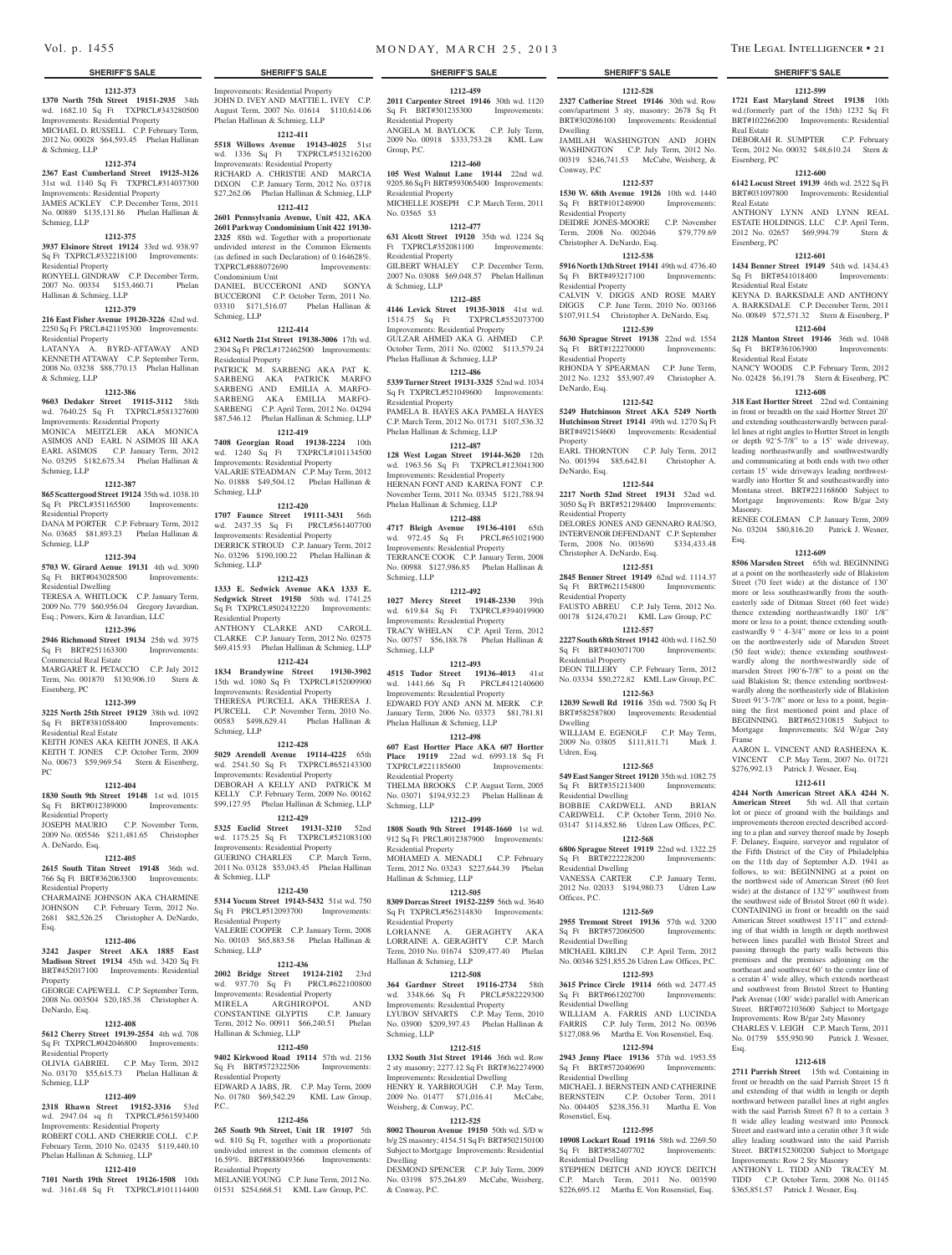#### **1212-620 6517 North 5th Street 19126** 61st wd. easterly side of fifth st, 80'0" southerly side of Acker St, front 26'6", depth 101' 6-1/2" OPA#611094100

Subject to Mortgage JAMAR DANIELS C.P. MayTerm, 2012 No. 02273 \$153,536.65 Louis P. Vitti, Esq.

### **1212-629**

**1530 Catharine Street** 30th wd. on south side of Catharine St 48 ft 4 in eastward of 16th st; front 16'0", depth 49'6"; BRT#3011309000 Improvements: Two Story Single Family Dwelling

PYRAMID RENTALS, LLC C.P. March Term, 2012 No. 03367 \$73,787.69 James W. Hennessey, Esq.; Dilworth Paxson LLP

### **1212-636**

**3935 Lawndale Ave** 33rd wd. 1157 Sq Ft BRT#332270400 Improvements: Residential Dwelling

#### RODERIC H. WATSON AND CHARMELL EDWARDS C.P. January Term, 2012 No. 000959 \$66,727.70 Gregory Javardian, Esq. **1212-637A-B 61st Wd. (6919-29 North Broad Street - Premises A - 19126)** Land area 30,000 Sq Ft,

BRT#611210306 Improvements: 29,209 Sq Ft **61st Wd. (6926-28 Old York Road - Premises B - 19126)** Land 35208 Sq Ft BRT#611203301 Improvements: 0 Sq Ft

THE INTERNATIONAL MISSION CHURCH OF NEW YORK C.P. August Term, 2012 No. 01766 \$991,582.12 Charles N. Shurr, Jr., Esq.

#### **1212-639A-B**

**41st Wd. (6114 Jackson Street - Premises A - 19135)** 2481 Sq Ft BRT#552457700 Subject to Mortgage Improvements: Residential Dwelling **41st Wd. (6113 Gillespie Street - Premises B - 19135)** 1984.80 Sq Ft BRT#552440900 Subject to Mortgage Improvements: Residential Dwelling

REBEECA A. MCGEEHAN AKA REBECCA MCGEEHAN C.P. June Term, 2009 No. 04016 \$12,585.10 Mark J. Udren, Esq.

#### **1212-644A-B**

**60th Wd. (5249 Chestnut St - Premises A - 19139)** 1832 Sq Ft BRT#871250650 Improvements: Residential Property LOPEZ THOMPSON C.P. May Term, 2010

No. 01726 \$241,458.76 KML Law Group, P.C. **60th Wd.** (**5402 Walnut Street - Premises** 

**B - 19139)** 3926.15 Sq Ft BRT#603030000 Improvements: Residential Property

LOPEZ THOMPSON C.P. May Term, 2010 No. 01726 \$241,458.76 KML Law Group, P.C.

#### **1212-650**

**1722 Kendrick Street 19152** 56th wd. Lot Size 2156 Sq Ft / Gross Living Area 1254 Sq Ft BRT#562193000 Improvements: Residential Property

DEANNE P. FIDYK C.P. October Term, 2011 No. 02535 \$104,769.52 Andrew C. Bramblett, Esq.

#### **1212-651**

**5357 Charles Street 19124** 23rd wd. 2325 Sq Ft BRT#622291500 Improvements:

Residential Dewlling KEITH BENNETT C.P. July Term, 2012 No. 03112 \$73,152.27 Udren Law Offices, P.C.

#### **The following property, sale of which was postponed from the January 8, 2013 Sheriff's Sale, will be offered for sale on TUESDAY, April 2. 2013.**

#### **1301-303**

**345 Daly Street 19148** 39th wd. 812 Sq. Ft. BRT#392141700 Improvements: Residential **Property** 

PETER P. CONWAY C.P. July Term, 2012 No. 03254 \$130,463.58 KML Law Group, P.C.

### **1301-312**

**3904 Pulaski Avenue 19140** 13th wd. 1002.82 Sq. Ft. BRT#131209000 Improvements: Residential Property MICHAEL WILLIAMS C.P. July Term, 2012 No. 03046 \$60,477.45 KML Law Group, P.C.

#### **1301-315**

**6955 Pawling Street 19128** 21st wd. 5000  $BPTH212453200$ Residential Property

STUART M. SCOTT AND CAROLYN T SCOTT C.P. September Term, 2008 No. 01164 \$257,771.91 KML Law Group, P.C. **1301-319**

**3147 Agate Street 19134** 25th wd. 693.84 Sq. Ft. BRT#252335800 Improvements: Residential Property MARKEYES ANDERSON C.P. February

## Term, 2007 No. 01597 \$38,619.36 KML Law Group, P.C.

## **1301-330**

**7712 Summerdale Avenue 19111** 56th wd. 3291.54 Sq. Ft. BRT#561144100

Improvements: Residential Property KAREN FULLER C.P. June Term, 2012 No. 00864 \$260,890.31 KML Law Group, P.C.

## **1301-334**

**6035 Lansdowne Avenue 19151** 34th wd. 1520 Sq. Ft. BRT#342051800 Improvements: Residential Property CHARLES TROTTER C.P. October Term, 2008 No. 02556 \$77,154.22 KML Law Group, P.C.

#### **1301-339**

**5904 N Park Avenue 19141** 49th wd. 1935 Sq. Ft. BRT#493238100 Improvements: Residential Property ROBERT J LEE AND LINDA POWERS-LEE

C.P. April Term, 2012 No. 01798 \$115,636.50 KML Law Group, P.C. **1301-347**

**2805 Solly Avenue 19152** 25th wd. 3079 Sq. Ft. BRT#641233200 Residential Property FRANK MCANENY AND PATRICIA B.

MCANENY C.P. September Term, 2008 No. 4440 \$139,353.14 Scott A. Dietterick, Esq. and/or Kimberly A. Bonner, Esq. **1301-351**

## **802 North 16th Street 19130** 15th wd.

1499.16 Sq. Ft. (land); 2637 Sq. Ft. (improved) BRT#151023610 Subject To Mortgage Improvements: Residential Property C.P. February Term, 2010 No. 1361 \$340,002.28 Susan M. Heimbecker, Esq.

#### **1301-358**

**1902 Conlyn Street 19141** 17th wd. 1695.11 Sq. Ft. BRT#171134100 Improvements: Sq. Ft. BRT#171134100 Residential Dwelling ROSLYN A. WILLIAMS C.P. July Term, 2012 No. 002960 \$36,617.04 Heather

Riloff, Esq. **1301-364**

**5848 Sansom Street 19139** 60th wd. 1420.73 Sq. Ft. BRT#604160800 Improvements: Residential Dwelling LISA THOMAS C.P. March Term, 2010 No. 5458 \$81,758.46 Gregory Javardian, Powers, Kirn & Javardian, LLC

## **1301-376**

**3408 Arthur Street** 64th wd. Containing in front or breadth on the said Arthur Street, 20 feet and extending of that width in length or depth southwestwardly between parallel lines at right angles to the said Arthur Street. Subject to Mortgage Improvements: Semi/det 2sty Frame JOSEPH J. BRETT AND ROCHELLE BRETT C.P. May Term, 2011 No. 00526 \$131,095.41 Chandra M. Arkema, Esq.

#### **1301-378**

**7243 Rupert Street** 54th wd. Situate on the southeasterly side of Rupert Street (fifty feet wide) at the distance of four hundred three feet seven and one-half inches northwestwardly from the northeastwardly side of St. Vincent Street (sixty feet wide). Subject to Mortgage Improvements: Row B/gar 2 Sty Masonry RICHARD CAPPELLA AND LENORA CAPPELLA C.P. December Term, 2011 No. 00763 \$118,163.32 Chandra M. Arkema,

**1301-380**

Esq.

**2313 S. 17th Street 19145** 26th wd. All that certain lot or piece of ground, situate on the east side of Seventeenth Street at the distance of ninety-six feet southward from the south side of Wolf Street in the twenty-sixth ward of the City of Philadelphia. Containing in front or breadth on the said Seventeenth Street sixteen feet and extending of that width in length or depth between line at right angles to the said Seventeenth Street sixty-two feet or a four feet wide alley which extends northward and southward and communicates at each end with another four feet wide alley extending eastward into Chadwick Street. Together with the free and common use, right, liberty, and privilege of the aforesaid alleys as and for passageways and watercourses at all times hereafter forever. Subject to Mortgage Improvements: Single Family Row

ROBERT M. EDGAR C.P. August Term, 2011 No. 04375 \$110,235.14 Anthony R. Distasio, Esq.; Linton, DiStasio & Edwards, P.C.

## **1301-385**

**8130 Leon Street 19136** 35th wd. 1132 Sq. Ft. BRT#642041300 Improvements: Residential Property

PROPERTY OF UNKNOWN HEIRS, SUCCESSORS, ASSIGNS, AND ALL PERSONS, FIRMS, OR ASSOCIATIONS CLAIMING RIGHT, TITLE, OR INTEREST FROM OR UNDER NELLIE MCGINN, DECEASED AND ANNE KINNEY, INDIVIDUALLY AND AS HEIR OF NELLIE MCGINN, DECEASED. C.P. July Term, 2012 No. 728 \$136,317.32 Christopher A. DeNardo, Esq.

## **1301-399**

**6 East Johnson Street 19144-1917** 59th wd. 2814.38 Sq. Ft. PRCL#884351000

vided interest in the Common Elements (as defined in such Declaration) of 0.1423%. TXPRCL#888580001 Improvements:

02075 \$191,369.04 Phelan Hallinan &

**1301-566 12 South 50th Street 19139-3538** 60th wd. 1760 Sq. Ft. PRCL#602150700 Improvements: Residential Property KEITH D. BROCKENBOROUGH AKA KEITH G. BROCKENBROU AKA KEITH D. BROCKENBROUGH AKA KEITH BROCKENBROWGH AND BRENDA SMITH C.P. May Term, 2006 No. 04356 \$77,415.12

**1301-575 2325 West Thompson Street 19121-4712**  29th wd. 1216 Sq. Ft. TXPRCL#291046000 Improvements: Residential Property GERALDINE WILLOUGHBY C.P. June Term, 2012 No. 00914 \$64,098.00 Phelan

**1301-577 4651 Walnut Street 19139-4402** 60th wd. (formerly 46th wd.) 1880.56 Sq. Ft. PRCL#601042400 Improvements:

ALFRED CLARK, JR. AKA ALFRED CLARK IN HIS CAPACITY AS EXECUTOR AND DEVISEE OF THE ESTATE OF ALFRED CLARK C.P. December Term, 2011 No. 03452 \$79,177.62 Phelan Hallinan &

**1301-579 1238 Patrick Henry Place 19122-4011**  20th wd. 1602 Sq. Ft. PRCL#141177100 Improvements: Residential Property STANLEY INGRAM C.P. June Term, 2012 No. 01655 \$104,033.44 Phelan Hallinan &

**1301-582 4318 Bennington Street 19124-4312** 33rd wd. 1366.87 Sq. Ft. PRCL#332292400 Improvements: Residential Property EVELYN LUNA AND CARLOS COLON C.P. November Term, 2011 No. 01579 \$98,070.61 Phelan Hallinan & Schmieg, LLP **1301-589 1310 Marlborough Street 19125-3215**  18th wd. 1919 Sq. Ft. PRCL#181058000 Improvements: Residential Property RACHEL BEN-OR C.P. June Term, 2012 No. 00556 \$194,319.96 Phelan Hallinan &

**1301-592A-B 21st Wd. (525-27 Roxborough Avenue)** 11052.5 Sq. Ft. Multi-unit Rental Building **21st Wd. (528 Roxborough Avenue – Premises** 

JOSEPH J. GLEASON, JR. C.P. September Term, 2008 No. 00188 \$244,925.44 Elliot

**1301-598 944 East Tioga Street 19134-1307** 33rd wd. 1260 Sq. Ft. BRT#331204200 Improvements:

MIGUEL LAUREANO SANTOS C.P. January Term, 2012 No. 3238 \$36,880.18 Scott A. Dietterick, Esq., Kimberly A. Bonner, Esq., Joel A. Ackerman, Esq., Ashleigh L. Marin, Esq., Ralph M. Salvia, Esq., Jaime R. Ackerman, Esq., Zucker, Goldberg & Ackerman, LLC **1301-599 1828 Diamond St. 19121** 32nd wd. Front: 17'-1/4"; Depth: 100' OPA#881146290 Improvements: 3 Story, 6 Unit, 3,251 Sq. Ft.

SUI LIN DAN-JONES C.P. October Term, 2011 No. 03424 \$455,623.32 Thomas D. Bielli, Esq., Daniel Patrick Murray, Esquire,

**1301-600 1838 Diamond St. 19121** 32nd wd. Front: 18'; Depth: 84' OPA#321180105 Improvements: 3 Story, 4 Unit, 3,305 Sq. Ft. Residential Dwelling SUI L. DAN-JONES C.P. October Term, 2011 No. 03414 \$337,593.55 Thomas D. Bielli, Esq., Daniel Patrick Murray, Esquire, O'Kelly

**1301-601 2727 West Lehigh Avenue 19132** 37th wd. 1752 Sq. Ft. BRT#281379000 Improvements:

CORNELLIA HESTER-WILLIAMS C.P. November Term, 2011 No. 01011 \$21,856.88

**1301-603 1304 North 56th Street 19131** 34th wd. 1845 Sq. Ft. BRT#043051700 Improvements:

BEVERLY STUART C.P. February Term, 2010 No. 01677 \$41,124.05 Mark J. Udren, Esq. **1301-606 460 E.Walnut Lane 19144** 59th wd. 2640 Sq. Ft. BRT#592065100 Improvements:

RAWL JOHN C.P. February Term, 2010 No. 00904 \$175,037.03 Udren Law Offices, P.C. **1301-608 928 South 49th Street 19143** 46th wd. 2750

Phelan Hallinan & Schmieg, LLP

Hallinan & Schmieg, LLP

Residential Property

Schmieg, LLP

Schmieg, LLP

Schmieg, LLP

**B)** 3692.25 Sq. Ft.

H. Berton, Esq.

Residential Property

Apartment Building

Ernst & Bielli, LLC

Residential Dwelling

Residential Dwelling

Residential Dwelling

Udren Law Offices, P.C.

O'Kelly Ernst & Bielli, LLC

Schmieg, LLP

GRIGORIY AVSHALUMOV C.P. July Term, 2010 No. 02810 \$156,913.73 Phelan

**1301-517 9206 Exeter Road 19114** 57th wd. 5500 Sq. Ft. TXPRCL#572247700 Improvements:

PATRICIA A. FABBIA C.P. August Term, 2008 No. 01017 \$222,878.22 Phelan

**1301-521 2647 Miller Street 19125-2328** 31st wd. 946.01 Sq. Ft. TXPRCL#312074000 Improvements:

SHAWN KENYON AND MELINDA KENYON C.P. January Term, 2010 No. 00551 \$115,734.24 Phelan Hallinan &

**1301-523 1876 Haworth Street 19124** 62nd wd. 1299.75 Sq. Ft. BRT#622018200 Improvements:

AQUIL STINSON  $\degree$  C.P. July Term, 2012 No. 03782 \$57,200.43 Udren Law Offices, P.C. **1301-526 774 South Hicks Street 19146** 30th wd. 728<br>Sq. Ft. BRT#301285400 Improvements:

CHRIS K. TABB C.P. March Term, 2010 No. 05788 \$287,876.08 Udren Law Offices, P.C. **1301-528 5828 Trinity Street 19143** 40th wd. 1312<br>Sq. Ft. BRT#401106400 Improvements:

APRIL CARTER C.P. October Term, 2010 No. 00588 \$87,025.70 Udren Law Offices, P.C. **1301-530 324 Glen Echo Road 19119-2560** 22nd wd. 2125 Sq. Ft. PRCL#223164000 Improvements: Residential Property WALTER HOLLAND AND PAULA SHEPPARD C.P. May Term, 2009 No. 03082 \$316,078.60 Phelan Hallinan & Schmieg,

**1301-532 7265 Pitville Avenue 19126** 50th wd. 1353.20 Sq. Ft. TXPRCL#101058300 Improvements:

INGRID M. RANSOM C.P. November Term, 2007 No. 01809 \$245,979.42 Phelan

**1301-538 3062 North Water Street 19134-2828** 7th wd. 659.75 Sq. Ft. TXPRCL#071341600 Improvements: Residential Property ROY T. NAGEL AND PATRICIA R. NAGEL AKA PATRICIA NAGEL C.P. May Term, 2012 No. 00584 \$40,742.34 Phelan Hallinan

**1301-542 8217 Chelwynde Avenue 19153-1005** 40th wd. 3355 Sq. Ft. TXPRCL#405818308 Improvements: Residential Property LAURA T. DOE C.P. June Term, 2012 No. 00555 \$128,607.75 Phelan Hallinan &

**1301-546 1636 South Taney Street 19145-1224**  36th wd. 700 Sq. Ft. TXPRCL#364288400 Improvements: Residential Property AEESHA MOSLEY AND BUTCH MOSLEY C.P. January Term, 2012 No. 02565 \$55,758.37

**1301-551 3221 Stanwood Street 19136-2231** 64th wd. 2797.46 Sq. Ft. TXPRCL#642317400 Improvements: Residential Property JOSEPH R. LEE, JR. AND LUCYANNE LEE C.P. September Term, 2011 No. 02080 \$225,353.89 Phelan Hallinan & Schmieg,

**1301-554 1451 North Corlies Street AKA 1451 Corlies Street 19121-3504** 29th wd. 665.52 Sq. Ft. TXPRCL#292303900 Improvements:

BEATRIZ M. CARLE AND OMAR J. GUERRERO C.P. November Term, 2011 o. 01215 \$111,824.94 Phelan Hallin

**1301-556 1021 Levick Street 19111-5409** 53rd wd. (formerly the 35th wd.) 1956.55 Sq. Ft. TXPRCL#531075800 Improvements:

HAMEED M. GILL C.P. February Term, 2010 No. 03072 \$171,843.11 Phelan

**1301-564 1209 Friel Pl. 19116-4301** 58th wd. 2700 Sq. Ft. TXPRCL#582017470 Improvements:

MOSHE COHEN C.P. April Term, 2012 No.

Phelan Hallinan & Schmieg, LLP

Condominium

Hallinan & Schmieg, LLP

Hallinan & Schmieg, LLP

Residential Property

Residential Property

Residential Dwelling

Sq. Ft. BRT#301285400 Residential Dwelling

Sq. Ft. BRT#401106400 Residential Dwelling

LLP

Residential Property

& Schmieg, LLP

Schmieg, LLP

LLP

Residential Property

Residential Property

Residential Property

Hallinan & Schmieg, LLP

Schmieg, LLP

Hallinan & Schmieg, LLP

Schmieg, LLP

#### **SHERIFF'S SALE SHERIFF'S SALE SHERIFF'S SALE SHERIFF'S SALE SHERIFF'S SALE**

Improvements: Commercial KHOI N. DANG C.P. April Term, 2007 No. 03836 \$118,500.64 Phelan Hallinan & Schmieg, LLP

#### **1301-402**

**623 C South American Street 19147-2300**  2nd wd. 230.32 Sq. Ft. BRT#023108010 Improvements: Residential Dwelling SUSAN B. FARRELL C.P. January Term, 2012 No. 01842 \$54,601.57 Udren Law Offices, P.C.

#### **1301-405**

**2322 South Franklin Street 19148** 39th wd. 672 Sq. Ft. BRT#393225800 Improvements: Residential Real Estate JAMES A. PATRICK C.P. July Term, 2012 No. 01037 \$49,171.57 Stern & Eisenberg, PC

## **1301-440**

**4133 Hellerman Street 19135** 55th wd. 1373.94 Sq. Ft. BRT#552111200 Residential Property

SAYEDA BEGUM AKA SYEDA R. BEGUM AKA SYEDA BEGUM C.P. February Term, 2008 No. 02575 \$112,358.08 KML Law Group, P.C.

#### **1301-443**

**325 North Robinson Street 19139** 34th wd. 997.50 Sq. Ft. BRT#341173700 Improvements: Residential Property EDNA ANDERSON NKA EDNA ROBINSON C.P. June Term, 2012 No. 02025 \$62,624.57 KML Law Group, P.C.

#### **1301-453**

**2323 Fairmount Avenue 19130** 15th wd. 1107.54 Sq. Ft. BRT#871089150 Improvements: Residential Property SUSAN E. SEAL C.P. July Term, 2012 No. 03578 \$395,551.23 KML Law Group, P.C.

## **1301-461**

**2913 South Felton Street 19142** 40th wd. Row b/gar 2sty; masonry; residential 2365.80 Sq. Ft. BRT#402117600 Improvements: Residential Dwelling KONTHEA BO AND VISITH OUM C.P.

January Term, 2010 No. 01639 \$97,727.31 McCabe, Weisberg, & Conway, P.C. **1301-468**

**3152 E Street 19134** 7th wd. Row 2 sty masonry; 960 Sq. Ft. BRT#071561000 Improvements: Residential Dwelling NDUBUISI OKORO AND BRENDA OKORO C.P. April Term, 2009 No. 00042 \$68,496.31 McCabe, Weisberg, & Conway, P.C.

## **1301-472**

**5730 Poplar Street 19131** 04th wd. Row conv/apt 2 sty masonry; 1987.50 Sq. Ft. BRT#043016200 Subject to Mortgage Improvements: Residential Dwelling RUTH MURPHY AND MARVIN THOMAS C.P. June Term, 2009 No. 03905 \$117,571.93 McCabe, Weisberg, & Conway, P.C.

## **1301-476**

**5820-24 Germantown Avenue** 59th wd. Approx 0.67 acres BRT#882937995 Improvements: Commercial Building GERMANTOWN SETTLEMENT C.P. July Term, 2009 No. 3498 \$1,309,392.25 Jane M. Duffy, Esq.

#### **1301-478**

**5233 Pulaski Avenue 19144-4005** 12th wd. 1036 Sq. Ft. BRT#123225600 Improvements: Residential Dwelling HARRY OLIVERO C.P. April Term, 2012 No. 00351 \$58,352.71 Barbara A. Fein, Esq.

## **1301-490**

**3569 Almond Street 19134** 45th wd. 2555.49 Sq. Ft. BRT#451288700 Improvements: Residential Property

PATRICK O'CONNOR C.P. January Term, 2012 No. 0137 \$200,762.54 Scott A. Dietterick, Esq., Kimberly A. Bonner, Esq., Joel A. Ackerman, Esq., Ashleigh L. Marin, Esq., Ralph M. Salvia, Esq., Jaime R. Ackerman, Esq., Zucker, Goldberg & Ackerman, LLC

#### **1301-505**

**607 B Edison Avenue 19116** 58th wd. Parcel #160 N7-29, 1040 Sq. Ft. and 1.0526% undivided interest in the common elements, as more fully described in the Declaration of Condominium and Plats and Plans dated 01/26/1979 and recorded 01/29/1979 in Deed Book DCC 16567, pg 9 BRT#888581360 Subject to Mortgage amente: Pecidential Condominium MARK A. CUMMINGS C.P. February Term, 2012 No. 235779 \$12,086.00 Glenn M. Ross, Esq.

#### **1301-506**

**1105 Wellington Street 19111-4238** 35th wd. 2698.83 Sq. Ft. TXPRCL#532341200 Improvements: Residential Property ANTONIO D'ANGELO, CARLO D'ANGELO AND MARIA D'ANGELO C.P. June Term, 2012 No. 02410 \$84,757.11 Phelan Hallinan & Schmieg, LLP

#### **1301-515 805 Red Lion Road, Unit A1 19115-1462**  58th wd. Together with a proporionate undi-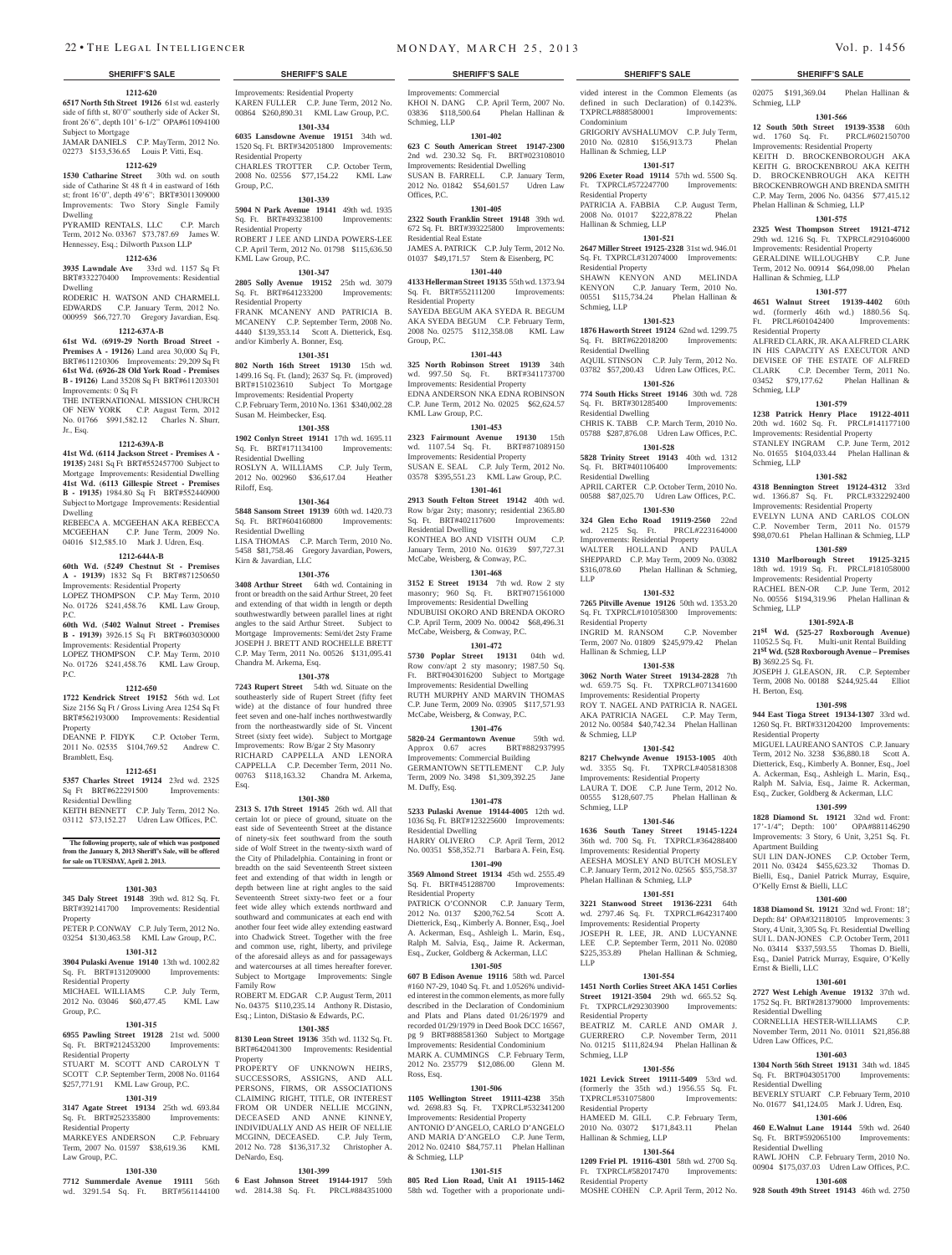Associates, LLC

Sq. Ft. BRT#511004100 Improvements: Residential Dwelling NICOLE D. MCEWAN C.P. August Term, 2010 No. 00764 \$248,318.17 Udren Law Offices, P.C.

#### **1301-610**

**1702 South 21st Street 19145** 36th wd. Approximate size: 16' frontage x 66' depth OPA#363275600 Improvements: Residential Property

## JOSEPH MIDDLETON AND MARY MIDDLETON C.P. April Term, 2012 No.

**The following property, sale of which was postponed from the February 5, 2013 Sheriff's Sale, will be offered for sale on TUESDAY, April 2. 2013.**

04160 \$88,190.62 Richard M. Squire &

**1302-303 5002 Penn Street 19124-2694** 23rd wd. 2527.25 Sq Ft TXPRCL#621478400 Improvements: Residential Property DANIEL LUFFMAN C.P. July Term, 2009 No. 04137 \$272,061.32 Phelan Hallinan & Schmieg, LLP

#### **1302-306**

**7229 Bingham Street 19111-4031** 53rd wd. 3162.50 Sq Ft TXPRCL#532383800 Improvements: Residential Property LYNNETTE M SYKES C.P. November Term, 2008 No. 02933 \$90,274.11 Phelan Hallinan & Schmieg, LLP

#### **1302-308**

**2739 South 10th Street 19148-5006** 39th wd. 1053.36 Sq ft PRCL#395245400 Improvements: Residential Property DONNA M. COMOROTE C.P. April Term, 2012 No. 01308 \$165,876.22 Phelan Hallinan & Schmieg, LLP

#### **1302-309**

**14 South 61st Street 19139-3007** 3rd wd. 1350.5 Sq Ft PRCL#031174300 Improvements: Residential Property MAUREEN CRUICKSHANK AND KENROY CRUICKSHANK C.P. July Term, 2012 No. 03184 \$62,330.96 Phelan Hallinan & Schmieg, LLP

#### **1302-312**

**9511 Tulip Street 19114-3011** 65th wd. 10,000 Sq Ft PRCL#652395700 Improvements: Residential Property MICHAEL LECOMPTE C.P. January Term,

2012 No. 04201 \$283,260.44 Phelan Hallinan & Schmieg, LLP

## **1302-319**

**334 North Holly Street 19104-2247** 6th wd. 602 Sq Ft PRCL#061235300 Improvements:

Residential Property MARK C. JONES AKA MARK JONES C.P. October Term, 2011 No. 02615 \$68,096.70 Phelan Hallinan & Schmieg, LLP

#### **1302-322**

**10867 Harrow Road 19154-3913** 66th wd. 1616.40 Sq Ft TXPRCL#662074800 Improvements: Residential Property LAURIE HORN C.P. May Term, 2012 No. 03675 \$235,668.34 Phelan Hallinan & Schmieg, LLP

#### **1302-323**

**6437 North Norwood Street 19138-2507**  17th wd. 1005.28 Sq Ft PRCL#172478500 Improvements: Residential Property

CRYSTAL L. THOMAS AKA CRYSTAL THOMAS C.P. March Term, 2012 No. 00542 \$101,839.62 Phelan Hallinan & Schmieg, LLP

#### **1302-325**

**12612 Ramer Road 19154** 66th wd. 2000 Sq Ft TXPRCL#663292300 Improvements: Residential Property

THOMAS A. NEELY AND CHRISTINA M. NEELY C.P. June Term, 2012 No. 03305 \$178,449.18 Phelan Hallinan & Schmieg, LLP **1302-326**

## **10871 Parlin Terrace 19116-3525** 58th

wd. 2347.84 Sq Ft TXPRCL#582509900 Improvements: Residential Property TARAS TKACHOV C.P. January Term, 2012 No. 02562 \$165,491.17 Phelan Hallinan & Schmieg, LLP

## **1302-328**

**616 Fountain Street 19128-2404** 21st wd. 4128 Sq Ft TXPRCL#213327528 Improvements:

#### Residential Property VERNAL R. VADEN C.P. April Term, 2012 No. 00154 \$173,769.56 Phelan Hallinan &

Schmieg, LLP **1302-331**

## **863 Brill Street 19124-1005** 35th wd. 1067.50

Sq Ft TXPRCL#351183500 Improvements: Residential Property KIMEKA S. CREARY C.P. June Term, 2012

No. 03011 \$66,762.74 Phelan Hallinan & Schmieg, LLP

## Vol. p. 1457 m on DAY, MARCH 25, 2013 THE LEGAL INTELLIGENCER • 23

#### **SHERIFF'S SALE SHERIFF'S SALE SHERIFF'S SALE SHERIFF'S SALE SHERIFF'S SALE**

**1302-332 2721 Cranston Road 19131-2803** 52nd wd. 5145 Sq Ft TXPRCL#521387700 Improvements: Residential Property JOHN L. MOBLEY AKA JOHNEE L MOBLEY C.P. July Term, 2012 No. 04312 \$176,183.21 Phelan Hallinan & Schmieg, LLP **1302-334 6415 Clearview Street 19119-2041** 22nd wd. 1050 Sq Ft TXPRCL#221271100 Improvements: Residential Property GLORIA DAVIE C.P. January Term, 2012 No. 02412 \$138,813.11 Phelan Hallinan &

**1302-335 6134 Morton Street 19144-1043** 59th wd. 2064.74 Sq Ft TXPRCL#592200900 Improvements: Residential Property SARAH K. FRANKLIN C.P. July Term, 2012 No. 00782 \$56,814.06 Phelan Hallinan &

**1302-337 6298 Kindred Street 19149-2805** 54th wd. 2256 Sq Ft TXPRCL#541199500 Improvements: Residential Property PEDRO BENCOSME C.P. October Term, 2011 No. 04347 \$222,150.08 Phelan

**1302-338 5722 Hunter Street 19131-3422** 4th wd. 971.52 Sq Ft TXPRCL#043194500 Improvements:

KEENAN GORDON C.P. May Term, 2012 No. 00259 \$50,222.27 Phelan Hallinan &

**1302-341 3321 North Bailey Street 19129-1307** 38th wd. 1683.29 Sq Ft TXPRCL#381171700 Improvements: Residential Property DELCINE GILBERT C.P. March Term, 2012 No. 03385 \$98,979.49 Phelan Hallinan &

**1302-342 7011 Montague Street 19135-1703** 55th wd. 2283.30 Sq Ft TXPRCL#552304300 Improvements: Residential Property PATRICIA A. BERGEY C.P. December Term, 2011 No. 00034 \$129,831.82 Phelan

**1302-343 7222 Hegerman Street 19135-1311** 65th wd. 1493.89 Sq Ft TXPRCL#651280000 Improvements: Residential Property HUBERT L. ADCOX AND GLADYS G. ADCOX C.P. November Term, 2011 No. 02676 \$73,098.52 Phelan Hallinan &

**1302-344 2442 West Turner Street AKA 2442 Turner Street 19121-2922** 29th wd. 790.87 Sq Ft TXPRCL#291238300 Improvements:

CECIL GORDON AND SYLVIA GORDON C.P. November Term, 2011 No. 00772 \$63,560.84 Phelan Hallinan & Schmieg, LLP **1302-346 6641 Greenway Avenue 19142** 40th wd. 16' frontage x 62' depth OPA#403129600 Improvements: Residential Property HA T. LUU AKA HA THI LUU AND SOKHOM RITH C.P. October Term, 2009 No. 01011 \$68,974.80 Richard M. Squire &

**1302-347 4219 Whiting Road 19154** 66th wd. Irregular dimensions OPA#662599300 Improvements:

ANTHONY SOLE AND KAREN L. PATTO C.P. April Term, 2012 No. 00780 \$169,200.59 Richard M. Squire & Associates, LLC **1302-352 5124 Woodbine Avenue 19131** 52nd wd. 2870 Sq Ft BRT#521182400 Improvements:

NAEEMAH SULUKI (MORTGAGOR) AND NAEEMAH T. SULUKI 2005 REVOCABLE AGREEMENT OF TRUST (REAL OWNER) C.P. August Term, 2012 No. 0180 \$362,118.48

**1302-354 6545 Ditman Street 19135** 41st wd. 1155 Sq Ft BRT#111-N-19-350/411241500 Subject To Rent Improvements: Residential Dwelling CINDY AGOSTO AND FELIX AGOSTO AKA FELIX E. AGOSTO C.P. July Term, 2012 No. 01885 \$69,063.03 Udren Law Offices, P.C. **1302-355 2514 South Garnet Street 19145** 26th wd. 2640.44 Sq Ft BRT#26-2-140300 Subject to Mortgage Subject To Rent Improvements:

MARIA C. POTITO C.P. June Term, 2012 No. 02600 \$51,532.55 Udren Law Offices, P.C. **1302-358 7241 Kindred Street 19149** 54th wd. 1534.72 Sq Ft BRT#54-2-294200 Subject To Rent Improvements: Residential Dwelling

Schmieg, LLP

Schmieg, LLP

Hallinan & Schmieg, LLP

Residential Property

Schmieg, LLP

Schmieg, LLP

Schmieg, LLP

Residential Property

Associates, LLC

Residential Property

Residential Property

Residential Dwelling

Christopher A. DeNardo, Esq.

Hallinan & Schmieg, LLP

DEBRA RUTIZER AND JEFFREY RUTIZER AKA JEFFREY S. RUTIZER C.P. September Term, 2012 No. 01569 \$154,590.42 Udren Law Offices, P.C.

#### **1302-359**

**5618 Diamond Street 19131-0000** 52nd wd. (formerly the 34th wd.) 1833 Sq Ft BRT#522089400 (110N08-0051) Subject To Rent Improvements: Residential Dwelling MARY LEE WASHINGTON AND WILLIE WASHINGTON C.P. March Term, 2010 No. 02962 \$95,740.45 Udren Law Offices, P.C.

**1302-360 4222 Levick Street 19135** 55th wd. 1279.03 Sq Ft BRT#55-2-075200 Subject To Rent Improvements: Residential Dwelling THERESA E. AUSTIN C.P. August Term, 2012 No. 02125 \$120,096.68 Udren Law Offices, P.C.

#### **1302-362**

**3154 Friendship Street 19149** 55th wd. 1714.65 Sq Ft BRT#551405000 Subject To Rent Improvements: Residential Dwelling J. SCOTT CUMMINGS AND VICKI J. CUMMINGS C.P. December Term, 2009 No. 03358 \$171,709.97 Mark J. Udren, Esq.

## **1302-363**

**2923 Weikel Street 19134** 25th wd. 866.96 Sq Ft BRT#25-2380600 Subject To Rent Improvements: Residential Dwelling JILL DUNCAN C.P. August Term, 2012 No. 02343 \$55,860.17 Udren Law Offices, P.C. **1302-364**

**2543 South Millick Street 19142-3507** 40th wd. 752 Sq Ft BRT#40-2-044600 Subject To Rent Improvements: Residential Dwelling MARJHE CHANG AKA MARJHE D. CHANG C.P. January Term, 2012 No. 00344 \$72,429.86 Udren Law Offices, P.C.

## **1302-366**

**548 West Clapier Street 19144** 13th wd. 2534.40 Sq Ft BRT#13-3-061000 Subject to Mortgage Subject To Rent Improvements: Residential Dwelling MICHAEL B. CASE C.P. September Term, 2012 No. 00482 \$63,871.56 Udren Law

### Offices, P.C. **1302-367**

**2822 Narcissus Road 19154** 66th wd. 6000 Sq Ft BRT#66-2-513100 Subject To Rent Improvements: Residential Dwelling JENNIFER A. ABBAMONDI C.P. March Term, 2012 No. 01320 \$331,794.08 Udren Law Offices, P.C.

#### **1302-368**

**638 West Park Lane 19144** 21st wd. 4095 Sq Ft BRT#21-3-0998-00 Subject To Rent Improvements: Residential Dwelling MERVIN CONNER, JR. C.P. September Term, 2012 No. 00838 \$242,387.68 Udren Law Offices, P.C.

## **1302-369**

**5327 Kershaw Street 19131** 44th wd. 1131 Sq Ft BRT#73 N7-185 Subject To Rent Improvements: Residential Dwelling MICHAEL WHITE AKA MICHAEL T. WHITE C.P. September Term, 2012 No. 00845 \$77,374.84 Udren Law Offices, P.C. **1302-371**

**1930 Ruan Street 19124** 23rd wd. 1235.40 Sq Ft BRT#23-2-025500 Subject To Rent Improvements: Residential Dwelling ANTONIO SERRANO, JR. C.P. April Term, 2012 No. 02260 \$55,073.71 Udren Law Offices, P.C.

#### **1302-374**

**843 North 66th Street** 34th wd. Situate on the east side of 68th Street at the distance of 321 feet 5-7/8 inches northward from the north side of Lansdowne Avenue Subject to Mortgage Improvements: Row 2sty, Masonry ANGELA M. ROBINSON C.P. January Term, 2012 No. 02327 \$102,089.12 Chandra M. Arkema, Esq.

#### **1302-376**

**1419 East Susquehanna Avenue 19125**  18th wd. 2221.92 Sq Ft BRT#181252600 Improvements: Residential Property JOHN GENTNER AND LISA GENTNER AKA LISA GENTER C.P. March Term, 2012 No. 02024 \$282,519.92 KML Law

## **1302-378**

Group, P.C.

**5611 Haverford Avenue 19131** 4th wd. 1155 Sq Ft BRT#043000700 Improvements: Residential Property

UNKNOWN HEIRS OF RAMON V. HARRIS, DECEASED; KEITH HARRIS, SOLELY IN HIS CAPACITY AS HEIR TO THE ESTATE OF RAMON V. HARRIS, DECEASED; CELESTE HARRIS, SOLELY IN HER CAPACITY AS HEIR TO THE ESTATE OF RAMON V. HARRIS, DECEASED AND RAMON HARRIS, JR., SOLELY IN HIS CAPACITY AS HEIR TO THE ESTATE OF RAMON V. HARRIS, DECEASED. C.P. February Term, 2011 No. 03621 \$64,147.11

KML Law Group, P.C.

## **1302-382**

**3419 Ryan Avenue 19136** 64th wd. 1606.91 Sq Ft BRT#642102500 Improvements: Residential Real Estate FRANCIS AGNONI C.P. August Term, 2012

Improvements: Residential Dwelling BRENDA B. HAWKINS C.P. August Term, 2009 No. 04479 \$82,664.99 McCabe,

**1302-442 7321 Malvern Avenue 19151-2210** 34th wd. 1480 Sq Ft PRCL#344089000 Improvements:

ORA ANN JONES C.P. July Term, 2012 No. 01842 \$116,618.28 Phelan Hallinan &

**1302-443 5639 North American Street 19120-2325**  61st wd. 1885 Sq Ft PRCL#612402600 Improvements: Residential Property THELMA JENNINGS C.P. June Term, 2012 No. 03493 \$53,433.38 Phelan Hallinan &

**1302-445 7747 East Roosevelt Bouelvard AKA 7747 Roosevelt Boulevard 19152-3916**  35th wd. 3928.02 Sq Ft PRCL#641008400 Improvements: Residential Property XIU ZHEN LIN C.P. August Term, 2012 No. 02216 \$178,542.44 Phelan Hallinan &

**1302-447 2720 Cambridge Street 19130-1207**  29th wd. 612.48 Sq Ft PRCL#292010200 Improvements: Residential Property JOSE RIVERA AND PAULA RIVERA C.P. March Term, 2010 No. 00464 \$223,355.13

Phelan Hallinan & Schmieg, LLP **1302-449 13054 Townsend Road, Unit J-4 19154-1001**  26th wd. Being desingated on said Declaration Plan as Unit No. J-4, as more fully described in such Declaration Plan and Declaration, together with the proportionate undivided interest in the Common Elements (as defined in such Declaration) of 1.159%. PRCL#888660135 Improvements: Condominium Unit CHERYL E. YATES, DEBORAH L. SCOTT, MICHAEL G. THOMPSON AND DENISE L. MOORE C.P. June Term, 2008 No. 05168 \$59,070.96 Phelan Hallinan & Schmieg, LLP **1302-451 217 East Duncannon Avenue 19120-3512**  42nd wd. 1480.96 Sq Ft PRCL#421182600 Improvements: Residential Property BETTYANN SUMILANG C.P. July Term, 2012 No. 03955 \$97,351.67 Phelan Hallinan

Weisberg & Conway, P.C.

Residential Property

Schmieg, LLP

Schmieg, LLP

Schmieg, LLP

& Schmieg, LLP

Property

Schmieg, LLP

Residential Property

Residential Property

Schmieg, LLP

Residential Property

& Schmieg, LLP

Residential Property

Schmieg, LLP

Hallinan & Schmieg, LLP

Hallinan & Schmieg, LLP

**1302-454 2654 Carroll Street AKA 2654 South Carroll Street 19142-2115** 40th wd. 1256 Sq Ft PRCL#406112500 Improvements: Residential

STEVEN B. BROWN AKA STEPHEN BROWN C.P. June Term, 2012 No. 01368 \$40,815.69 Phelan Hallinan & Schmieg, LLP **1302-455 1531 Foulkrod Street 19124-5824** 23rd wd. 988.14 Sq Ft PRCL#232176900 Improvements: Residential Property KOWANA MANLEY C.P. August Term, 2012 No. 02376 \$101,874.23 Phelan Hallinan &

**1302-456 2613 Maxwell Street 19152-1516** 57th wd. 2250 Sq Ft PRCL#571134100 Improvements:

ELIZABETH MARANDOLA C.P. December Term, 2011 No. 03649 \$159,842.02 Phelan

**1302-458 5244 Jackson Street 19124-1548** 62nd wd. 3000 Sq Ft PRCL#622398000 Improvements:

BARBARA MCLAUGHLIN C.P. October Term, 2011 No. 02428 \$147,438.35 Phelan

**1302-460 6740 Dorel Street 19142-2607** 40th wd. 1137.50 Sq Ft PRCL#406351000 Improvements: Residential Property JENA THOMAS C.P. April Term, 2012 No. 01948 \$77,116.17 Phelan Hallinan &

**1302-461 4823 North 5th Street 19120-4124** 42nd wd. 1408 Sq Ft PRCL#422499300 Improvements:

JAMILLA N. ATWELL C.P. March Term, 2012 No. 01555 \$65,510.07 Phelan Hallinan

**1302-462 2337 South 4th Street 19148-3947** 39th wd. 1036 Sq Ft PRCL#392251400 Improvements:

FRANK DELESANDRO AND DEBORAH A. DELESANDRO C.P. July Term, 2012 No. 02369 \$47,450.68 Phelan Hallinan &

**1302-465 6520 Bobolink Place 19142-3328** 40th wd. 2569 Sq Ft PRCL#406567911 Improvements:

## No. 00522 \$80,776.86 Stern & Eisenberg, PC **1302-384**

**401 66th Avenue 19126** 61st wd. 2419.80 Sq Ft BRT#611410100 Residential Property

ANTHONY BIAS AKA ANTHONY W. BIAS C.P. February Term, 2010 No. 01233 \$135,629.71 KML Law Group, P.C.

## **1302-386**

**656 North Union Street 19104** 24th wd. 1830 Sq Ft BRT#242237800 Improvements: Residential Real Estate GAIL O. COATES C.P. February Term, 2012 No. 03767 \$10,489.89 Stern & Eisenberg, PC

#### **1302-390**

**6138 North 7th Street 19120** 61st wd. 1431 Sq Ft BRT#61-1153500 Improvements: Residential Dwelling HORATIUS V. JIWANMALL AKA HORATIUS

VICTOR JIWANMALL C.P. May Term, 2012 No. 02725 \$107,858.75 Gregory Javardian, Esq.; Powers, Kirn & Javardian, LLC **1302-396**

**227 E. Elkhart Street 19134-2807** 7th wd. (formerly part of 33rd wd.) 609 Sq Ft PRCL#071263800 Improvements: Residential Property JULIA BAEZ CARMONA AND CARMEN M.

GARCIA C.P. April Term, 2012 No. 01655 \$66,813.52 Phelan Hallinan & Schmieg, LLP **1302-403**

#### **5528 Wyalusing Avenue 19131-4922** 4th wd. 1072 Sq Ft TXPRCL#041064500

Improvements: Residential Property CYNTHIA EBO C.P. February Term, 2012 No. 03446 \$71,401.99 Phelan Hallinan & Schmieg, LLP

## **1302-404**

**1529 West Shunk Street 19145-4650** 26th wd. 960 Sq Ft PRCL#261049000 Improvements: Residential Property JACLYN M. ROSETTI C.P. January Term, 2012 No. 00964 \$186,181.56 Phelan Hallinan & Schmieg, LLP

#### **1302-405**

**2448 North Douglas Street 19132-3318**  28th wd. 756.50 Sq Ft TXPRCL#282227800 Improvements: Residential Property GEORGE KNIGHT IN HIS CAPACITY AS HEIR OF DAVID THOMAS KNIGHT. DECEASED; RASHEB KNIGHT, IN HIS CAPACITY AS HEIR OF DAVID THOMAS KNIGHT, DECEASED; UNKNOWN HEIRS, SUCCESSORS, ASSIGNS, AND ALL PERSONS, FIRMS, OR ASSOCIATIONS CLAIMING RIGHT, TITLE OR INTEREST FROM OR UNDER DAVID THOMAS KNIGHT, DECEASED. C.P. April Term, 2012 No. 03769 \$73,020.43 Phelan Hallinan & Schmieg, LLP

#### **1302-410**

**4429 Teesdale Street 19136-4009** 41st wd. 1520 Sq Ft PRCL#412104400 Improvements: Residential Property

BRIAN S. STEVIO C.P. December Term, 2011 No. 02322 \$137,460.59 Phelan Hallinan & Schmieg, LLP **1302-412**

**1325 South Mole Street 19146-4833**  36th wd. 553.42 Sq Ft PRCL#365094400 Improvements: Residential Property ROBERT MITCHELL C.P. March Term, 2012 No. 00020 \$132,610.83 Phelan Hallinan & Schmieg, LLP

### **1302-417**

**6226 N Camac St AKA 6230 N Camac St 19141-3350** 49th wd. 3192 Sq Ft PRCL#493190000 Improvements: Residential Property ERIC HODGE AND SYDELLA HODGE C.P.

March Term, 2012 No. 02133 \$124,692.98 Phelan Hallinan & Schmieg, LLP **1302-419**

**3991 Lankenau Avenue AKA 3991 Lankenau Street 19131-2808** 52nd wd. 2480 Sq Ft PRCL#521438500 Improvements: Apartment **Units** KELLY M. COTTLE C.P. November Term,

## 2011 No. 02203 \$206,573.63 Phelan Hallinan & Schmieg, LLP **1302-422**

**5313 Walnut Street 19139** 60th wd. 2786.56 Sq Ft; row 2sty, masonry BRT#603023300 Improvements: Residential Dwelling ARNETT ARTHUR WOODALL AKA ARNETT A. WOODALL C.P. April Term,

2009 No. 00107 \$68,616.46 McCabe, Weisberg & Conway, P.C.

## **1302-438**

**8082 Michener Avenue 19150** 50th wd. 2768 Sq Ft; row b/gar 2sty, masonry BRT#501128200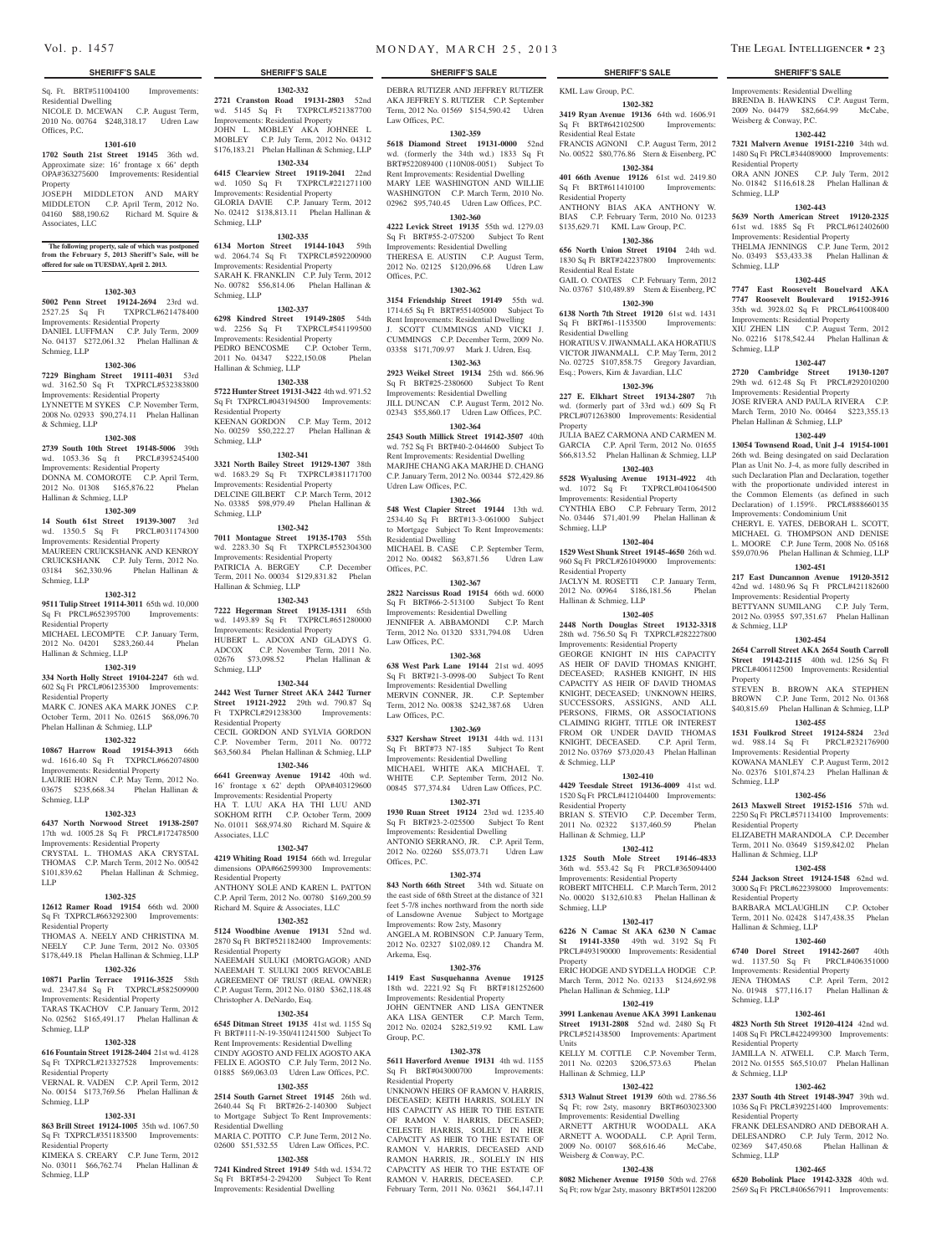Residential Property JEFFREY A. BOLTON, IN HIS CAPACITY AS EXECUTOR AND DEVISEE OF THE ESTATE OF RICHARD DIX BOLTON C.P. January Term, 2011 No. 02704 \$130,257.73 Phelan Hallinan & Schmieg, LLP

#### **1302-466**

**4541 Teesdale Street 19136-4011** 41st wd. 1460 Sq Ft PRCL#412107000 Improvements: Residential Property CARMELLA BRUNETTI C.P. December Term, 2011 No. 02746 \$116,556.29 Phelan

## Hallinan & Schmieg, LLP **1302-467**

### **670 Adams Avenue 19120-2112** 35th wd. 1700.84 Sq Ft PRCL#351009500 Improvements: Residential Property JOSE HERNANDEZ C.P. January Term, 2012

No. 04903 \$124,142.60 Phelan Hallinan & Schmieg, LLP **1302-468**

**2301 Buckius Street 19137-1201** 45th wd. 1181.52 Sq Ft PRCL#453364600 Improvements: Residential Property DEYANIRA H. LOZANO AKA DEYANIRA LOZANO C.P. February Term, 2012 No. 00283 \$47,042.16 Phelan Hallinan &

## **1302-469**

Schmieg, LLP

**1114 North 65th Street 19151-3113** 34th wd. 2777 Sq Ft PRCL#344313200 Improvements:

#### Residential Property PAMELA D. CRAWLEY C.P. February Term,

2010 No. 03371 \$48,954.05 Phelan Hallinan & Schmieg, LLP

## **1302-470**

**1933 South 9th Street 19148-2363** 39th wd. 960 Sq Ft PRCL#393409000 Improvements: Residential Property

TERRY CAMPIONE AND NICHOLAS C. CAMPIONE C.P. November Term, 2009 No. 00033 \$66,275.98 Phelan Hallinan & Schmieg, LLP **1302-479**

**38 East Coulter Street 19144** 12th wd. 4990 Sq Ft; det conv apartment 3 sty, masonry BRT#122018700 Improvements: Residential Dwelling

JAMES MILLER C.P. March Term, 2012 No. 01410 \$181,328.42 McCabe, Weisberg & Conway, P.C.

## **1302-482**

**1314 Narragansett Street 19138** 59th wd. 1065 Sq Ft BRT#591144200 Improvements: Residential Property JUSTIN L. ALSTON C.P. December Term,

2011 No. 01650 \$72,379.70 KML Law Group, P.C.

#### **1302-483**

**4054 East Cheltenham Avenue 19124**  62nd wd. 1448 Sq Ft BRT#622159320 Improvements: Residential Property TIMOTHY BOWIE C.P. November Term, 2008 No. 01141 \$188,599.63 KML Law

#### Group, P.C. **1302-496**

Riloff, Esq.

**7309 Drexel Road 19151** 34th wd. 1466.12 Sq ft BRT#34-4-1486-00 Improvements: Residential Dwelling<br>ANDRE SHIJI ER C.P. September Term, 2010 No. 003802 \$131,210.50 Heather

#### **1302-503**

**5939 Weymouth Street 19120** 35th wd. 1162.50 Sq Ft BRT#352229900 Improvements:

#### Residential Property SENGCHANH XAYASENG C.P. April Term, 2012 No. 01638 \$172,729.17 KML Law Group, P.C.

#### **1302-504**

**257 East Montana Street 19119** 22nd wd. 1855.05 Sq Ft BRT#221154025 Improvements: Residential Property DESMOND A. HASTY C.P. July Term, 2012 No. 01771 \$142,847.83 KML Law Group, P.C.

#### **1302-506**

**3734 Palisades Drvie 19129** 38th wd. 5659 Sq Ft BRT#383300070 Improvements: Residential Property

#### SHEARISE WEBB C.P. January Term, 2012<br>No. 02425 \$140,725.72 KML Law Group, No. 02425 \$140,725.72 P.C.

#### **1302-508**

**7152 Walker Street 19135-1102** 41st wd. 1283.20 Sq Ft TXPRCL#412269700 Improvements: Residential Property KITTY TOM C.P. July Term, 2012 No.

02362 \$103,538.48 Phelan Hallinan & Schmieg, LLP

## **1302-510A-B**

**50th Wd. (7431 East Tulpehocken Street – Premises A – 19138**) Width 15 ft 10 inches, depth 75 ft to the northerly side of a certain 15 ft wide driveway BRT#501368000 Subject To Mortgage defendant's fifty percent (50%)

ownership interest in the property only Subject to Rent **17th Wd. (5816 Old York Road – Premises** 

**B – 19141)** At a point on westerly side of Old York Road (70 ft wide) and distances along the westerly side of Old York Road from a point of intersection formed by northeasterly side of Grange Street (66 ft wide). Property dimensions (1) north 4 degrees, 53 minutes, 30 seconds east, the distance of 134 ft 3-1/2 inches; (2) North 1 degree, 09 minutes, 30 seconds east, the distance of 53 feet, 10-1/2 inches to the point and place of beginning. BRT#882919555 Subject To Mortgage defendant's one hundred percent (100%) ownership interest in the property Subject to Rent

MAMADOU BARRY C.P. February Term, 2011 No. 4707 \$17,758.46 James McGarrity, Esq.

#### **1302-518 627 South 49th Street 19151** 46th wd. Land

area 2185 Sq ft, improvement area 2808 Sq Ft BRT#881711300 Subject to Mortgage Subject To Rent Unknown Improvements: Single Family Row And Twin JOHN C. POINTON AND MATTHEW V. POINTON, 627 S. 49TH STREET, PHILADELPHIA, PA 19151 C.P. April Term, 2012 No. 04096 \$284,406.48 Mark Pfeiffer, Esq.; Buchanan Ingersoll & Rooney, PC

### **1302-524**

**1935 East Pacific Street 19134** 45th wd. 1260 Sq Ft BRT#452172900 Improvements: Residential Property VALERIE P. WASHINGTON C.P. January

Term, 2004 No. 003311 \$40,927.64 Christopher A. DeNardo, Esq. **1302-527**

Esq.

**2847 North Bailey Street 19132** 38th wd. 752 Sq Ft BRT#381162900 Improvements: Residential Property RANDALL SWADLOW AKA RANDALL N.<br>SWADLOW C.P. April Term. 2010 No. C.P. April Term, 2010 No.

001015 \$21,265.19 Christopher A. DeNardo,

**1302-528 4140 Fairdale Road 19154** 66th wd. 1260 Sq Ft OPA#662568400 Improvements: Residential Property GARY A. HILBERT AND TINA L. HILBERT C.P. May Term, 2011 No. 003101 \$136,872.50 Christopher A. DeNardo, Esq.

**1302-531**

**5240 Sylvester Street 19124** 62nd wd. 1572.88 Sq Ft BRT#621363800 Improvements: Residential Property CHRISTINE SHANNON C.P. May Term, 2012 No. 01985 \$54,277.19 KML Law Group, P.C.

#### **1302-533**

**5951 Horrocks Street 19149** 62nd wd. (formerly part of the 55th wd.) 1666.35 Sq Ft BRT#621355500 Improvements: Residential Property JAVIER QUINONES AND MADELYN

QUINONES C.P. January Term, 2011 No. 00398 \$195,220.35 KML Law Group, P.C. **1302-537**

**5811 Pemberton Street 19143** 46th wd. 937.50 Sq Ft BRT#032152800 Improvements: Residential Real Estate HAROLD E. CUSAAC AND VIVIAN I. CUSAAC C.P. September Term, 2012 No. 01340 \$70,941.16 Stern & Eisenberg, PC

**1302-540 3332 A Street 19134** 7th wd. 1102.50 Sq Ft BRT#073054900 Improvements: Residential Real Estate MIRIAM PENA AND CELINO PENA C.P. April Term, 2012 No. 01374 \$43,921.84 Stern & Eisenberg, PC

## **1302-542**

**6346 Grays Avenue 19142** 40th wd. 1050 Sq Ft BRT#402162300 Improvements: Residential Property JEN TAY S. HOLMAN C.P. August Term, 2007 No. 000586 \$59,143.39 KML Law Group, P.C.

#### **1302-543**

**6626 Dicks Avenue 19142** 40th wd. 1183.92 Sq Ft BRT#406289000 Improvements: Residential Property TANYA BURNS AND LEMENUEL W. C.P. May Term, 200 \$63,428.02 KML Law Group, P.C.

#### **1302-545**

**3042 Almond Street 19134** 25th wd. 1040<br>
Sq Ft BRT#25-1305300 Improvements: Sq Ft BRT#25-1305300 Residential Property

VINCENT A. D'ALONZO, JR. AND EILEEN D'ALONZO C.P. July Term, 2012 No. 4649 \$189,725.03 Christopher A. DeNardo, Esq. **1302-547**

**633 East Wishart Avenue** 23rd wd. 700 Sq Ft BRT#331029100 Improvements: Residential Dwelling JAY M. BROWN, JR. AND BARBARA ANN BROWN C.P. January Term, 2012 No. 04842

24 • THE LEGAL INTELLIGENCER MONDAY, MARCH 25, 2013 Vol. p. 1458

\$60,259.08 Gregory Javardian, Esq. **1302-553**

**5158 Leiper Street 19124** 23rd wd. (formerly part of the 62nd wd.) 1473.60 Sq Ft BRT#621475100 Improvements: Residential

Property SYLVIA DAVIS AKA SYLVIA BOYD C.P. May Term, 2012 No. 02340 \$94,258.98 KML Law Group, P.C.

## **1302-558**

**1435 North Hollywood Street 19121-3606**  29th wd. 755.25 Sq Ft PRCL#3292247600 Improvements: Residential Property ABIOSE K. MIDDLETON-HEWITT C.P. September Term, 2010 No. 03755 \$76,783.55 Phelan Hallinan & Schmieg, LLP

## **1302-560**

**2519 South 3rd Street 19148-4738** 39th wd. 794.61 Sq Ft PRCL#391350700 Improvements: Residential Property SAMUEL J. MANGINI C.P. June Term, 2012 No. 03087 \$182,206.09 Phelan Hallinan & Schmieg, LLP

## **1302-564**

**2023 East Cambria Street 19134-4003**  25th wd. 1240 Sq Ft PRCL#252102900 Improvements: Residential Property BORIS SKYLAR C.P. October Term, 2011 No. 04323 \$74,499.65 Phelan Hallinan & Schmieg, LLP

## **1302-567**

**449 Slocum Street AKA 449 East Sloucm Street 19119-1946** 22nd wd. 1875 Sq Ft PRCL#222059200 Improvements: Residential Property KATHLEEN F. LEWIS AND AARON LEWIS C.P. February Term, 2012 No. 01653 \$153,853.37 Phelan Hallinan & Schmieg, LLP

## **1302-568**

**6714 Linmore Avenue 19142-1807** 40th wd. 848 Sq Ft PRCL#403183000 Improvements: Residential Property SHEILA A. WITHERSPOON AKA SHEILA

A. PODEN C.P. April Term, 2010 No. 02074 \$30,646.11 Phelan Hallinan & Schmieg, LLP **1302-571**

**1948 Devereaux Avenue 19149-3442** 62nd wd. (formerly the ward 35th wd.) 1706.25 sq Ft PRCL#621214400 Improvements: Residential Property JACK COPELAND WOODRUFF C.P. July

Term, 2012 No. 03986 \$150,732.02 Phelan Hallinan & Schmieg, LLP **1302-572**

**2826 Bridge Street 19137-1810** 45th wd. 1921.57 Sq Ft PRCL#453155800 Improvements: Residential Property ROSEMARY MCAVINEY C.P. August Term,<br>2012 No. 01895 \$108,896.81 Phelan 2012 No. 01895 \$108,896.81 Hallinan & Schmieg, LLP

**1302-573 3634 Edgemont Street 19134-5507** 45th wd. 1327.18 Sq Ft PRCL#451224500 Improvements: Residential Property C.P. July Term, 2012 No. 01983 \$186,444.47 Phelan Hallinan & Schmieg, LLP

## **1302-574**

**142 Linton Street 19120-1932** 61st wd. 1037.40 Sq Ft TXPRCL#612135800 Improvements: Residential Property DEBBIE MCKEIVER, HEIR OF RONALD T. MCKEIVER, SR., DECEASED; NICOLE MCKEIVER HILL, HEIR OF RONALD T. MCKEIVER, SR. DECEASED; ERNEST CHRISTOPHER MCKEIVER, HEIR OF RONALD T. MCKEIVER, SR., DECEASED; RONALD T. MCKEIVER, JR., HEIR OF RONALD T. MCKEIVER, SR., DECEASED; KEVIN MCKEIVER, HEIR OF RONALD T. MCKEIVER, SR., DECEASED; CURTIS MCKEIVER, HEIR OF RONALD T. MCKEIVER, SR., DECEASED, MICHELE MCKEIVER, HEIR OF RONALD T. MCKEIVER, SR,. DECEASED; UNKNOWN HEIRS, SUCCESSORS, ASSIGNS, AND ALL PERSONS, FIRMS, OR ASSOCIATIONS CLAIMING RIGHT, TITLE, OR INTEREST FROM OR UNDER RONALD T. MCKEIVER, SR., DECEASED C.P. April Term, 2009 No. 00214 \$58,293.99 Phelan Hallinan & Schmieg, LLP

### **1302-577**

**6731 Yocum Street 19142-1619** 40th wd. 1641 Sq Ft PRCL#403138500 Improvements: Residential Property CHARLES E MITCHELL C.P. December

Term, 2008 No. 02635 \$53,480.54 Phelan Hallinan & Schmieg, LLP

## **1302-578**

**3307 North 18th Street 19140-4918** 11th wd. (formerly the 38th wd.) 1485.68 Sq Ft PRCL#112246000 Improvements: Residential Property

DEBORAH LANG, IN HER CAPACITY AS ADMINISTRATRIX OF THE ESTATE OF OLIVIA WOOD DAVIS AKA OLIVIA M. DAVIS AKA OLIVIA DAVIS AND UNKNOWN HEIRS, SUCCESSORS, ASSIGNS, AND ALL PERSONS, FIRMS, OR

## **SHERIFF'S SALE SHERIFF'S SALE SHERIFF'S SALE SHERIFF'S SALE SHERIFF'S SALE**

ASSOCIATIONS CLAIMING RIGHT, TITLE OR INTEREST FROM OR UNDER OLIVIA WOOD DAVIS, DECEASED C.P. March Term, 2012 No. 02882 \$57,903.62 Phelan Hallinan & Schmieg, LLP

**1302-653 4904 Pulaski Avenue 19144** 13th wd. 1660 Sq Ft BRT#133120300 Improvements:

JAMES R. MCBRIDE AND BEVERLY LANGSTON C.P. November Term, 2007 No. 304 \$126,513.22 Gregory Javardian, Esq.;

**1302-655 833 Leland Street 19130** 15th wd. 1485 Sq Ft BRT#151367400 Improvements: Residential

CHARLIE STEVENS, AS AMINISTRATOR OF THE ESTATE OF GLADYS HUNTER, DECEASED. C.P. Apri Term, 2012 No. 01835 \$211,841.97 Gregory Javardian, Esq.; Powers,

**1302-657 2340 East Hazzard Road AKA 2340 East Hazzard Street 19125** 31st wd. 997 Sq Ft OPA#314111200 Improvements: Residential

CHRISTOPHER STORY C.P. April Term, 2009 No. 003565 \$144,870.32 Christopher

**1302-659 546 East Allegheny Avenue 19134** 7th wd. 1600 Sq Ft BRT#071308100 Improvements:

JOHN E. CARMONA (MORTGAGOR) AND DIANA P. ANTERO (REAL OWNER) C.P. July Term, 2012 No. 1145 \$94,472.66

**1302-663 3018 West Harper Street 19130** 29th wd. 812 Sq Ft BRT#292173500 Improvements:

SALVATORE LICASTRI AKA SALVATORE P. LICASTRI C.P. May Term, 2012 No. 02178 \$239,893.60 KML Law Group, P.C. **1302-664 137 West Weaver Street 19119** 22nd wd. formerly part of the 49th wd. 956.10 Sq Ft BRT#223029100 Improvements: Residential

WILLIAM ASHFORD C.P. August Term, 2011 No. 03955 \$107,738.94 KML Law

**1302-670 2038 North Hope Street 19122** 18th wd. 1620 Sq Ft BRT#183231701 Improvements:

ILUMINADO MALDONADO C.P. July Term, 2003 No. 003483 \$38,346.32 Christopher A.

**1302-671 534 Monastery Avenue 19128** 21st wd. 1961.30 Sq Ft BRT#213168400 Improvements:

JAMES A. MARTIN AND MICHELLE E. MARTIN C.P. May Term, 2010 No. 03799 \$193,231.59 KML Law Group, P.C. **1302-673 9225 Annapolis Road 19114** 57th wd. 5000 Sq Ft BRT#572259500 Improvements:

DONNA KLINKE C.P. February Term, 2012 No. 01674 \$288,352.31 KML Law Group, P.C. **1302-677 1941 S. Hollywood Street 19145-2405** 48th wd. 1284.09 Sq Ft BRT#48-2-3898-00 Subject To Rent Improvements: Residential Dwelling DIANE BALUSH C.P. August Term, 2011 No. 01748 \$97,693.69 Barbara A. Fein, Esq. **1302-682 3027 C Street 19134** 7th wd. 1008 Sq Ft BRT#071447000 Improvements: Residential

JULIO HERNANDEZ C.P. July Term, 2009 No. 001837 \$81,772.29 Christopher A.

**1302-683 3210 "H" Street 19134** 33rd wd. 1260 Sq Ft BRT#331343500 Improvements: Residential

CAROLYN BOND C.P. May Term, 2004 No. 000333 \$32,787.73 Christopher A.

**1302-684 243 West Spencer Street 19120** 61st wd. 1140 Sq Ft BRT#611217800 Improvements:

2012 No. 0494 \$65,152.01 Christopher A.

**1302-685 All that certain lot or piece of ground with the buildings and improvements thereon erected, being known as 5336-5342 Woodland Avenue 19143** 51st wd. 5585; City registry #036S140013 BRT#51-2-1012-00 Subject to Mortgage Improvements: Commercial Real

THAN TRAN AND HOA HUYNH September Term, 2008 No. 01635 \$202,463.29 Dominic A DeCecco, Esq., Hartman Shurr **1302-693**

Residential Dwelling

Kirn & Javardian, LLC

Dwelling

Property

A. DeNardo, Esq.

Residential Property

Residential Property

Property

Group, P.C.

Residential Property

Residential Property

Residential Property

Property

Property

DeNardo, Esq.

DeNardo, Esq.

DeNardo, Esq.

Estate

Residential Property

NICOLE D. HILLIARD C.P. Se

DeNardo, Esq.

Christopher A. DeNardo, Esq.

Powers, Kirn & Javardian, LLC

#### **1302-590**

**7568 Mayland Street 19138** Row b/gar 2sty, masonry BRT#501381700 Improvements: Residential Dwelling

**1302-592 1449 North 56th Street 19131** 4th wd. 1667.06 Sq Ft BRT#041348500 Subject To Rent Improvements: Residential Dwelling STEPHEN LAMAR C.P. May Term, 2012 No. 00075 \$92,893.18 Udren Law Offices, P.C. **1302-596 2228 South 5th Street 19148-5730** 39th wd. 928 Sq Ft PRCL#392290700 Improvements:

ROBERT OGLE C.P. August Term, 2010 No. 03763 \$164,117.84 Phelan Hallinan &

**1302-611 3836 Wyalusing Avenue 19104** 24th wd. 855 Sq Ft BRT#243178900 Improvements:

BRIAN POPE C.P. August Term, 2009 No. 02874 \$48,780.49 KML Law Group, P.C. **1302-617 659 East Lippincott Street 19134** 33rd wd. 712.5 Sq Ft BRT#33-1023400 Improvements:

JASON R. MAGOWAN AND JULIE E. MAGOWAN C.P. August Term, 2012 No. 02922 \$58,427.19 Gregory Javardian, Esq.;

**1302-623 634 Lippinscott Street 19134** 33rd wd. 1776.5 Sq ft; row 2sty, masonry BRT#331018600 Improvements: Residential Dwelling TERRENCE D. JOHNSON C.P. April Term, 2010 No. 00244 \$39,306.00 McCabe,

**1302-625 1515 Locust Street #401 19146** 8th wd. 1855 sq ft; res.condo.5+ sty, masonry BRT#888035710 Improvements: Residential Dwelling STEVEN ROSENBERG C.P. March Term, 2012 No. 02667 \$660,313.91 McCabe,

**1302-633 2024 Upland Way 203R 19131** 34th wd. 1325 Sq Ft, res condo 3+ sty loft BRT#888340056 Subject to Rent Improvements: Condominium KERRI A. KONIK AKA KERRI KONIK C.P. June Term, 2012 No. 03110 \$296,522.87 McCabe, Weisberg & Conway, P.C. **1302-636 2531 South Fairhill Street 19148** 39th wd. 1672 Sq Ft; row 2sty, masonry BRT#392314100 Improvements: Residential Dwelling RAFEEQ SMITH, ONLY KNOWN SURVIVING HEIR OF KIM GLADDEN AKA KIM N. GLADDEN AKA KIMBERLY GLADDEN, DECEASED MORTGAGOR AND REAL OWNER AND UNKNOWN SURVIVING HIERS OF KIM GLADDEN AKA KIM N. GLADDEN AKA KIMBERLY GLADDEN, DECEASED MORTGAGOR AND REAL OWNER. C.P. June Term, 2009 No. 04204 \$107,481.08 McCabe, Weisberg

**1302-638 2345 S Chadwick Street 19145** 26th wd. 1690 Sq Ft; row 2sty, masonry BRT#261316500 Improvements: Residential Dwelling UNITED STATES OF AMERICA AND FRANCES D. PRICE AKA FRANCES PRICE C.P. June Term, 2010 No. 02715 \$233,446.77 McCabe, Weisberg & Conway, P.C. **1302-646 5129 Valley Street 19124** 62nd wd. 2281.62 Sq Ft; Row b/gar, 1sty, masonry BRT#622331900 Improvements: Residential Dwelling DEBORA TAYLOR, EXECUTRIX OF THE ESTATE OF DONALD E. MCEACHIN, DECEASED MORTGAGOR AND REAL OWNER C.P. March Term, 2012 No. 01125<br>\$104.651.30 McCabe, Weisberg & Conway,

McCabe, Weisberg & Conway

**1302-648 139 North 52nd Street 19139** 44th wd. 2184 Sq Ft BRT#44-1127800 Improvements:

SCHNORRIS BURNS C.P. June Term, 2012 No. 00151 \$128,560.43 Heather Riloff, Esq. **1302-651 3756 Lankenau Road** 52nd wd. 1786.54 Sq Ft BRT#521425400 Improvements:

FREDERICK W. CLAYTON C.P. July Term, 2012 No. 004029 \$223,223.10 Gregory

#### FRANCES TUCKER C.P. April Term, 2012<br>No. 2352 \$148,581.19 Federman & No. 2352 \$148,581.19 Associates, LLC

Residential Property

Residential Property

Residential Dwelling

Powers, Kirn & Javardian, LLC

Weisberg & Conway, P.C.

Weisberg & Conway, P.C.

& Conway, P.C.

P.C..

Residential Dwelling

Residential Dwelling

Javardian, Esq.

Schmieg, LLP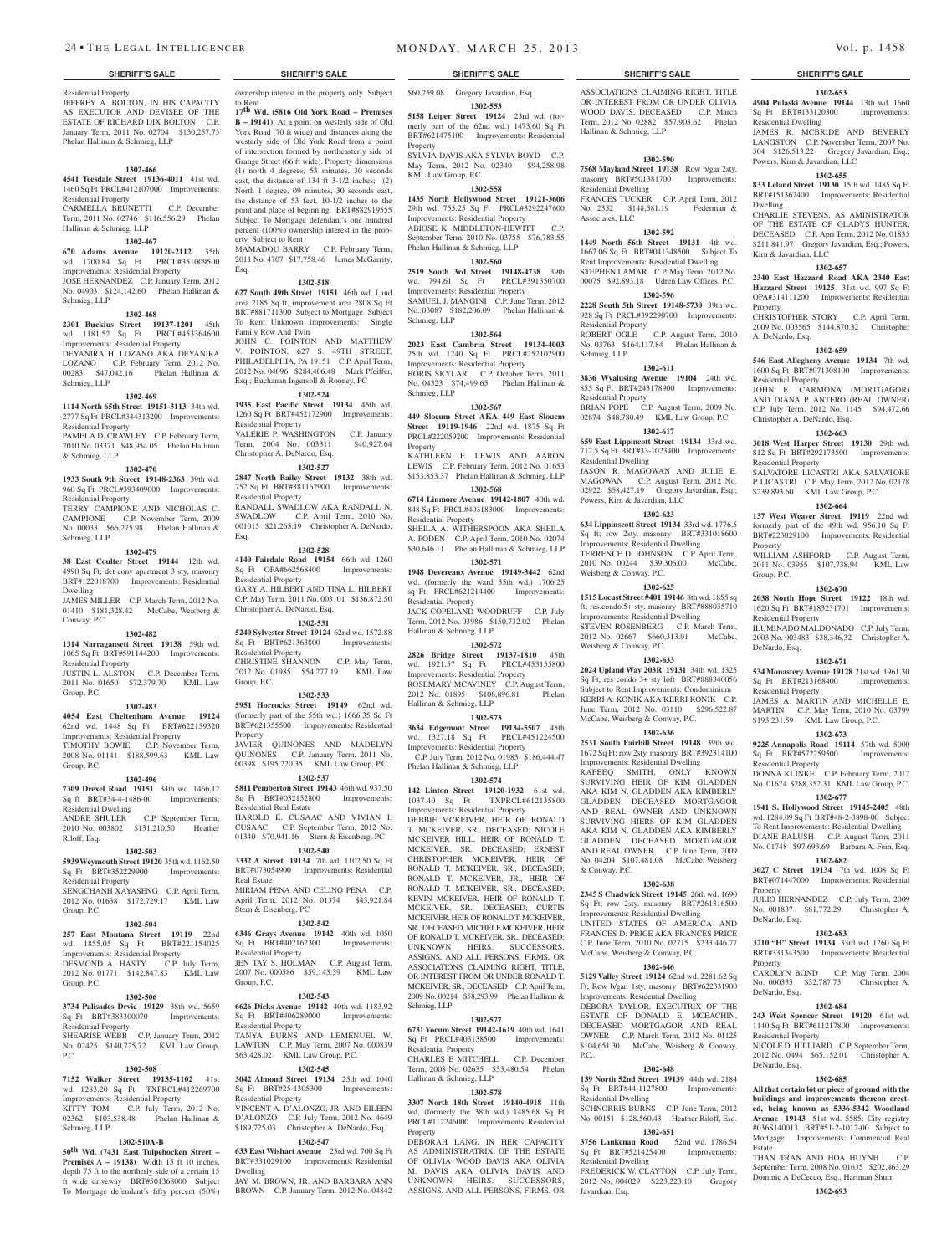## **1352 South Stanley Street 19140** 36th wd. 714 Sq Ft BRT#362263900 Improvements:

Residential Property MARILY ROSADO FKA MARILY PEREZ C.P. August Term, 2012 No. 02401 \$60,323.42 KML Law Group, P.C..

#### **1302-695**

**2446 North Gratz Street 19132** 16th wd. (formerly part of the 28th wd.) 725 Sq Ft BRT#162065200 Improvements: Residential **Property** 

TIMOTHY PARKER C.P. August Term, 2012 No. 00763 \$53,105.38 KML Law Group, P.C.

#### **1302-697**

#### **62 E. Slocum Street 19119** 22nd wd. 1502.37 Sq Ft BRT#222044600 Improvements:

Residential Property VINSON FLOWERS C.P. September Term, 2012 No. 02471 \$93,775.85 KML Law Group, P.C.

#### **1302-698**

**4325 North 7th Street 19140** 43rd wd. 833.00 Sq Ft BRT#123N 7-167 Subject to Mortgage Subject To Rent Improvements: Residential Dwelling HECTOR GUZMAN AND JOSEFA N.

ROSADO C.P. August Term, 2012 No. 01513 \$52,143.04 Udren Law Offices, P.C.

## **1302-700**

**8101 Leon Street 19136** 35th wd. 2520.63 Sq Ft BRT#642046000 Subject To Rent Improvements: Residential Dwelling JULIE A. LUDWIG AND MATTHEW F LUDWIG C.P. June Term, 2010 No. 00052 \$101,729.63 Udren Law Offices, P.C.

#### **1302-704**

**5734 Grays Avenue 19143** 40th wd. 1260 Sq Ft BRT#40-2155728 Subject To Rent Improvements: Residential Dwelling LORI BROTHERS C.P. December Term,

2010 No. 00959 \$61,010.69 Udren Law Offices, P.C.

## **1302-707**

**5724 Hazel Avenue 19143** 46th wd. 0024 AC, residential row, 2 stories masonry BRT#46- 3-0231-00 MAXINE URQUHART C.P. April Term, 2012

## No. 00783 \$96,433.40 Brian H. Smith, Esq.

**1302-712 8242 Fayatte Street 19150** 50th wd. 1266 Sq Ft BRT#502293700 Improvements:

Residential Property NANCY M. FITZHUGH C.P. August Term,

2012 No. 0550 \$138,601.95 Christopher A. DeNardo, Esq.

### **1302-714**

**2408 North 29th Street 19132** 28th wd. 1504 Sq Ft BRT#282005100 Improvements: Residential Property

BARBARA MOORE C.P. May Term, 2009 No. 002332 \$35,520.35 Christopher A. DeNardo, Esq.

#### **The following property, sale of which was postponed from the March 5, 2013 Sheriff's Sale, will be offered for sale on TUESDAY, April 2. 2013.**

#### **1303-302**

**5941 Bennington Street 19120-1201** 35th wd. 1247.52 Sq Ft PRCL #352331000 Improvements: Residential Property PENNAMMA KOSHY AND KOSHI KAITHOTTATHIL C.P. August Term, 2012 No. 03420 \$102,769.10 Phelan Hallinan, LLP

#### **1303-322**

**8632 Fayette Street 19150-1904** 50th wd. 2385 Sq Ft PRCL #502305200 Improvements: Residential Property JAMES E. REYNOLDS, JR. C.P. July Term,

## 2011 No. 02220 \$185,718.78 Phelan Hallinan & Schmieg, LLP

## **1303-334**

**7145 North 20th Street 19138-2130** 10th wd. 1289.49 Sq Ft PRCL #101152500 Improvements: Residential Property DANIELLE HAFIZ-LOUIS, SERGE W. LOUIS C.P. December Term, 2011 No. 01733 \$101,375.70 Phelan Hallinan, LLP

#### **1303-336**

**3160 Capri Drive Unit 22 19145-5773**  88th wd. Being and designated as Unit #22 together with a proportionate undivided interest in the common elements as defined in such Declaration. PRCL #888260242 Improvements: Condominium Unit

TERRILL L. BROWN IN HIS CAPACITY AS HEIR OF JAMES BROWN, DECEASED. BROWN LIVING TRUST, DATED AUGUST 10, 2009 UNKNOWN SUCCESSOR, TRUSTEES OF THE BROWN LIVING TRUST, DATED AUGUST 10, 2009. UNKNOWN BENEFICIARIES OF THE BROWN LIVING TRUST, DATED AUGUST 10, 2009. UNKNOWN HEIRS, SUCCESSORS, ASSIGNS, AND ALL PERSONS, FIRMS, OR ASSOCIATIONS CLAIMING RIGHT, TITLE

OR INTEREST FROM OR UNDER JAMES BROWN, DECEASED. C.P. March Term,<br>2012 No. 00543 \$315.361.39 Phelan 2012 No. 00543 \$315,361.39 Hallinan, LLP

**1303-340**

**5936 Springfield Avenue 19143-5235**  40th wd. 1448.75 Sq Ft PRCL #401097200 Improvements: Residential Property WILLIAM KING AKA WILLIAM H. KING AND ROBERT WIPPLINGER C.P. December Term, 2011 No. 03654 \$54,893.40 Phelan Hallinan, LLP

#### **1303-347**

**1124 Marlborough Street 19125-4139**  18th wd. 2435.58 Sq Ft PRCL #181055000 Improvements: Residential Property LOUIS MOORE AND CHRISTINE MOORE C.P. April Term, 2010 No. 03816 \$164,981.32 Phelan Hallinan, LLP

#### **1303-351**

**725 South 17th Street, Unit 1A 19146** 88th wd. 1000 Sq Ft; res condo 3 sty masonry BRT#888303670 Improvements: Residential Dwelling THOMAS MURPHY, ADMINISTRATOR OF THE ESTATE OF THOMAS C. MURPHY, DECEASED MORTGAGOR AND REAL OWNER C.P. September Term, 2012 No. 00997 \$289,376.24 McCabe, Weisberg, & Conway, P.C.

#### **1303-352**

**5403 North 12th Street 19141** 48th wd. 1484 Sq Ft; row 2sty masonry BRT#481080000 Subject to Mortgage Improvements: Residential Dwelling SHARONN THOMAS C.P. July Term, 2012 No. 00882 \$93,146.70 McCabe, Weisberg, & Conway, P.C.

#### **1303-357**

**2600 Bancroft Street 19145** 26th wd. 2530 Sq Ft; row conv/apt 2sty masonry BRT#261308100 Improvements: Residential Dwelling JOHN R. GRAFF C.P. September Term, 2012 No. 01786 \$371,673.43 McCabe, Weisberg,

## **1303-358**

& Conway, P.C.

**1646 East Tulpehocken Street 19138** 10th wd. 2895.54 Sq Ft; row b/gar 2sty masonry BRT#102203000 Improvements: Residential Dwelling

CRYSTAL WALKER-LEWIS C.P. April Term, 2011 No. 01919 \$107,639.74 McCabe, Weisberg, & Conway, P.C.

## **1303-359**

**4827 North D Street 19120** 42nd wd. 2458.12 Sq Ft; row 2 sty masonry BRT#421473700 Improvements: Residential Dwelling EDILBETO PRIETO C.P. January Term, 2012 No. 02268 \$73,540.34 McCabe, Weisberg, & Conway, P.C.

#### **1303-364**

**6608 Cornelius Street 19138** 10th wd. 2752 Sq Ft; row b/gar 2sty masonry BRT#102370500<br>Subject to Mortgage Improvements: Subject to Mortgage Residential Dwelling MARSHALL L. JOHNSON, III AND CHERYL A. JOHNSON C.P. August Term, 2010 No. 04886 \$147,835.40 McCabe, Weisberg, & Conway, P.C.

## **1303-376**

**838 East Thompson Street 19125-3528** 18th wd. 1710 Sq Ft BRT#181388000 Subject To Rent Improvements: Residential Dwelling EILEEN MCCLOUD C.P. June Term, 2012 No. 01465 \$298,305.65 Barbara A. Fein, Esq.

#### **1303-378**

**4922 Cottage Street 19124** 23rd wd. 1189 Sq Ft BRT#232373500 Subject To Rent Improvements: Residential Dwelling DIANE RODRIGUEZ AND REINALDO RODRIGUEZ C.P. February Term, 2012 No. 03812 \$26,970.13 Udren Law Offices, P.C.

## **1303-391**

**749 South Marvine Street 19147** 2nd wd. 864.00 Sq Ft BRT#022319000 Subject To Rent Improvements: Residential Dwelling STEPHANIE T. CAIN AKA STEPHANIE<br>CAIN C.P. June Term. 2008 No. 01379 C.P. June Term, 2008 No. 01379 \$84,227.56 Udren Law Offices, P.C.

#### **1303-392**

**6129 North 7th Street 19120** 61st wd. (formerly part of the  $42nd$  wd.)  $1504.00$ Sq Ft BRT#611145500 Subject To Rent Improvements: Residential Dwelling JENNIFER DANCY C.P. March Term, 2010 No. 05870 \$183,244.22 Udren Law Offices, P.C.

#### **1303-403**

**2928 Cheltenham Avenue 19150** 50th wd. 5063.87 Sq Ft BRT#501276200 Subject To Rent Improvements: Residential Dwelling JOYCE WALLACE C.P. March Term, 2010 No. 05139 \$216,442.02 Udren Law Offices, P.C.

#### **1303-404**

**3628 Sussex Lane 19114** 66th wd. (formerly part of the 58th wd.) 4229 Sq Ft BRT#661207100

## **SHERIFF'S SALE SHERIFF'S SALE SHERIFF'S SALE SHERIFF'S SALE SHERIFF'S SALE**

Subject To Rent Improvements: Residential

**1303-490 419-421 North Simpson Street 19151** 34th wd. 5000 Sq Ft BRT#343097600 Improvements:

AS CO-ADMINISTRATOR AND HEIR OF THE ESTATE OF DOROTHEA A. WALBERG. UNKNOWN HEIRS, SUCCESSORS, ASSIGNS, AND ALL PERSONS, FIRMS, OR ASSOCIATIONS, CLAIMING RIGHT, TITLE, OR INTEREST FROM OR UNDER DOROTHEA A. WALBERG, DECEASED. C.P. November Term, 2011 No. 02106 \$63,410.81 Phelan Hallinan, LLP **1303-588 2022 Greymont Street 19116** 58th wd. Irregular dimensions OPA #582024500 Improvements: Residential Property DIANE M. KLEINBRAHM AND WILLIAM P. KLEINBRAHM C.P. August Term, 2010 No. 00504 \$182,891.14 Richard M. Squire

**1303-599 4903 Parkside Avenue** 52nd wd. Situate on the northwesterly side of Parkside Avenue at the distance of 60 feet southwestwardly from the southwesterly side of 49th Street. Subject to Mortgage Improvements: S/d W B/b 3sty

BRUCE K. TURNER AND JOANNA C. TURNER C.P. July Term, 2012 No. 00349 \$233,393.12 Chandra M. Arkema, Esq. **1303-606 1620 West Clearfield Street** 11th wd. 1065 Sq Ft BRT#111108600 Improvements: Row

CALVIN EDWARDS C.P. October Term, 2010 No. 02681 \$34,301.35 Milstead &

**1303-610 5162 North 8th Street 19120** 49th wd. 1574.64 Sq Ft BRT#492132200 Improvements:

KIM FIELDS C.P. August Term, 2012 No. 03243 \$98,341.87 KML Law Group, P.C. **1303-613 6633-37 Ditman Street 19135** 41st wd. 3375 Sq Ft BRT#411244000 Improvements:

SUE ANN HOSGOOD AND JAMES R. HOSGOOD AKA JAMES HOSGOOD C.P. July Term, 2012 No. 02120 \$40,386.42 KML

**1303-614 1346 East Rittenhouse Street 19138** 59th wd. 1110 Sq Ft BRT#591121300 Improvements:

JAMES SCILINGO C.P. July Term, 2012 No. 02682 \$80,864.08 KML Law Group, P.C.. **1303-617 869 North 47th Street 19139** 6th wd. 977.04 Sq Ft BRT#062409300 Improvements:

MUZAMIL A. ELHAG C.P. June Term, 2012 No. 00132 \$67,601.81 KML Law

**1303-618 310 McKean Street 19148** 10th wd. 928 Sq Ft BRT#392028300 Subject To Rent Improvements: Row 2 Sty Masonry MARIE PIORUN C.P. May Term, 2012 No. 03570 \$34,901.72 Jonathan M. Peterson,

**1303-622 2342 E Huntingdon Street 19125** 31st wd. 1008 Sq Ft more or less BRT#314142400 Improvements: Residential Dwelling G.A.G.E. PROPERTIES, II C.P. February Term, 2010 No. 00657 \$397,550.58 Leona Mogavero, Esq.; Klehr Harrison Harvey

**1303-626 114 W Wyneva Street 19144** 12th wd. 1710 Sq Ft BRT#123022800 Improvements:

CYNTHIA M. KEARSE C.P. September Term, 2012 No. 02138 \$160,297.95 Stern

**1303-629 1211 Race Street 19103** 10th wd. 98x20 PRCL #884446900, BRT #884446900 Improvements: Residential Property JIN MOK SUH, TITLE TO SAID PREMISES IS VESTED IN JIN MOK SUH BY DEED FROM REGINA C. SAUDE AND HELEN LAKERU DATED SEPTEMBER 13, 2006 AND RECORDED OCTOBER 11, 2006 IN THE OFFICE OF THE RECORDER OF DEEDS IN AND FOR PHILADELPHIA COUNTY AS INSTRUMENT #51548096. C.P. June Term, 2012 No. 01706 \$580,081.33

**1303-632 1806 South Broad Street** 1,440 Sq Ft (.03 acres) BRT/TIN #481148000 Subject to Mortgage Improvements: The Improvements Thereupon Are A Three Story Brick Structure

MICHAEL J. HALPRIN AND ANDREA L. HARPIN C.P. February Term, 2012 No. 01637 \$370,451.53 Rosetta B. Packer, Esq. and David B. Aaronson, Esq.; McCarter, &

& Associates, LLC

Stone

2 Story Masonry

Associates, LLC

Residential Property

Residential Property

Law Group, P.C.

Residential Property

Residential Property

Group, P.C.

Esq.

Branzburg LLP

& Eisenberg, PC

Residential Real Estate

Martin S. Weisberg, Esq.

Of Approximately 2970 Sf

English LLP

JOHN CHARLES POINTON, III C.P. July Term, 2012 No. 03535 \$206,470.32 KML

**1303-491 2431 North Natrona 19132** 28th wd. 710 Sq Ft BRT#282201100 Improvements:

THE UNKNOWN HEIRS OF ALEXANDER DEUTSCH, DECEASED AND ZELDA DEUTSCH, SOLELY IN HER CAPACITY AS HEIR OF ALEXANDER DEUTSCH, DECEASED. C.P. May Term, 2010 No. 01996 \$50,517.56 KML Law Group, P.C.. **1303-497 343 Roseberry Street 19148** 39th wd. 725 Sq Ft BRT#392207800 Improvements:

KERIANN RIECKY C.P. June Term, 2012 No. 02072 \$192,389.66 KML Law Group,

**1303-498 2629 South Watts Street 19148** 39th wd. 630 Sq Ft BRT#394483900 Improvements:

WILLIAM J. BIRKS, III C.P. August Term, 2009 No. 01601 \$160,225.96 KML Law

**1303-502 2005 Grant Avenue 19115** 58th wd. 4958<br>
Sq Ft BRT#581012500 Improvements:

SCOTT BROWN C.P. March Term, 2009 No. 03141 \$189,056.98 KML Law Group, P.C. **1303-503 533 West Tabor Road 19120-2723** 61st wd. 2000 Sq Ft PRCL #612005700 Improvements:

DESIREE SOMMERVILLE C.P. June Term, 2010 No. 01773 \$178,768.84 Phelan

**1303-504 2027 South 20th Street 19145-2801** 48th wd. 1190 Sq Ft PRCL #481319900 Improvements:

HIEU VAN THACH C.P. January Term, 2012 No. 04904 \$70,986.10 Phelan Hallinan, LLP **1303-507 6038 North Broad Street 19141-1930**  17th wd. 1959.60 Sq Ft PRCL #172009300 Improvements: Residential Property<br>NICHOLSON PERICLES C.P. February

Term, 2012 No. 02895 \$73,402.58 Phelan

**1303-515 43 East Pastorius Street 19144-2023** 59th wd. 3000 Sq Ft PRCL #592096900 Improvements:

HOWARD O. FARQUHARSON C.P. August Term, 2012 No. 01333 \$94,416.86 Phelan

**1303-529 1248-50 North Front Street** 17th wd. 3660 Sq Ft BRT#882935085 Improvements:

KFN HOLDINGS, LLC AND JAMES HERMAN, GUARANTOR C.P. December Term, 2009 No. 01007 \$383,286.12 Milstead

**1303-532 6946 Eastwood Street** 54th wd. 1132 Sq Ft BRT#542408700 Improvements: Row B/gar

CYNTHIA H. PRESCOD C.P. December Term, 2011 No. 00135 \$117,856.15 Milstead

**1303-538 3411 Emerald Street** 45th wd. (formerly part of the 25th wd.) 65.15 Sq Ft BRT#452322100 Improvements: Row 2 Story, Masonry JOSEPH M. O'MALLEY C.P. December Term, 2004 No. 01841 \$77,687.33 Milstead

**1303-541 Parking space units 11, 12, 13, 14, 15, 16, 17, 18, 19, 20, & 21 of the 1502-1504 Green Street Condominium 19130** 144 Sq Ft in each parcel BRT#888100531, BRT#888100532,<br>BRT#888100533 BRT#888100534 BRT#888100533, BRT#888100534, BRT#888100535, BRT#888100536,<br>BRT#888100537, BRT#888100538,

BRT#888100539, BRT#888100540,

KADIR GENCER C.P. July Term, 2008 No. 01256 \$409,211.72 Phelan Hallinan, LLP **1303-543 2433 South Chadwick Street 19145-4306**  26th wd. 741 Sq Ft PRCL #261318000 Improvements: Residential Property EDWARD J. WALBERG, IN HIS CAPACITY AS CO-ADMINISTRATOR AND HEIR OF THE ESTATE OF DOROTHEA A. WALBERG. DOMINIC M. CERMELE, IN HIS CAPACITY

Condominium Parking Space

BRT#888100538,

Improvements:

Residential Property

Law Group, P.C.

Residential Property

Residential Property

Residential Property

Sq Ft BRT#581012500 Residential Property

Residential Property

Residential Property

Hallinan, LLP

Hallinan, LLP

& Associates, LLC

2story Masonry

& Associates, LLC

& Associates, LLC

Residential Property

Tavern Or Bar Masonry+oth

NICHOLSON PERICLES

Hallinan, LLP

Group, P.C.

P.C.

Dwelling SIKA JOACHIM C.P. March Term, 2008 No. 01854 \$206,760.10 Udren Law Offices, P.C.

## **1303-406**

**135 North Hobart Street 19139-0000** 04th wd. 1036.75 Sq Ft BRT#042101500 Subject To Rent Improvements: Residential Dwelling STEPHEN J. HILL C.P. August Term, 2012 No. 01515 \$36,969.87 Udren Law Offices, P.C.

## **1303-411**

**5026 Cedar Avenue 19153** 46th wd. 2090 Sq Ft BRT#462052000 Subject To Rent Improvements: Residential Dwelling DIABATE MAMADOU AKA MAMADOU DIABATE MARIAM KOITA C.P. May Term, 2010 No. 02372 \$80,410.66 Udren Law Offices, P.C.

#### **1303-415**

**2106 Kater Street 19146-1215** 30th wd. 605.06 Sq Ft PRCL #302014200 Improvements: Residential Property SEAN O'NEILL AND EILEEN O'NEILL CP September Term, 2011 No. 02130 \$272,582.95 Phelan Hallinan, LLP

#### **1303-423**

**1418 West Allegheny Avenue 19132-1708**  11th wd. 2057.47 Sq Ft PRCL #111128600 Improvements: Residential Property ROSALIND MCCREA AKA ROSALIND C. MCCREA C.P. December Term, 2011 No. 00890 \$76,791.58 Phelan Hallinan, LLP

## **1303-439**

**1732 Afton Street 19111-3408** 56th wd. 2252 Sq Ft PRCL #561421100 Improvements: Residential Property HOPE HEIN, KARL HEIN C.P. July Term, 2012 No. 01845 \$248,698.32 Phelan Hallinan, LLP

#### **1303-441**

**5832 Lebanon Avenue 19131-3032** 52nd wd. 1508.62 Sq Ft PRCL #522076800 Improvements: Residential Property CHRISTINA EDWARDS C.P. July Term, 2010 No. 03196 \$77,538.52 Phelan Hallinan, LLP

#### **1303-442**

**4844 N. Leithgow Road 19120** 42nd wd. 1128 Sq Ft BRT#422471400 Subject To Rent Improvements: Residential Dwelling PRISCILLA R. SMITH AKA PRISCILLA SHEPHERD, DECEASED C.P. April Term, 2012 No. 02361 \$55,761.62 Benjamin E. Witmer, Esq.

#### **1303-445**

**349 E. Cambria Street 19134** 7th wd. 1491 Sq Ft BRT#071225410 Improvements: 3 Story Masonry Row With Office/store JIAN P. ZHAO AND A-XUE LIN C.P. July Term, 2012 No. 2567 \$16,928.00 John J. McCreesh, III

### **1303-455**

**6705 Souder Street 19149-2209** 54th wd. 1386.93 Sq Ft PRCL #542314700 Improvements: Residential Property IMRAN SHARAF, STEPHANIE SHARAF C.P. June Term, 2012 No. 01330 \$126,454.25 Phelan Hallinan, LLP

#### **1303-461**

**6362 Sherman Street 19144-3115** 59th wd. 1984 Sq Ft PRCL #593190700 Improvements: Residential Property SHAWN C. WHITEHEAD C.P. July Term, 2012 No. 04506 \$207,062.48 Phelan Hallinan, LLP

### **1303-466**

**5552 West Thompson Street AKA 5552 Thompson Street 19131-4247** 4th wd. 1456 Sq Ft PRCL #041094600 Improvements: Residential Property

VIVIAN T. PINKETT AKA VIVIAN PINKETT C.P. September Term, 2011 No. 01976 \$124,438.26 Phelan Hallinan, LLP

#### **1303-481 3697 Morrell Avenue, Unit D 19114-1945**  66th wd. 4230 Sq Ft PRCL #661146215 Improvements: Residential Property GERARD J. SCHMIDT AKA GERARD

SCHMIDT C.P. June Term, 2011 No. 00216 \$299,870.90 Phelan Hallinan, LLP

## **1303-485**

**6037 Lansdowne Avenue 19151** 34th wd. 1520 Sq Ft BRT#342051900 Improvements: Residential Property DOROTHY DAVID AND MICHAEL DAVID

C.P. March Term, 2012 No. 00742 \$86,309.26

**1303-489 467 East Pleasant Street 19119** 22nd wd. 1648.33 Sq Ft BRT#222078700 Improvements: Residential Property CAROLYN WILLIS, PERSONAL REPRESENTATIVE OF THE ESTATE OF MARGARET O. BUCKLEY, DECEASED. C.P. April Term, 2012 No. 02712 \$123,472.77

KML Law Group, P.C.

KML Law Group, P.C.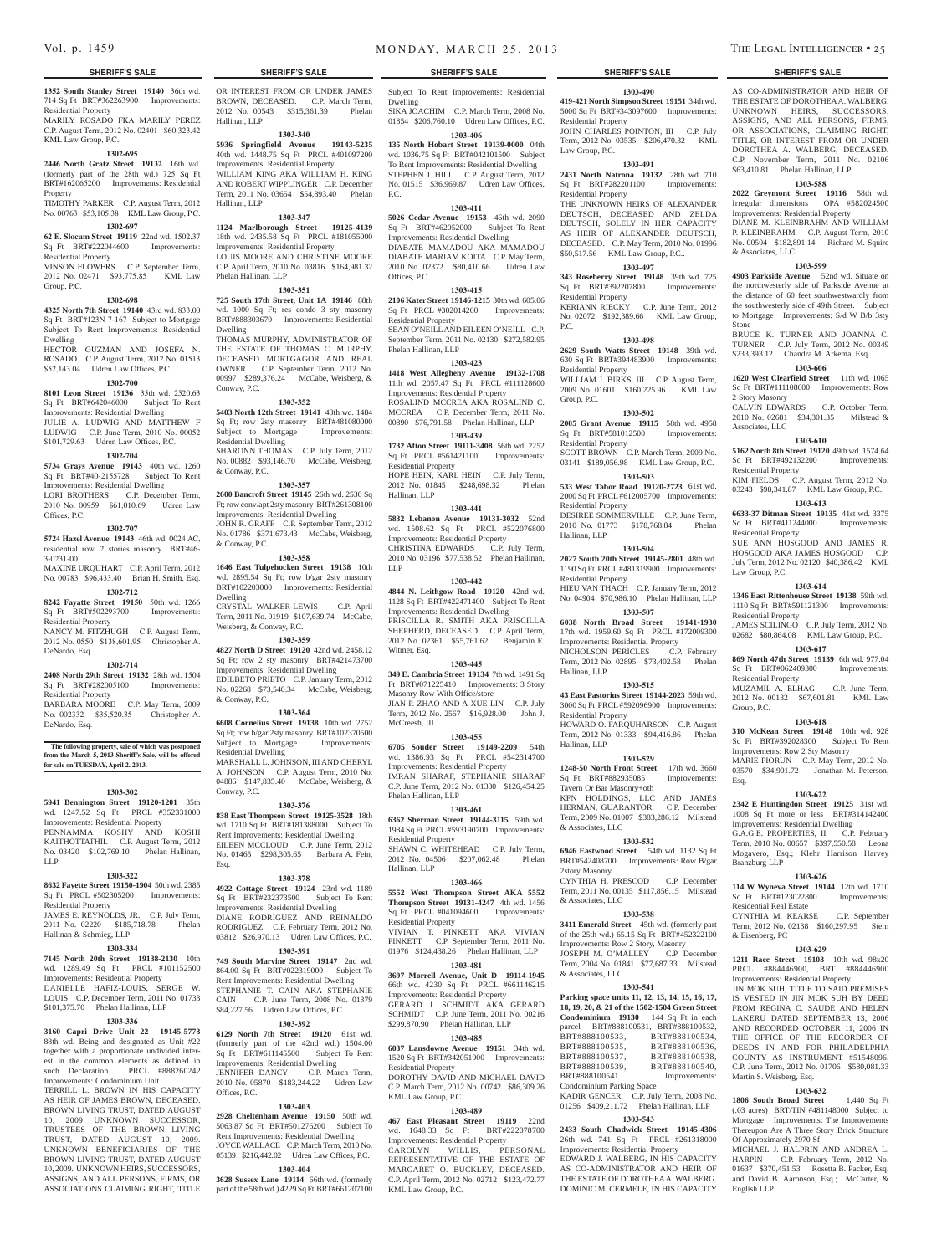#### **SHERIFF'S SALE SHERIFF'S SALE SHERIFF'S SALE SHERIFF'S SALE SHERIFF'S SALE**

#### **1303-636 5331 North 16th Street 19141** 17th wd. 2760 Sq Ft BRT#172121500 Improvements: Residential Property

CHARLES E. GOUGH C.P. June Term, 2009 No. 02305 \$113,609.72 KML Law Group, P.C.

#### **1303-644**

**1917 East Orleans Street 19134** 25th wd. 1541.28 Sq Ft BRT#252169200 Improvements: Residential Property JENAE L. BROWN AND ERIC K. PRITT C.P. August Term, 2010 No. 02624 \$37,029.97 KML Law Group, P.C.

#### **1303-645**

**7133 North 20th Street 19138** 10th wd. (formerly part of the 50th wd.) 1519.89 Sq Ft BRT#101151900 Improvements: Residential Property JAMES GRAY C.P. August Term, 2012 No.

00940 \$113,099.60 KML Law Group, P.C. **1303-647**

### **411 West Delphine Street 19120** 42nd wd.

864.15 Sq Ft BRT#422270500 Improvements: Residential Property

DANIEL PARAMORE, SOLELY IN HIS CAPACITY AS HEIR OF EVONNE PALMER, DECEASED AND UNKNOWN HEIRS OF EVONNE PALMER, DECEASED. C.P. August Term, 2012 No. 01915 \$31,345.88 KML Law Group, P.C.

#### **1303-649**

**614 Lawler Place 19116** 58th wd. 4089 Sq Ft BRT#582103100 Improvements: Residential

Property IPOLITE MUMLADZE C.P. August Term,

2007 No. 00892 \$214,713.92 KML Law Group, P.C.

### **1303-650**

**1864 Mohican Street 19138** 10th wd. 1260<br>Sq Ft BRT#102242100 Improvements: Sq Ft BRT#102242100 Residential Property

MILDRED OPHER C.P. March Term, 2011 No. 01611 \$97,105.28 KML Law Group, P.C.

#### **1303-652**

**5132 Akron Street 19124** 62nd wd. 1625 Sq Ft BRT#621413400 Improvements: Residential Property

NADINE BLASSINGAME C.P. June Term, 2012 No. 03021 \$99,116.26 KML Law Group, P.C.

#### **1303-1653**

**6706 Dicks Avenue 19142** 40th wd. 1088 Sq Ft BRT#406290600 Improvements: Residential Property

ROBERT E. HAGY JR. AND DEANA M. HAGY C.P. July Term, 2012 No. 00138 \$74,054.42 KML Law Group, P.C. MELINDA JONES C.P. August Term, 2012 No. 01369 \$68,490.79 Phelan Hallinan, LLP

## **1303-655**

**2716 Willits Road 19152** 57th wd. 2537.52 Sq Ft BRT#571156100 Improvements: Residential Property EMELIA ASAMOAH AND ERIC C.

ASAMOAH C.P. August Term, 2012 No. 01762 \$229,000.11 KML Law Group, P.C.

#### **1303-660**

**5713 North 21st Street 19138** 17th wd. 976 Sq Ft BRT#172437600

Residential Property DAVID BUTLER C.P. June Term, 2012 No. 00473 \$66,737.67 KML Law Group, P.C.

## **1303-665**

**727 North 2nd Street 19123** 5th wd. 1458 Sq Ft BRT#884449040 Improvements: Residential Property

JOSEPH STEWARD, III TRUSTEE FOR XAVIER STEWARD, SIANI STEWARD, JADE STEWARD, AND VICTORIA STEWARD C.P. July Term, 2012 No. 02684 \$238,344.29 KML Law Group, P.C.

#### **1303-666**

**2034 South 6th Street 19148** 39th wd. 1040 Sq Ft BRT#392346500 Improvements: Residential Property

VANNY DUK C.P. July Term, 2012 No. 02094 \$208,152.87 KML Law Group, P.C.

### **1303-668**

**2211 South Mildred Street 19148** 39th wd. Row 2sty masonry; 1505 Sq Ft BRT#393358400 Subject to Rent Improvements: Residential Dwelling

LUCY MASON C.P. May Term, 2012 No. 01764 \$143,856.32 McCabe, Weisberg, & Conway, P.C.

#### **1303-669**

**511 Gerritt Street 19147** 1st wd. Row 2sty masonry; 1796.5 Sq Ft BRT#011241000 Improvements: Residential Dwelling MICHAEL MARONE, ADMINISTRATOR OF THE ESTATE OF ROSE MARONE,

DECEASED MORTGAGOR AND REAL OWNER C.P. October Term, 2010 No. 00126 \$63,565.01 McCabe, Weisberg, & Conway, P.C.

### **1303-673**

**5073 Mckean Ave 19144** 13th wd. Row

2sty masonry; 2423.62 Sq Ft BRT#133147900 Subject to Rent Improvements: Residential Dwelling ADENEKAN H. ADESANYA AND AFOLUSO A. ADESANYA C.P. May Term, 2010 No. 00373 \$109,380.70 McCabe, Weisberg, & Conway, P.C.

#### **1303-676**

**3419 Cottman Avenue 19149-1605** 64th wd. 1595 Sq Ft PRCL #642088500 Improvements: Residential Property JOHN WISNIEWSKI C.P. October Term, 2011 No. 03930 \$148,391.74 Phelan Hallinan, LLP

#### **1303-687**

**1509 South Colorado Street 19146-4734**  36th wd. 644 Sq Ft PRCL #365217800 Improvements: Residential Property ROBERT E. PELIKAN, III C.P. January Term,

2012 No. 04910 \$69,087.59 Phelan Hallinan & Schmieg, LLP

#### **1303-690**

**3434 Cottman Avenue 19149-1604** 55th wd. 1600 Sq Ft PRCL #551518400 Improvements: Residential Property NICOLE GAHAN AKA NICOLE MEIKLEJOHN AND KEVIN MEIKLEJOHN C.P. August Term, 2012 No. 01887 \$152,138.86 Phelan Hallinan, LLP

**1303-692 802 South 6th Street Rear 8 AKA 802 South 6th Street, #8 AKA 802R South 6th Street, Unit C 19147-3053** 2nd wd. 337.36 Sq Ft PRCL #022172230 Improvements: Residential Property

CATHERINE A. RUALO C.P. April Term, 2012 No. 03247 \$239,475.38 Phelan

**1303-700 6145 Webster Street 19143-2217** 3rd wd. 1705 Sq Ft PRCL #033023400 Improvements:

JEROME D. AUSTIN C.P. November Term, 2010 No. 02352 \$60,778.73 Phelan Hallinan

**1303-704 7139 Dorel Street 19153-2403** 40th wd. 1260 Sq Ft PRCL #404362800 Improvements:

DOMINICK A. CANDITO, IV C.P. May Term, 2012 No. 00961 \$83,885.58 Phelan

**1303-705 1124 McKinley Street 19111-5832** 53rd wd. 1455 Sq Ft PRCL #531017400 Improvements:

**1303-708 407 West Ritner Street AKA 407 Ritner Street 19148-3924** 39th wd. 996.45 Sq<br>Ft PRCL #392190900 Improvements:

RAJAN JUGRAN AND ANJANEE JUGRAN C.P. February Term, 2012 No. 03886 \$138,834.89 Phelan Hallinan, LLP **1303-709 358 Winton Street 19148-3322** 39th wd. 623 Sq Ft PRCL #392101800 Improvements:

PETER MARANDOLA C.P. March Term,<br>2012 No. 03856 \$150.897.28 Phelan 2012 No. 03856 \$150,897.28

**1303-721 6410 North Camac Street 19126** 49th wd. 2277 Sq Ft OPA #433191400 Improvements:

RAHIM R. BURTON, INDIVIDUALLY AND KNOWN AS THE EXECUTOR OF THE ESTATE OF ROBERT E. BURTON, DECEASED AND SYLVIA BURTON C.P. August Term, 2012 No. 0552 \$191,239.15

**1303-728 6315 Paschall Avenue 19142** 40th wd. 1110<br> **Sq** Ft BRT#401351200 Improvements:

CHEK SENGSOURISACK AND CHRISTINE YENTCH C.P. July Term, 2012 No. 1449 \$94,854.56 Christopher A. DeNardo, Esq. **1303-747 5205 Church Road 19131** 34th wd. 1550 BRT#521212900 Impro

MARIE WILKINS-WALKER AND YVONNE MARTIN C.P. November Term, 2011 No. 00096 \$46,312.93 Stern & Eisenberg, PC **1303-757 4412 Teesdale Street 19136** 41st wd. BRT#412091300 Subject To Rent Improvements: Residential Dwelling CAROLINA HERRERA AND REYNALDO R. LOPEZ ESTEVEZ C.P. August Term, 2012 No. 02929 \$110,008.45 Udren Law

**1303-768 4309 East Howell Street 19135** 62nd wd.

Hallinan, LLP

Residential Property

& Schmieg, LLP

Residential Property

Residential Property

Ft PRCL #392190900 Residential Property

Residential Property

Residential Property

Christopher A. DeNardo, Esq.

Sq Ft BRT#401351200 Residential Property

Residential Real Estate

Offices, P.C.

Hallinan, LLP

Hallinan, LLP

& Conway, P.C. **1304-301**

Subject to Mortgage

**542 Burgess Street 19116-2818** 58th wd. 10871 Sq Ft PRCL#582239700 Residential Property IRENE M THAMMAVONG AND XAYSANG

 Improvements: Residential Dwelling SHARONN THOMAS C.P. July Term, 2012 No. 00882 \$93,146.70 McCabe, Weisberg,

2500 Sq Ft BRT#622179900 Improvements:

TIFFANY NEVAU, KNOWN HEIR TO THE ESTATE OF GEORGE MCCONALD, DECEASED AND GEORGE CRIST, KNOWN HEIR TO THE ESTATE OF GEORGE MCDONALD, DECEASED. C.P. December Term, 2011 No. 03566 \$146.644.49 KML

**1303-771 842 N 63rd St 19151** 34th wd. 6150 Sq Ft BRT#68N2112 Subject To Rent Improvements:

ALBERT E BROWN, JR. AKA ALBERT BROWN GERALD BROWN, REGINALD BROWN, AND NAILAH SHAKIR C.P. July Term, 2012 No. 01884 \$91,055.52 Udren

**SHERIFF'S SALE OF TUESDAY, APRIL 2, 2013** 

**1303-352 5403 North 12th Street 19141** 48th wd. 1484 Sq Ft; row 2sty masonry TXPRCL#493117100

Residential Property

Law Group, P.C.

Residential Dwelling

Law Offices, P.C.

THAMMAVONG C.P. March Term, 2009 No. 01759 \$261,987.89 Phelan Hallinan, LLP **1304-302**

**1967 West Spencer Street 19141-1305**  17th wd. 1320 Sq Ft PRCL#171262400 Improvements: Residential Property<br>VIRGINIA HAMILTON C.P. December VIRGINIA HAMILTON

Term, 2010 No. 01357 \$57,402.35 Phelan Hallinan, LLP **1304-303**

**2234 South Croskey Street 19145-3309**  48th wd. 686.76 Sq Ft PRCL#482224200 Improvements: Residential Property NINA LINGHAM AND BARBARA GORDON C.P. September Term, 2008 No. 01395 \$89,244.93 Phelan Hallinan, LLP

**1304-304 4909 Morris Street 19144-4713** 13th wd. 9035.45 Sq Ft PRCL#133142400 Improvements: Residential Property ASHLEY BERRY IN HER CAPACITY AS

HEIR OF MINNIE BERRY, DECEASED, KENNETH A. BERRY AKA KENNY BERRY IN HIS CAPACITY AS HEIR OF MINNIE L. BERYR, DECEASED UNKNOWN HEIRS, SUCCESSORS, ASSIGNS, AND ALL PERSONS, FIRMS, OR ASSOCIATIONS CLAIMING RIGHT, TITLE OR INTEREST FROM OR UNDER MINNIE L. BERRY DECEASED C.P. October Term, 2010 No. 01120 \$23,354.18 Phelan Hallinan, LLP

#### **1304-305**

**2830 Nightingale Road 19154-1628** 66th wd. 6600 Sq Ft PRCL#662504600 Improvements: Residential Property MICHELLE REED C.P. October Term, 2012

No. 00306 \$178,552.52 Phelan Hallinan, LLP **1304-306**

**1119 Foster Street 19116-3771** 58th wd. 3220.50 Sq Ft PRCL#582175910 Improvements: Residential Property IRINA GODOVANNIK C.P. October Term, 2011 No. 01990 \$239,258.49 Phelan Hallinan, LLP

#### **1304-307**

**4612 Fernhill Road 19144-4224** 13th wd. 1184 Sq Ft PRCL#133132400 Improvements: Residential Property

TERESSA M. POWELL C.P. June Term, 2012 No. 03664 \$38,053.48 Phelan Hallinan, LLP

#### **1304-308 3634 North 19th Street 19140-3946** 38th wd.

1500 Sq Ft PRCL#131277900 Improvements: ial Property

JOSEPH KIDD AND DORETHA KIDD C.P. January Term, 2012 No. 03290 \$92,146.20 Phelan Hallinan, LLP

## **1304-309**

**1611 South Taney Street 19145** 36th wd. 1611 Sq Ft PRCL#364282100 Improvements: Residential Property

TAMI LEVIN C.P. July Term, 2012 No. 03989 \$69,887.75 Phelan Hallinan, LLP

## **1304-310**

**225 South 18th Street Unit 1405 AKA 219- 29 South 18th Street 19103-7907** 8th wd. Being and designated as unit 1405 together with a proportionate undivided interest in the

GARTH C. JACKSON AKA GARTH JACKSON C.P. July Term, 2012 No. 00524 \$19,511.10 Phelan Hallinan, LLP **1304-326 6645 Edmund Street 19135-2801** 41st wd. 1364.40 Sq Ft PRCL#411415800 Improvements: Residential Property MARY J. STUBBS AKA MARY J. GALLAGHER C.P. December Term, 2006 No. 00731 \$74,037.33 Phelan Hallinan, LLP **1304-327 2425 South Warnock Street 19148-3635**  39th wd. 714 Sq Ft PRCL#394148400 Improvements: Residential Property

DONALD MADDOX AND JOANNE MADDOX C.P. November Term, 2009 No. 01318 \$201,503.39 Phelan Hallinan, LLP **1304-328 722 Winton Street 19148** 39th wd. 14'6" frontage x 44' depth OPA #393072800 Improvements: Residential Property TREVA RICHARD C.P. June Term, 2012 No. 003251 \$94,399.96 Richard M. Squire &

**1304-329 1334 North 60th Street 19151** 34th wd. irregular dimension OPA #871155600 Improvements: Residential Property RUEL P. GREEN AKA RUEL P. GREEN, JR. C.P. December Term, 2012 No. 01333 \$78,042.41 Richard M. Squire & Associates, LLC **1304-330 5731 Willows Avenue 19143** 51st wd. 2362.5 Sq Ft BRT#513211500 Improvements: Residential Dwelling; Row 2 Sty, Masonry CURTIS GOFF C.P. December Term, 2010 No. 02887 \$42,452.99 McCabe, Weisberg,

**1304-331 5532 Ludlow Street 19139** 60th wd. 1885 Sq Ft BRT#604012000 Improvements: Residential Dwelling; Row 2 Sty Masonry WILLIAM MCLAUGHLIN AND WILLIARD M. COOPER C.P. October Term, 2008 No. 03688 \$51,633.75 McCabe, Weisberg, &

**1304-332 4148 Dungan Street 19124** 33rd wd. 2556.40<br>
Sq Ft BRT#332411800 Improvements:

Residential Dwelling; Row B/gar 2 Sty Masonry TUAN NGUYEN AKA TUAN MINH NGUYEN C.P. September Term, 2008 No. 05286 \$89,248.35 McCabe, Weisberg, &

**1304-333 5021 Ludlow Street 19120** 60th wd. 2944.23<br>
Sq Ft BRT#602007000 Improvements: Sq Ft BRT#602007000 Improvements: Residential Dwelling; Row 2 Sty, Masonry CHARLENE MCCULLEY C.P. October Term, 2006 No. 02703 \$89,243.76 McCabe,

**1304-334 238 North 58th Street 19139** 04th wd. 2417.52 Sq Ft BRT#042217900 Subject to Mortgage Improvements: Residential Dwelling; Row 2sty

MARTHA LEWIS AKA MARTHA LEWIS KNIGHT C.P. October Term, 2011 No. 02081 \$34,839.29 McCabe, Weisberg, &

**1304-335 223 West Seymour Street 19144** 13th wd. 4633.26 Sq Ft BRT#133074200 Improvements: Residential Dwelling; S/d Conv/

GRANFORD COLLINS AKA GRANFORD L. COLLINS, JR C.P. January Term, 2010 No. 01752 \$155,516.02 McCabe, Weisberg, &

**1304-336 1107 Knorr Street 19111** 53rd wd. 4032.87 Sq Ft BRT#532134800 Improvements: Residential Dwelling; S/d W B/g 2s Masonry MCIHAEL A. SMALLER AND CRYSTAL THOMAS-SMALLER C.P. October Term, 2009 No. 03704 \$133,416.68 McCabe,

**1304-337 1219 Christian Street 19147** 2nd wd. 2182 Sq Ft BRT#022249510 Subject to Rent Improvements: Residential Dwelling; Row 3

**1304-338 674 North 15th Street 19130** 8th wd. 2890

Residential Dwelling; Row 3 Sty Masonry HOLLY A. SELBY C.P. October Term, 2011 No. 01360 \$209,461.57 McCabe, Weisberg,

**1304-339 6627 Lebanon Avenue 19151** 34th wd. 2448 Sq Ft BRT#344062900 Subject to Mortgage Improvements: Residential Dwelling; Row G/

ANET WILKENS C.P. June Term 00454 \$134,718.49 McCabe, Weisberg, &

Associates, LLC

& Conway, P.C.

Conway, P.C.

Conway, P.C.

Masonry

Conway, P.C.

apt 3sty Masonry

Conway, P.C.

Sty Masonry

Conway, P.C.

& Conway, P.C.

gar 2sty Masonry

Weisberg, & Conway, P.C.

Sq Ft BRT#084109900

Sq Ft BRT#332411800

Weisberg, & Conway, P.C.

common elements (as defined in such declaration) as 0.16586%. PRCL#888092892 Improvements: Residential Property EDWARD DOUGLAS WILBERDING C.P. October Term, 2011 No. 01507 \$328,808.65 Phelan Hallinan, LLP

#### **1304-311 2128 Larue Street 19124-2019** 41st wd. 967.27

Sq Ft PRCL#411011800 Improvements: Residential Property CORINTHIA SHIELDS C.P. December

Term, 2011 No. 01734 \$76,817.42 Phelan Hallinan, LLP

#### **1304-312 2353 Moore Street 19145-1821** 36th wd. 870 Sq Ft PRCL#364110800 Improvements:

Residential Property AMELIA DIBABBO AND JOSEPH C. DIBABBO, SR C.P. August Term, 2012 No. 01532 \$98,682.20 Phelan Hallinan, LLP **1304-313**

**2838 Almond Street 19134** 25th wd. 696.00<br>Sq Ft BRT#251297300 Improvements: Sq Ft BRT#251297300 Residential Dwelling PATRICK W. FIELD C.P. August Term,

2012 No. 01514 \$88,011.45 Udren Law Offices, P.C.

## **1304-314**

**7615 Ridge Avenue 19128** 21st wd. 4908.00 Sq Ft BRT#214139700 Improvements: Residential Dwelling

KEITH J. SCOTT C.P. March Term, 2010 No. 03434 \$179,665.95 Udren Law Offices, P.C.

#### **1304-315 1607 Murdoch Road 19150** 50th wd. 2174.31

Sq Ft BRT#501505300 Improvements: Residential Dwelling PIERRE H. MOISE C.P. July Term, 2009 No. 00360 \$196,524.64 Udren Law Offices, P.C.

**1304-316 315 Chandler Street 19111** 35th wd. 3200

Sq Ft BRT#631237000 Improvements: Residential Dwelling DANIEL TRUITT C.P. July Term, 2010 No. 01910 \$189,203.84 Udren Law Offices, P.C.

**1304-317 2037 South Garnet Street 19145** 48th wd.

684 Sq Ft BRT#481295000 Improvements: Residential Dwelling AIMEE M. SKALAMERA C.P. April Term,

2012 No. 02478 \$70,417.60 Udren Law Offices, P.C.

## **1304-318**

**6709 Marsden Street 19135** 41st wd. 2075 Sq Ft BRT#412383000 Improvements: Residential Dwelling MEREDITH TAUBES AND STUART TAUBES C.P. October Term, 2012 No. 00015 \$143,654.68 Udren Law Offices, P.C.

**1304-319 2933 Aramingo Avenue 19134** 25th wd. 1039.94 Sq Ft BRT#251455200 Improvements: Residential Dwelling MICHAEL P. EDMONDSON C.P. November Term, 2012 No. 02935 \$107,719.40 Udren

**1304-320 4018 Higbee Street 19135** 62nd wd. formerly known as 41st wd. 1010.10 Sq ft BRT#622198200 Improvements: Residential

RIMA GLUZMAN AND YAACOV GLUZMAN C.P. April Term, 2012 No. 02474 \$77,711.62 Udren Law Offices, P.C. **1304-321 4806 East Alcott Street AKA 4806 Alcott Street 19135-4102** 41st wd. 900 Sq Ft PRCL#411088500 Improvements: Residential

FRANK DIAZ, III C.P. November Term, 2008 No. 00799 \$114,911.51 Phelan Hallinan, LLP **1304-322 2301 West Firth Street 19132-4125**  16th wd. (formally the 28th) 802.50 Sq Ft PRCL#162301500 Improvements: Residential

DENISE STEVENS AKA DENISE M. STEVENS C.P. November Term, 2006 No. 00274 \$28,660.45 Phelan Hallinan, LLP **1304-323 6728 Leonard Street 19149-2407** 54th wd. 2430 sq Ft PRCL#542479000 Improvements:

ANGELINA JORDAN C.P. November Term, 2008 No. 01373 \$164,119.48 Phelan

**1304-324 66 East Coulter Street 19144-2218** 12th wd. 2488.75 Sq Ft PRCL#122020100 Improvements: Residential Property JEFFREY DULDULAO C.P. September Term, 2012 No. 03410 \$137,151.61 Phelan

**1304-325 702 East Ontario Street 19134-1221** 33rd wd. 975 Sq Ft PRCL#331156300 Improvements:

Law Offices, P.C.

Dwelling

Property

Property

Residential Property

Hallinan, LLP

Hallinan, LLP

Residential Property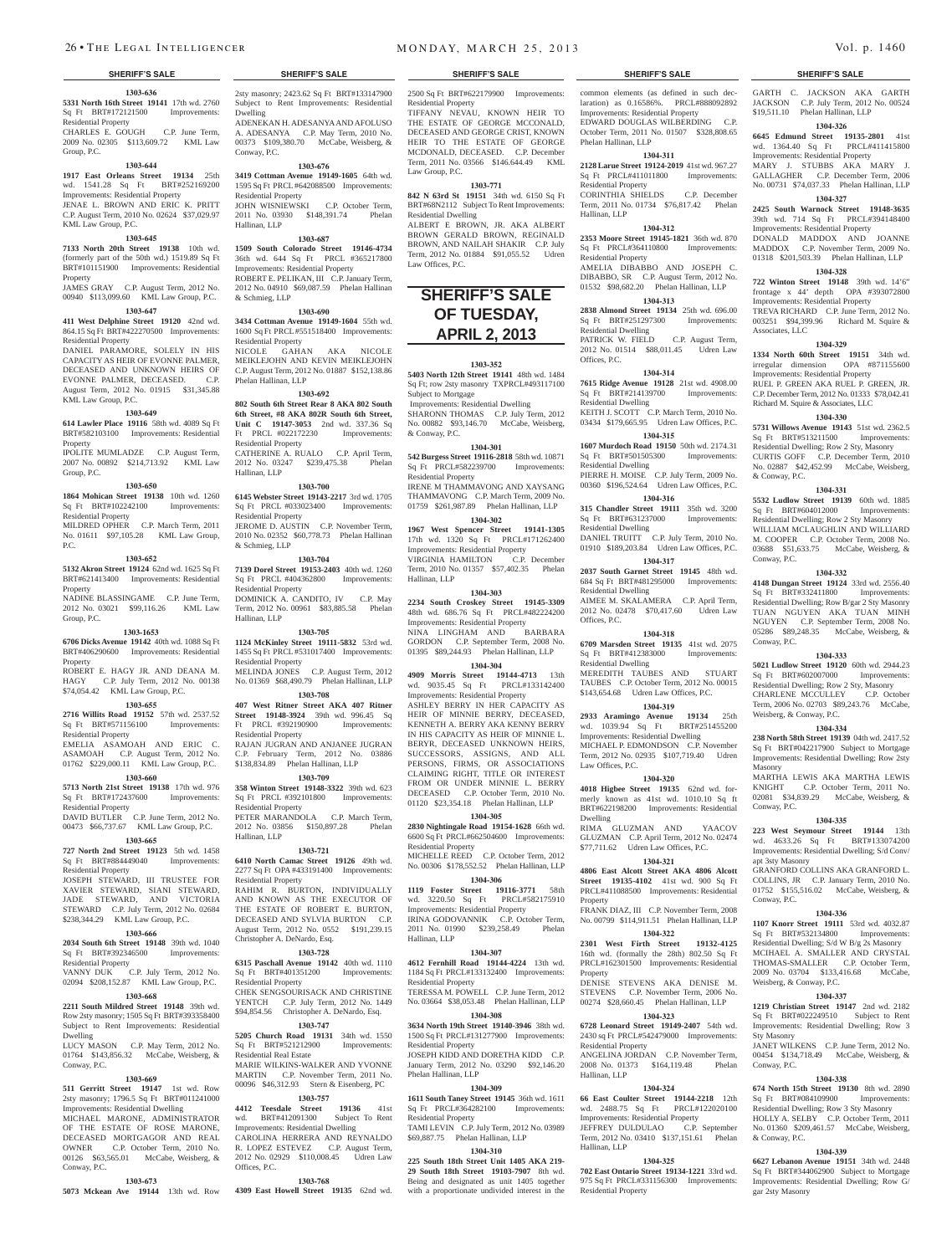SONYA THOMPSON C.P. June Term, 2012 No. 01628 \$103,080.69 McCabe, Weisberg, & Conway, P.C.

## **1304-340**

**921 South 55th Street 19143** 51st wd. 2532 Sq Ft BRT#513011100 Improvements: Residential Dwelling; Semi Det 2 Sty Masonry LEROY T. WOODWARD, ADMINISTRATOR OF THE ESTATE OF PICCOLA A. WOODARD, DECEASED MORTGAGOR AND REAL OWNER C.P. August Term, 2012 No. 00795 \$61,854.35 McCabe, Weisberg, & Conway, P.C.

#### **1304-341**

**265 West Somerville Avenue 19120** 42nd wd. 2576.4 Sq Ft BRT#422278800 Improvements: Residential Dwelling; Semi Det 2 Sty Masonry JAGDISH SATRA C.P. September Term, 2012 No. 01245 \$70,916.11 McCabe, Weisberg, & Conway, P.C.

#### **1304-342**

**6047 West Girard Avenue 19151** 34th wd. 2912 Sq Ft BRT#341061100 Improvements: Residential Dwelling; Row W-off/str 2 Sty Masonry

VINCENT HAWK C.P. November Term, 2009 No. 05294 \$108,730.19 McCabe, Weisberg, & Conway, P.C.

#### **1304-343**

**3528 Joyce Street 19134** 45th wd. 1532.75 Sq Ft BRT#452301200 Improvements: Residential Dwelling; Row 2 Sty Masonry TAMILLA DOVMAN C.P. May Term, 2012 No. 01870 \$41,611.41 McCabe, Weisberg, & Conway, P.C.

#### **1304-344**

**4624 Griscom Street 19124** 23rd wd. 4977.5 Sq Ft BRT#232432200 Improvements: Residential Dwelling; S/d W Det Gar 3 Sty Masonry

SONJA A. JOYNER C.P. January Term, 2012 No. 04182 \$98,407.02 McCabe, Weisberg, & Conway, P.C.

#### **1304-345**

**1834 West Moyamensing Avenue 19145** 48th wd. land 1120 Sq ft; improvement 1280 Sq ft BRT#262323000 Subject to Mortgage

Improvements: JOSEPH COHEN C.P. March Term, 2012 No. 01456 \$58,758.63 Jennifer Iacono, Esq., Mattioni, Ltd.

#### **1304-346**

**3058 Tulip Street** 25th wd. Situate on the northwesterly side of Tulip Street (fifth feet wide) at the distance of four hundred and ninety-seven feet eleven and seven-eighths inches northeastwardly from the northeasterly side of Ann Street Subject to Mortgage Improvements: Row 2 Sty Masonry

LEAH B. BECK AND MICHAEL J. BECK C.P. September Term, 2012 No. 00920 \$111,378.62 Chandra M. Arkema, Esq.

## **1304-347**

**1900 Medary Avenue 19141** 17th wd. 18'x97' PRCL#171305400, OPA #171305400 Improvements: Two Story Brick Store And Dwelling

BYAIRD EDWARDS; TITLE TO SAID PREMISES IS VESTED IN BYAIRD EDWARDS BY DEED FROM GINGER BOLDEN, DATED APRIL 22, 1985 AND RECORDED APRIL 25, 1985 IN THE OFFICE OF THE RECORDER OF DEEDS IN AND FOR PHILADELPHIA COUNTY IN DEED BOOK FHS 132, PG 10 C.P. June Term, 2012 No. 03317 \$116,302.18 Martin S. Weisberg, Esq.

## **1304-348**

**6140 Lebanon Avenue 19151** 34th wd. 4739.25 Sq Ft BRT#342126400 Improvements: Residential Property

JAMES P. BROWN, JR C.P. April Term, 2010 No. 000541 \$149,173.84 Christopher A. DeNardo, Esq.

#### **1304-349**

**241 South 53rd Street 19139** 46th wd. 1155 Sq Ft BRT#602193500 Improvements: Residential Property

CHARLES H. WAPLES, JR C.P. September Term, 2012 No. 3542 \$68,376.06 Christopher A. DeNardo, Esq.

#### **1304-350**

**7123 Edmund Street** 41st wd. 1232 Sq Ft BRT#651290000 Improvements: Residential Dwelling **913 Longshore Avenue 91111-4424** 53rd wd. 2419.80 Sq Ft PRCL#532180200 Improvements: Residential Property

#### LINDA BIRSTOW AKA LINDA E. BRISTOW C.P. July Term, 2012 No. 03907 \$113,370.90 Law Offices of Gregory Javardian

## **1304-351**

**508 Easy Street, Unit T5-1 19111** 63rd wd. Land area 0 sq ft 0.84% undivided interest of, in and to the Common Elements BRT#888630240 Improvements: Residential Dwelling PILSOON PARKE C.P. April Term, 2012 No.

## 003518 \$259,662.84 Heather Riloff, Esq. **1304-352**

**7232 North 21st Street AKA 7232 North** 

**Twnety-first Street 19138** 10th wd. 1770 Sq Ft

Vol. p. 1461 m on DAY, MARCH 25, 2013 THE LEGAL INTELLIGENCER • 27

BRT#101186800 Improvements: Residential

ARTKEA BOONE C.P. February Term, 2012 No. 001122 \$153,101.31 Heather Riloff, Esq. **1304-353 6118 West Columbia Avenue 19151-4503**  34th wd. 3300 Sq Ft PRCL#342109600 Improvements: Residential Property OTIS P. BALL, JR C.P. August Term, 2008 No. 01009 \$263,757.66 Phelan Hallinan, LLP **1304-354 1913 Clarence Street AKA 1913 East Clarence Street** 45th wd. 728.53 Sq Ft PRCL#452123900 Improvements: Residential Property BONNIE R. KUSHNER AND PETER DISSIN C.P. July Term, 2012 No. 01981 \$42,307.19

**1304-355 5047 Walnut Street 19139-4250** 46th wd. 2459.52 Sq Ft PRCL#602044700 Improvements: Residential Property CECILIA ANN ROBERTS IN HER CAPACITY AS EXECUTRIX AND DEVISEE OF THE ESTATE OF EDNA L. ROBERTS CHERE' CUNNINGHAM, IN HER CAPACITY AS DEVISEE OF THE ESTATE OF EDNA L. ROBERTS PATRICE CUNNINGHAM, IN HER CAPACITY AS DEVISEE OF THE ESTATE OF EDNA L. ROBERTS. C.P. October Term, 2011 No. 04291 \$67,590.24 Phelan Hallinan, LLP **1304-356 5441 North Water Street 19120-3019** 42nd wd. 5500 Sq Ft PRCL#421287000 Improvements:

JEANNETTE B. SCHNEIDER C.P. May Term, 2012 No. 00266 \$163,320.96 Phelan

**1304-357 145 Leverington Avenue 19127-2019** 21st wd. 1404 Sq Ft PRCL#211399700 Improvements:

JOHN T. HARRELL AND SUSAN HARRELL C.P. September Term, 2012 No. 03374 \$163,883.60 Phelan Hallinan, LLP **1304-358 11735 Waldemire Drive 19154-3443** 66th wd. 900 Sq Ft PRCL#662131900 Improvements:

DOMINIC J. MANNO C.P. April Term, 2012 No. 02302 \$184,090.16 Phelan Hallinan, LLP **1304-359 2067 Bridge Street 19124-2044** 62nd wd. 1309.80 Sq Ft PRCL#622120400

Improvements: Residential Property JAMES S. RISS AKA JAMES RISS C.P. September Term, 2012 No. 00347 \$47,040.29

**1304-360 1435 South Colorado Street 19146-4732**  36TH wd. 700 Sq Ft PRCL#365216100 Improvements: Residential Property ROBERT J. LONG C.P. July Term, 2012 No. 03558 \$117,566.05 Phelan Hallinan, LLP **1304-361 1131 Brill Street 19124-1116** 62nd wd. 2000 Sq Ft PRCL#621038800 Improvements:

NADJAHI R. GIVENS AND YVETTE V. GIVENS C.P. March Term, 2009 No. 02136 \$102,335.44 Phelan Hallinan, LLP **1304-362 1122 South 56th Street 19143-4042** 51st wd. 1232 Sq Ft PRCL#513022700 Improvements:

REGINALD SHARPE, INDIVIDUALLY AND IN HIS CAPACITY AS ADMINISTRATOR OF THE ESTATE OF ERNESTINE PALMER AKA ERNESTINE B. PALMER, DECEASED. UNKNOWN HEIRS, SUCCESSORS, ASSIGNS, AND ALL PERSONS, FIRMS, OR ASSOCIATIONS CLAIMING RIGHT, TITLE OR INTEREST FROM OR UNDER ERNESTINE PALMER AKA ERNESTINE B. PALMER, DECEASED. C.P. October Term, 2011 No. 01539

**1304-363 10830 East Keswick Road 19154-4109**  66th wd. 2051.76 Sq Ft PRCL#662098700 Improvements: Residential Property ANDREW BROWN C.P. October Term, 2012 No. 00318 \$59,102.30 Phelan Hallinan, LLP **1304-364**

ANTHONY L. DAVIS C.P. August Term, 2009 No. 04113 \$105,006.14 Phelan Hallinan, LLP **1304-365 168 Grape Street 19127-1440** 21st wd. 1710 Sq Ft PRCL#211118200 Improvements:

GREGORY J. FITZSIMMONS AKA GREGORY FITZSIMMONS C.P. May Term, 2009 No. 02074 \$194,930.80 Phelan

**1304-366 5232 Sylvester Street 19124-1816** 62nd

Dwelling

Phelan Hallinan, LLP

Residential Property

Residential Property

Residential Property

Phelan Hallinan, LLP

Residential Property

Residential Property

\$37,834.10 Phelan Hallinan, LLP

Residential Property

Hallinan, LLP

Hallinan, LLP

wd. 1570.78 Sq Ft PRCL#621363400 Improvements: Residential Property ARCADIO HERNANDEZ C.P. July Term, 2006 No. 00533 \$73,822.44 Phelan Hallinan, LLP

## **1304-367**

**901 North Penn Street Unit 904 19106** 88th wd. Being and designated as Unit No. R-904 together with a proportionate undivided interest in the Common Elements (as defined in such declaration) of 0.39% PRCL#888062088 Improvements: Condominium ALEXANDER KATSEF AND VLADISLAV VAISMAN C.P. June Term, 2010 No. 00050 \$259,612.32 Phelan Hallinan, LLP

## **1304-368**

**3037 North Stillman Street 19132-1306**  38th wd. 647.82 Sq Ft BRT#381085100 Improvements: Residential Property LISA A. JEFFERSON C.P. January Term, 2009 No. 02831 \$27,715.44 Phelan Hallinan, LLP

## **1304-369**

**7213 North 21st Street 19138** 10th wd. (formerly part of 50th) 1770.00 Sq Ft BRT#101175500 Improvements: Residential Dwelling GENEVA HOLNESS WILLIAMS C.P. February Term, 2012 No. 03217 \$102,355.95 Udren Law Offices, P.C.

#### **1304-370**

**1009 Arch Street #4a 19107** 0 Sq Ft BRT#888037880 Improvements: Residential Dwelling

HSIN HSIAO LIU C.P. August Term, 2012 No. 01520 \$140,060.05 Udren Law Offices, P.C. **1304-371**

**1237 Filmore Street AKA 1237 Fillmore Street 19124** 23rd wd. 1722.82 Sq Ft BRT#234119200 Improvements: Residential Dwelling HAMALLAH TRAORE C.P. February Term, 2011 No. 02964 \$169,803.65 Udren Law Offices, P.C.

#### **1304-372**

**1932 69th Avenue 19138** 10th wd. 2274 Sq Ft BRT#101265700 Improvements: Residential Dwelling BRIAN FRYE AND YVETTE STYLES-

FRYE C.P. November Term, 2009 No. 03795 \$230,798.28 Udren Law Offices, P.C. **1304-373**

**2734 South Fairhill Street 19148** 39th wd. 920 Sq Ft BRT#395163200 Improvements: Residential Dwelling RAYMOND R. LENHART AND ASSUNTA

MARINO C.P. March Term, 2011 No. 00458 \$53,269.04 Udren Law Offices, P.C. **1304-374**

**1714 Arthur Street 19152** 56th wd. 7800 Sq Ft BRT#562052500 Improvements: Residential Dwelling JOAN SATIN AND MICHAEL SATIN C.P. June Term, 2011 No. 01968 \$242,563.79

Udren Law Offices, P.C. **1304-375**

**5704 Wyndale Avenue 19131** 52nd wd. 1736.32 Sq Ft BRT#522128400 Improvements: Residential Dwelling LINDA D. CRAYTON C.P. April Term, 2011 No. 01161 \$73,859.28 Udren Law Offices, P.C.

**1304-376 1834 North Bucknell Street 19121** 32nd wd.

1248.48 Sq Ft BRT#322138500 Improvements: Residential Dwelling

ABRAHAM M. TAYLOR C.P. February Term, 2008 No. 01624 \$59,834.48 Udren Law Offices, P.C.

#### **1304-377**

**2209 South Hemberger Street** 48th wd. 686.76 Sq Ft BRT#32 S 1361 Improvements: Row 2 Story Masonry

RATANAK PENH, ORIGINAL MORTGAGOR AND REAL OWNER AND SAMBATH TEAV, REAL OWNER C.P. February Term, 2012 No. 01253 \$90,070.27 Milstead & Asscoiates, LLC

#### **1304-378**

**4935 Mulberry Street** 23rd wd. 1950 Sq Ft BRT#232326000 Improvements: S/d Con Apartment 3 Story Masonry VASSEL EUELETT C.P. March Term, 2011 No. 03144 \$113,250.71 Patrick J. Wesner, Esq.

#### **1304-379**

**4613 Newhall Street** 13th wd. 3625.34 Sq Ft BRT#411194600 Improvements: Residential BRT#47 N 13216 Improvements: S/d Con, Apartment 3 Story Masonry ALBERT E. STEWART C.P. January Term, 2012 No. 02338 \$142,004.41 Milstead & Asscoiates, LLC

#### **1304-380**

**4048 Castor Avenue** 33rd wd. 1125 Sq Ft BRT#332507500 Improvements: Row B/gar 2 Story Masonry WILSON RAMOS C.P. August Term, 2012 No.

01841 \$96,993.61 Milstead & Associates, LLC

#### **1304-381**

**6824 Cobbs Creek Parkway** 40th wd. 2472.20

#### **SHERIFF'S SALE SHERIFF'S SALE SHERIFF'S SALE SHERIFF'S SALE SHERIFF'S SALE**

GILBERT GOOLSBY AND MICHELLE GOOLSBY C.P. January Term, 2008 No. 00415 \$34,877.86 KML Law Group, P.C. **1304-397 1461 Creston Street 19111** 54th wd. 1274.45 Sq Ft BRT#541010200 Improvements:

MICHAELANGELO I ADAMO C.P. October Term, 2012 No. 00988 \$95,124.69 KML Law

**1304-398 4907 Cedar Avenue 19143** 46th wd. 2750 Sq Ft BRT#462039900 Improvements: Residential

ALLISON BETHEL AND GENNARO RAUSO, TRUSTEE FOR THE BETHEL TRUST C.P. March Term, 2009 No. 00122 \$419,126.32

**1304-399 4322 Devereaux Street 19135** 55th wd. 1200

PETER SOLINSKY JR C.P. September Term, 2012 No. 03148 \$86,932.04 KML Law

**1304-400 12130 Barbary Road 19154** 58th wd. 5841.28 Sq Ft BRT#663191300 Improvements:

ROSLYN WEBB C.P. January Term, 2012 No. 03566 \$196,141.97 KML Law Group, P.C. **1304-401 4039 Neilson Street 19124** 33rd wd. 900 Sq Ft BRT#332527500 Improvements: Residential

LANEESHIA CHASE AKA LENEESHIA CHASE C.P. October Term, 2010 No. 02538 \$55,803.97 KML Law Group, P.C. **1304-402 3132 Tasker Street 19145** row 2 sty masonry BRT#482001700 Improvements: Residential

GEORGETTA WALTON C.P. October Term, 2011 No. 002086 \$34,008.14 Federman &

**1304-403 54 Eeast Springer Street 19119** row 3 sty masonry BRT#221189500 Improvements:

TANYA BARNES AND HARVEY BARNES C.P. November Term, 2011 No. 00173 \$52,030.10 Federman & Associates, LLC **1304-404 5326 Roosevelt Boulevard 19124** row b/gar 2sty masonry BRT#351033500 Improvements:

MARIA GONZALEZ C.P. February Term, 2012 No. 000502 \$130,610.07 Federman &

**1304-405 734 East Westmoreland Street 19134** 33rd wd. 825 Sq Ft BRT#331096000 Improvements:

ANDREA DUFFEL AKA ANDREA DUFFELL AND THEODORE DUFFEL AKA THEODORE DUFFELL C.P. August Term, 2011 No. 02765 \$75,312.81 KML Law Group, P.C. **1304-406 3525 North 18th Street 19140** 11th wd. 1576 Sq Ft BRT#112251600 Improvements:

CRYSTAL CUNNINGHAM C.P. December Term, 2009 No. 01151 \$100,767.16 KML

**1304-407 4532 Tudor Street 19136** 41st wd. 1077.78<br>
Sq Ft BRT#412134000 Improvements:

CHRISTINE ALBERTINI C.P. July Term, 2012 No. 00929 \$130,956.44 KML Law

**1304-408 3820 North Fairhill Street 19140** 43rd wd. 1164.90 Sq Ft BRT#432254000 Improvements:

ADRIANA D. MONTIJO C.P. September Term, 2012 No. 03107 \$35,871.39 KML

**1304-409 6451 Smedley Street 19126** 17th wd. 1280 Sq Ft BRT#172160000 Improvements:

DIANE R. BRIDGES C.P. May Term, 2012 No. 02778 \$95,532.48 KML Law Group, P.C. **1304-410 6502 Reedland Street 19142** 40th wd. 1134.42<br> **Sq** Ft BRT#406212600 Improvements:

ANDREW M. WONGEH C.P. April Term, 2010 No. 04431 \$34,237.82 KML Law

**1304-411 5634 Loretto Avenue 19124** 35th wd. 1680 Sq Ft BRT#351392900 Improvements:

KELLEY ANN BROWN-EDWARDS C.P.

Residential Property

KML Law Group, P.C.

Sq Ft BRT#552022500 Residential Property

Group, P.C.

Property

Group, P.C.

Property

Dwelling

Associates, LLC

Residential Dwelling

Residential Dwelling

Associates, LLC

Residential Property

Residential Property

Law Group, P.C.

Group, P.C.

Residential Property

Residential Property

Sq Ft BRT#406212600 Residential Property

Group, P.C.

Residential Property

Law Group, P.C.

Sq Ft BRT#412134000 Residential Property

Residential Property

Sq Ft BRT#403227900 Improvements: Row 2 Sty, Masonry AUGUSTA M. COOPER C.P. June Term, 2011 No. 03232 \$124,481.90 Milstead & Associates, LLC

#### **1304-382**

**403-405 North 64th Street** 34th wd. 9457 Sq Ft BRT#343073200 Improvements: Row Conv/apartment 2 Sty Masonry ROBERT J. MASSELLA C.P. July Term, 2010 No. 02218 \$235,698.20 Milstead & Associates, LLC

#### **1304-383 2209 Bucknell Street AKA 2209 South Bucknell**

**Street** 48th wd. 1134 Sq Ft BRT#482295200 Improvements: Row 2 Sty Masonry AUDREY CORE, ADMINISTRATOR OF THE ESTATE OF KELLY JACKSON AKA KELLY ANN JACKSON, DECEASED MORTGAGOR AND REAL OWNER C.P. March Term, 2012 No. 03635 \$40,254.55 Milstead & Asscoiates, LLC

#### **1304-384**

**1319 Devereaux Avenue 19111** 53rd wd. 1184 Sq Ft BRT#531014400 Improvements: Residential Property EMMANUEL JEAN-GILLES C.P. August Term, 2012 No. 01673 \$186,914.31 KML

Law Group, P.C. **1304-385 1319 Church Street 19124** 23rd wd. 1525 Sq Ft

BRT#234029700 Improvements: Residential Property MARK MONTANARO C.P. April Term, 2011

No. 02468 \$40,786.00 KML Law Group, P.C. **1304-386 2011-13 Griffith Street 19152** 56th wd. 5000

Sq Ft BRT#561543200 Improvements: Residential Property DENISE M. SPEECE AKA DENISE M CEBOLLERO C.P. February Term, 2012 No. 02637 \$85,907.11 KML Law Group, P.C.

**1304-387**

**6609 Rutland Street 19149** 54th wd. 1253.28 Sq Ft BRT#541169100 Improvements: Residential Property

SAMUEL MASIH C.P. July Term, 2012 No. 03031 \$133,089.89 KML Law Group, P.C.

## **1304-388**

**3110 Westmont Street 19121** 32nd wd. 840 Sq Ft BRT#323144200 Improvements: Residential Property CHARLES A. J. HALPIN III AS

ADMINISTRATOR OF THE ESTATE OF EDITH BARNES AND JOHN BERNARD SMITH C.P. June Term, 2010 No. 01929 \$32,760.51 KML Law Group, P.C.

## **1304-389**

**3138 Reach Street 19134** 33rd wd. 708 Sq Ft BRT#331312300 Improvements: Residential Property UMIDA F. ERGASHBAEVA AND LOLA

## MANANOVA C.P. August Term, 2009 No.

00043 \$52,383.35 KML Law Group, P.C. **1304-390**

**7673 Overbrook Avenue 19151** 34th wd. 1778.16 Sq Ft BRT#343260300 Improvements: Residential Property NICOLE A. KINSEY C.P. May Term, 2011 No.

03037 \$141,041.50 KML Law Group, P.C. **1304-391**

**5627 Thomas Avenue 19143 51st wd. 1306.40**<br> **Sq** Ft BRT#513085400 Improvements: Sq Ft BRT#513085400

Residential Property ERIC PONDER C.P. July Term, 2008 No. 04590 \$130,450.04 KML Law Group, P.C. **1304-392**

**7617-19 Williams Avenue 19150** 50th wd. 11619.75 Sq Ft BRT#501008900 Improvements: Residential Property JOMO DAVIS C.P. November Term, 2009 No. 03700 \$232,211.98 KML Law Group, P.C. **1304-393 2404 North 54th Street 19131** 52nd wd. 6359.92 Sq Ft BRT#522207400 Improvements:

2004 No. 00600 \$134,299.00 KML Law

**1304-394 6121 Jackson Street 19135** 41st wd. 2200 Sq Ft

CARLA B. WILLIAMS C.P. August Term, 2012 No. 00801 \$72,360.32 KML Law

**1304-395 1820 Strahle Street 19152** 56th wd. 2205 Sq Ft BRT#562154600 Improvements: Residential

BRIAN J. LANDIS C.P. October Term, 2010 No. 03856 \$216,668.85 KML Law Group, P.C. **1304-396 1902 South 21st Street 19145** 48th wd. 999.75

Sq Ft BRT#482135900 Residential Property

C.P. August Term,

Residential Property<br>DEBORAH MOORE

Group, P.C.

Property

Group, P.C.

Property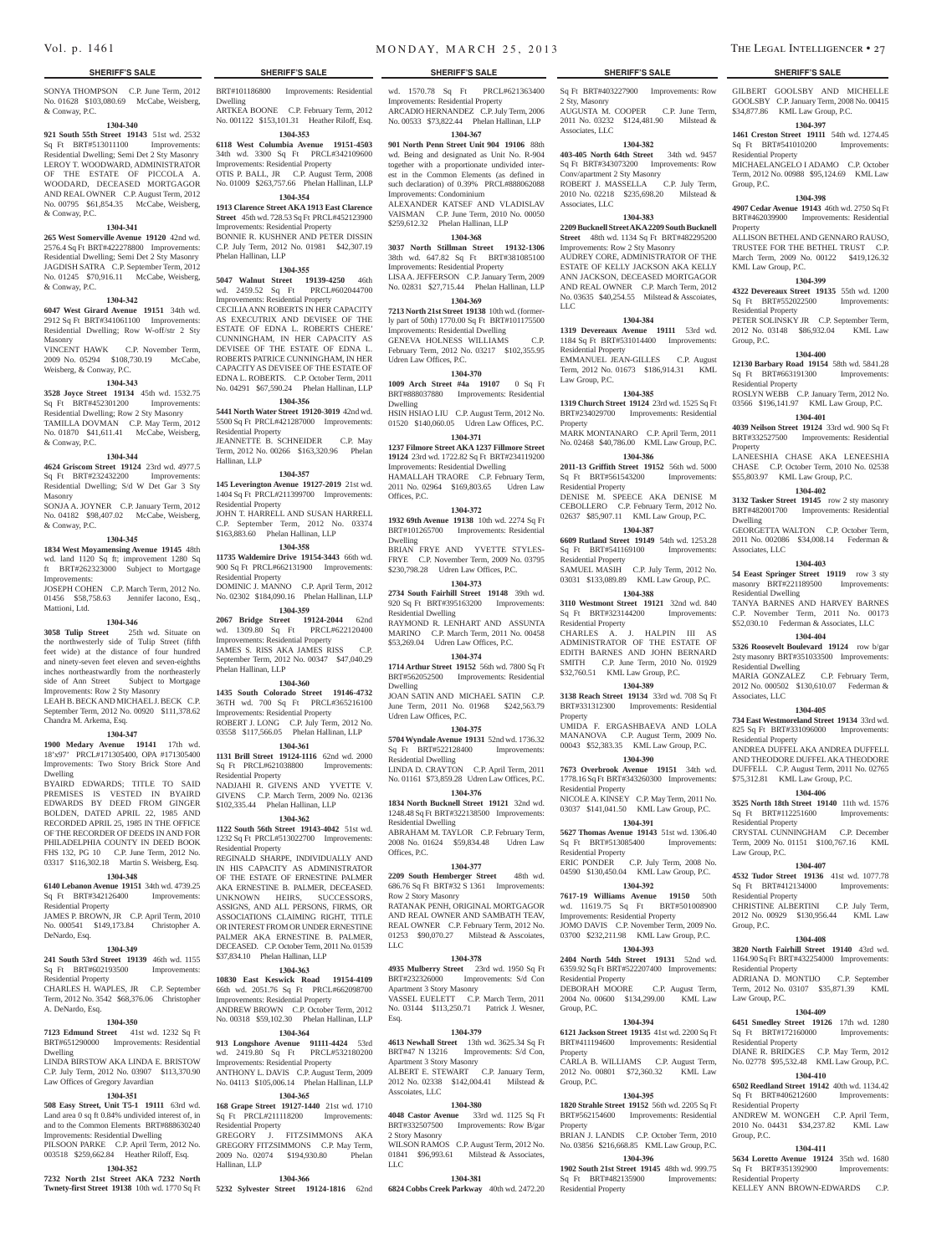#### **SHERIFF'S SALE SHERIFF'S SALE SHERIFF'S SALE SHERIFF'S SALE SHERIFF'S SALE**

July Term, 2010 No. 00505 \$164,060.87 KML Law Group, P.C.

#### **1304-412**

**1328 Palethorp Street 19122** 18th wd. 750 Sq Ft BRT#182097300 Improvements: Residential Property

MOHAMED AJAJ C.P. August Term, 2010 No. 04189 \$87,746.63 KML Law Group, P.C. **1304-413**

## **4951 Rubicam Street 19144** 12th wd. 3821.10 Sq Ft BRT#121196200 Improvements:

Residential Property JEAN ANNE WHITE-HUTCHINS C.P. October Term, 2008 No. 01236 \$82,294.94 KML Law Group, P.C.

#### **1304-414**

**2904 Poplar Street 19130** 15th wd. 1779.68<br>
Sq Ft BRT#152343800 Improvements:

## Sq Ft BRT#152343800

Residential Property ANTHONY PIZZARO C.P. November Term, 2006 No. 00440 \$321,599.71 KML Law Group, P.C.

#### **1304-415**

**2916 Rorer Street 19134** 7th wd. 901 Sq Ft BRT#071521200 Improvements: Residential Property

TAMMY NGOC HUYNH C.P. September Term, 2012 No. 02924 \$20,936.18 KML Law Group, P.C.

#### **1304-416**

**1335 Barnett Street 19111** 53rd wd. apartment 2-4 units 2 story, masonry, 1116 sq ft BRT#531063600 Improvements: Residential Dwelling;

RANIEH MUSA C.P. April Term, 2012 No. 03140 \$87,994.68 Federman & Associates, LLC **1304-417**

**5811 Akron Street 19149** 55th wd. 1232.80 Sq Ft OPA #621440300 Improvements: Residential Dwelling MADELINE M. BOOTH, DECEASED C.P.

September Term, 2012 No. 00327 \$86,464.00 Mitchell B. Klein, Esq.

#### **1304-418**

**2028 South Croskey Street 19145** 48th wd. on the west side of Croskey St., 198 ft southward from the southside of St, front: 14 ft, depth: 54 ft BRT#482221000 Subject to Mortgage: CHARLENE K. WILSON C.P. March Term, 2012 No. 00357 \$107,249.15 Louis P. Vitti, Esq.

#### **1304-419**

**848 East Schiller Street** 33rd wd. South side of Schiller Steet 185 ft 6 in westward from the west side of "H" Street; front 14 ft 4 in; depth 57 ft 0 in OPA #331186300 Subject to Mortgage. DAVID RAMIREZ C.P. September Term, 2012 No. 01572 \$36,671.83 Louis P. Vitti, Esq.

#### **1304-420**

**145 West Wyneva Street 19144** 12th wd. (formerly the 22nd) 1746 Sq Ft BRT#123030400 Improvements: Residential Real Estate EARL HAMMOND AND IRMA GARDNER HAMMOND C.P. May Term, 2012 No. 00337 \$117,380.02 Stern & Eisenberg, P.C.

## **1304-421**

**2654 South Franklin Street 19148** 39th wd. 672 Sq Ft BRT#393234900 Improvements: Residential Real Estate ERNEST WILKIE C.P. October Term, 2012 No. 03313 \$94,713.21 Stern & Eisenberg, P.C.

**1304-422**

WILLIS L. HOOPER C.P. April Term, 2012 No. 00873 \$58,327.85 Stern & Eisenberg, P.C. **1304-423 666 North 39th Street 19104** 24th wd. 1321.75 Sq Ft BRT#242232000 Improvements:

VALERIE FLOWERS C.P. February Term, 2012 No. 01776 \$48,789.08 Stern &

**1304-424 6743 North Smedley Street 19126** 10th wd. Irregular dimensions OPA #101036900 Improvements: Residential Property GERALDINE WASHINGTON, DECEASED AND ALL UNKNOWN INDIVIDUALS, HEIRS, SUCCESSORS, ASSIGNS, BUSINESS ENTITIES, NON-PROFIT ENTITIES, AND/ CHARITABLE ENTITIES HAVING AND OR CLAIMING ANY RIGHT, TITLE, AND/ OR INTEREST IN AND/OR FROM THE DECEDENT. C.P. August Term, 2012 No. 02553 \$21,493.74 Richard M. Squire &

**1304-425 6618 Dicks Avenue 19142** 40th wd. 1183.92 Sq Ft BRT#406288600 Improvements:

LAKIA D. HARRIS AND MITCHELL D. HARRIS C.P. September Term, 2012 No. 02749 \$82,087.46 KML Law Group, P.C. **1304-426**

Residential Real Estate

Residential Real Estate

Eisenberg, P.C.

Associates, LLC

Residential Property

### **1304-435**

**509 West Venango Street 19140** 43rd wd. 1734.20 Sq Ft BRT#432034300 Improvements: **1310 Bigler Street 19145** 39th wd. 1275 Sq Ft Property

2009 No. 03883 \$280,555.61 KML Law Group, P.C.

#### **1304-436**

**5920 Pulaski Avenue 19144** 59th wd. 2520 Sq Ft BRT#593204600 Residential Property

KIM BUSSIE AND KEVIN J. BUSSIE C.P.

**1238 Stirling Street 19111** 53rd wd. 1744 Sq Ft BRT#531050200 Improvements: Residential Property

February Term, 2012 No. 04023 \$60,434.07 KML Law Group, P.C.

#### **1304-438**

Sq Ft BRT#411013800 Improvements: Residential Property HOWARD SOLOMON, ADMINISTRATOR OF THE ESTATE OF JOYCE A. KENNY, DECEASED C.P. July Term, 2012 No. 04699 \$29,162.13 KML Law Group, P.C.

Sq Ft BRT#332134000 Residential Property JOHN JAQUEZ C.P. June Term, 2012 No.

**5340 Wingohocking Terrace 19144** 53rd

wd. (Formerly part of the 22nd) 2236.68 Sq Ft BRT#122184800 Improvements: Residential

Property KARMA WATSON C.P. August Term, 2012 No. 00832 \$73,082.96 KML Law Group, P.C. **1304-427**

**1731 South Dover Street 19145** 36th wd. 981.77 Sq Ft BRT#364385200 Improvements: Residential Property

JOPSEH W. EDWARDS, III C.P. September Term, 2012 No. 03276 \$115,889.08 KML Law Group, P.C.

## **1304-428**

**8341 Gilbert Street 19150** 50th wd. 1984.40 Sq Ft BRT#502138200 Improvements: Residential Property JACQUELINE D. THOMPSON C.P. August Term, 2012 No. 01919 \$86,208.90 KML Law Group, P.C.

#### **1304-429**

**814 Montrose Street 19147** 2nd wd. 695.25 Sq Ft BRT#021044600 Improvements: Residential Property ANA R CRUZ AND JOSE D. OCAMPO C.P. October Term, 2012 No. 00078 \$139,383.66 KML Law Group, P.C.

#### **1304-430**

**3825 North 8th Street 19140** 43rd wd. 1057.50 Sq Ft BRT#432301800 Improvements: Residential Property NATHAN J. BROWN, CO-ADMINISTRATOR OF THE ESTAE OF DELORES CLAYTON AKA DELORES M. CLAYTON, DECEASED, DARLENE G. CARTER AS CO-ADMINISTRATOR OF THE ESTATE OF DELORES CLAYTON AKA DELORES M. CLAYTON, DECASED AND ALPHONSO B. CLAYTON AS CO-ADMINSTRATOR OF THE ESTAET OF DELORES CLAYTON AKA DELORES M. CLAYTON, DECEASED. C.P. July Term, 2005 No. 00686 \$40,190.29 KML Law Group, P.C.

#### **1304-431**

**7414 North 21st Street 19138** 10th wd. 1815 Sq Ft BRT#101192000 Residential Property STACI K. JOHNSON AKA STACI KIM JOHNSON C.P. July Term, 2012 No. 03775

\$34,812.24 KML Law Group, P.C. **1304-432**

**2934 Tulip Street 19134** 25th wd. 945.78 Sq Ft BRT#252367500 Improvements: Residential Property PENNINGTON 189 MANAGEMENT LLC C.P. September Term, 2012 No. 03409

#### \$70,524.59 KML Law Group, P.C. **1304-433**

**345 E. Hortter Street 19119** 22nd wd. 1850 Sq Ft BRT#221183400 Improvements: Residential Property RENEE SMITH AND COREY QUINCY SMITH C.P. July Term, 2009 No. 00870 \$131,950.66 KML Law Group, P.C.

**1304-434 1341 Tyson Avenue 19111** 35th wd. 5500 Sq Ft BRT#532240400 Improvements: Residential Property

NICHOLAS TRUBISKY C.P. December Term, 2011 No. 02527 \$95,035.87 KML Law Group, P.C.

BRT#395055000 Improvements: Residential GREGORY H QUIGLEY C.P. June Term,

September Term, 2012 No. 02736 \$214,079.92 KML Law Group, P.C. **1304-437**

UNKNOWN HEIRS OF MELANIE S. ELLIS, DECEASED AND ANTHONY ELLIS, SOLELY IN HIS CAPACITY AS HEIR OF MELANIE S. ELLIS, DECEASED C.P.

**2079 Larue Street 19124** 41st wd. 1113.56

#### **1304-439**

**4326 Malta Street 19124** 33rd wd. 1746.87<br>Sq Ft BRT#332134000 Improvements:

Property

Property

Anthou, Esq.

Residential Property

Residential Property

JEFFREY THOMPSON C.P. March Term, 2010 No. 01848 \$206,515.70 Kristine M.

**1304-468 4308 I Steet 19124** 33rd wd. 1737.20 Sq Ft BRT#332157100 Improvements: Residential

FRANK J. MCHALE JR, AKA FRANK J. MCHALE C.P. October Term, 2011 No. 03350 \$30,341.82 Udren Law Offices, P.C. **1304-469 54 North 62nd Street 19139** 4th wd. 1195.74 Sq Ft BRT#341221800 Improvements:

MICHELLE LUMB C.P. November Term, 2011 No. 00539 \$34,624.72 Udren Law

**1304-470A-B 38th Wd. (2741 West Allegheny Avenue – Premises A – 19132)** 2741 Sq Ft BRT#3813589000 Improvements: Residential

**38th Wd. (2743 West Allegheny Avenue – Premises B – 19132)** 1344 Sq Ft BRT#381359000 Improvements: Residential

THOMAS FUNERAL SERVICE, INC., ANTONIO D. THOMAS AND RUTHIE B. THOMAS C.P. November Term, 2012 No. 02342 \$96,023.80 Udren Law Offices, P.C. **1304-471 336 Gladstone Street 19148** 39th wd. 672 Sq Ft BRT#392204600 Improvements: Residential

JENNIFER C. ABRANTE AND JOSE A. ABRANTE, JR C.P. September Term, 2012 No. 03423 \$149,346.12 Udren Law Offices, P.C. **1304-473 34 Ashmead Place South 19144** 12th wd. 1288.80 Sq Ft BRT#123083100 Improvements:

ALICE LASHLEY AND KELVIN A. LASHLEY C.P. November Term, 2012 No. 02933 \$80,962.26 Udren Law Offices, P.C. **1304-474 6730 Bass Street 19119** 22nd wd. 1004.40 Sq Ft BRT#222196700 Improvements:

KEVIN M. LITTLEJOHN AND PATRICIA L. LITTLEJOHN C.P. July Term, 2012 No. 02645 \$48,105.70 Udren Law Offices, P.C. **1304-475 513 Saint Michael Drive 19148** 39th wd. 1489.50 Sq Ft BRT#392227726 Improvements:

NO HUYNH AND JIMMY TRAN C.P. June Term, 2009 No. 02839 \$256,841.80 Udren

**1304-476 1626 South 19th Street 19145** 36th wd. 1188 Sq Ft BRT#871168400 Improvements:

HECTOR D. ANGUS C.P. June Term, 2008 No. 04540 \$106,852.52 KML Law Group, P.C. **1304-477 2510 South Millick Street 19142** 40th wd. 752 Sq Ft BRT#402049700 Improvements:

PATRICK CARRIGAN C.P. December Term, 2008 No. 01986 \$77,675.49 KML Law

**1304-478 6237 Trotter Street 19111** 53rd wd. 1535.04 Sq Ft BRT#531235300 Improvements:

CELOUSE SAINT-FLINA AND LUKNER SAINT-JUSTE C.P. December Term, 2011 No. 03208 \$147,889.65 KML Law Group, P.C. **1304-479 2837 Lardner Street 19149** 62nd wd. 926.90 Sq Ft BRT#621190400 Improvements:

LUZ C. BERRIOS AND FRANCISCO J. GUZMAN C.P. October Term, 2010 No. 03829 \$80,305.70 KML Law Group, P.C. **1304-480 4229 Markland Street 19124** 33rd wd. 1024.28<br>
Sq Ft BRT#332503700 Improvements:

WANDA L. SOUTHERLAND C.P. October Term, 2012 No. 02187 \$117,310.20 KML

**1304-481 1107 Snyder Avenue 19148** 39th wd. 945 Sq Ft BRT#871179850 Improvements: Residential

JOHN DOE C.P. July Term, 2003 No. 02971 \$227,651.47 KML Law Group, P.C. **1304-482 5355 Woodland Avenue** 51st wd. Situate on the northwesterly side of Woodland Avenue at the distance of 377 ft 8-3/8 inches southwestwardly from the southwesterly side of 53rd stret Subject to Mortgage Improvements: Row W-off

STEVEN L. GORDON C.P. January Term, 2012 No. 01351 \$98,840.88 Chandra M.

**1304-483 6650 Blakemore Street** Beginning at a point

Dwelling

Residential Dwelling

Offices, P.C.

Dwelling

Dwelling

Dwelling

Residential Dwelling

Residential Dwelling

Residential Dwelling

Law Offices, P.C.

Residential Property

Residential Property

Residential Property

Residential Property

Law Group, P.C.

Str 2 Sty Masonry

Arkema, Esq.

Property

Sq Ft BRT#332503700 Residential Property

Group, P.C.

**1304-453 5955 Springfield Avenue 19143** 3rd wd. 1284 Sq Ft BRT#034117501 Improvements:

ALESHIA WHITE C.P. October Term, 2007 No. 004181 \$53,680.25 Kristine M. Anthou, Esq. **1304-454 6158 Locust Street 19139** 3rd wd. 998.40 Sq Ft BRT#031098700 Improvements: Residential

JEFLIA WILLIAMS C.P. January Term, 2006 No. 0516 \$63,420.91 Kristine M. Anthou, Esq. **1304-455 1662 Granite Street 19124-1366** 62nd wd. 819.17 Sq Ft PRCL#622073400 Improvements:

VICTORIA B. DWORAK AKA VICTORIA CEBZANOV C.P. June Term, 2012 No. 01323 \$33,544.65 Phelan Hallinan, LLP **1304-456 2220 Ellsworth Street 19146-2812** 26th wd. 1376 Sq Ft TXPRCL#361240300 Improvements: Residential Property

ELOISE N. HAINES C.P. June Term, 2012 No. 02861 \$110,855.44 Phelan Hallinan, LLP **1304-457 1835 South 28th Street 19145-1701** 48th wd. 1624.25 Sq Ft PRCL#482345400

KEVIN E. BUTLER AKA KEVIN E. BUTLER, SR C.P. June Term, 2008 No. 04824 \$52,375.15

**1304-459 245 Hansberry Street 19144-4017** 12th wd. (formally the 59th) 5182.32 Sq Ft PRCL#123104100 Improvements: Residential

EDWARD MACK C.P. January Term, 2012 No. 04913 \$58,720.32 Phelan Hallinan, LLP **1304-460 1207 South Marshall Street 19147- 4817** 2nd wd. 520 Sq Ft PRCL#021458400

JOSEPH T. QUINONES C.P. August Term, 2010 No. 03471 \$53,465.66 Phelan Hallinan,

**1304-462 1938 South 23rd Street 19145-2601** 48th wd. 910 Sq Ft PRCL#482258800 Improvements:

CLIFFORD W. BLACK C.P. August Term, 2012 No. 01536 \$63,323.49 Phelan Hallinan, LLP **1304-463 1324 Locust Street, Unit 1224 19107-5652**  88th wd. Together with a proportionate undivided interest in the Common Element (as defined in such declaration) PRCL#888115818

Improvements: Condominium Unit KAMRAN KHAN C.P. February Term, 2012 No. 03683 \$115,189.61 Phelan Hallinan, LLP **1304-464 5317 Wayne Avenue 19144-6201** 12th wd. 14096.50 Sq Ft PRCL#124112150 Improvements: Residential Property DAVID PRATT C.P. August Term, 2010 No. 04443 \$301,032.68 Phelan Hallinan, LLP **1304-465 2540 North 18th Street 19132-3811** 16th wd. 1038.50 Sq Ft PRCL#162012000 Improvements: Residential Property CHALITA J. BIZZELL C.P. July Term, 2012 No. 04686 \$24,957.40 Phelan Hallinan, LLP **1304-466 5351 Wingohocking Heights 19144** 12th wd. 12890.88 Sq Ft PRCL#122183000

Improvements: Residential Property MARY CASTORIE AND MICHAEL MCKINLEY C.P. December Term, 2006 No. 01484 \$318,912.83 Phelan Hallinan, LLP **1304-467 1918 West Westmoreland Street 19140-4811**  11th wd. 1268.46 Sq Ft PRCL#112021000 Improvements: Residential Property GREGORY ERVING C.P. October Term, 2009 No. 02368 \$68,730.20 Phelan Hallinan, LLP

Improvements: Residential Property UNKNOWN HEIRS, SUCCESSORS, ASSIGNS, AND ALL PERSONS, FIRMS, OR ASSOCIATIONS CLAIMING RIGHT, TITLE, OR INTEREST FROM OR UNDER JOSEPH UFF, JR., DECEASED C.P. August Term, 2012 No. 02381 \$119,141.26 Phelan Hallinan, LLP **1304-461 6820 Dicks Avenue 19142-2516** 40th wd. 1088 Sq Ft PRCL#406294500 Improvements:

Residential Property

Residential Property

LLP

Improvements: Residential Property MARC GARGIULO C.P. December Term, 2011 No. 01738 \$51,844.87 Phelan Hallinan, LLP **1304-458 248 North Ramsey Street 19139** 44th wd. 900 Sq Ft PRCL#441106200 Improvements:

Residential Property

Phelan Hallinan, LLP

Property

00614 \$122,520.20 KML Law Group, P.C.

#### **1304-440**

**1714 Sigel Street 19145** 26th wd. 658 Sq Ft BRT#481041500 Improvements: Residential Property

SALAHUDIN ASH-SHAHEED AND MARIE A. JOHNSON C.P. June Term, 2012 No. 03701 \$38,937.20 KML Law Group, P.C.

**1304-441 1613 West Lehigh Avenue 19132** 11th wd.

(formerly part of the 38th) 1909.22 Sq Ft BRT#111003200 Improvements: Residential Property

NATHAN THOMAS C.P. October Term. 2012 No. 00052 \$106,558.46 KML Law Group, P.C.

#### **1304-442**

**5828 Warrington Avenue 19143** 3rd wd. 1272.16 Sq Ft BRT#034083900 Improvements: Residential Property CHARLES A. J. HALPIN III, ESQUIRE AS ADMINSTRATOR OF THE ESTATE OF

JUDITH A. MCKETHAN C.P. January Term, 2010 No. 01736 \$31,013.27 KML Law Group, P.C.

## **1304-443**

**912 South Yewdall Street 19143** 51st wd. 795 Sq Ft BRT#513003500 Improvements: Residential Property JOHN DEVORE AND DEVORE ENTERPRISE, INC C.P. April Term, 2010 No. 03314 \$61,468.29 KML Law Group, P.C.

## **1304-444**

**3304 North 15th Street 19140** 11th wd. 2126.30 Sq Ft BRT#112174000 Improvements: Residential Property C. DELL PROPERTY MANAGEMENT, LLC

AKA C DELL MANAGEMENT, LLC C.P. July Term, 2012 No. 03297 \$24,068.87 KML Law Group, P.C.

#### **1304-445 A-B**

**13th Wd. (4944 North Broad Street - Premises A – 19141)** Approx 18 ft 7-1/2 inches by 86 ft 11 inches BRT#124 N 1539, TXPRCL#132015100 Subject to Mortgage Improvements: Two Adjoining Mixed-use **Buildings** 

**13th Wd.** (**4946 North Broad Street – Premises B – 19141)** Approx 17 ft 5-1/2 inches by 86 ft 11 inches BRT#124 N 1538, TXPRCL#132015200 Subject to Mortgage Improvements: Two Adjoining Mixed-used Buildings FLOYD L. TILLMAN AND MARTHA L.

TILLMAN C.P. October Term, 2012 No. 002588 \$317,026.55 Alexander Geiger, Esq. **1304-446**

**8030 Madison Avenue** 40th wd. Situate on the south side of Madison Avenue at the distance of 100 feet northeastwardly from the northeast side of 81st Street Subject to Mortgage Improvements: S/d W Det Gar 2 Sty Masonry ROBERT E. WILLIAMS, DECEASED C.P. May Term, 2012 No. 02474 \$141,355.16 Chandra M. Arkema, Esq.

#### **1304-447**

**1933 South 22nd Street** 48th wd. Situate on the east side of Twenty-second Street at the distance of two hundred and forty-five feet eleven inches southward from the south side of Mifflin Street Subject to Mortgage Improvements: Row 2 Sty Masonry

NORMAN WHITE (DECEASED) C.P. December Term, 2011 No. 03402 \$84,645.36 Chandra M. Arkema, Esq. **1304-448**

**1843 North 25th Street 19121** 32nd wd. East side of 25th Street 169 ft 0 in southward from the south side of Berks St; front 14 ft 0 in, depth 65

SHERAH D. FREEMAN AND SHERAH D. FOWLER C.P. July Term, 2012 No. 02823

**1304-449 444 West Bringhurst Street 19144** 12th wd. 2588 Sq Ft BRT#123111400 Improvements:

BRINGHURST, LLC C.P. October Term, 2012 No. 844 \$128,446.53 Weber Gallagher Simpson Stapleton Fires & Newby, LLP, Sarah

**1304-450 2674 Tilton Street 19125** 31st wd. 700 Sq Ft BRT#312179080 Improvements: Residential

THOMAS B. WACHTMANN C.P. September Term, 2012 No. 0480 \$340,797.64 Kristine

**1304-451 2533 South 69th Street 19142** 40th wd. 1328 Sq Ft BRT#406126300 Improvements:

CLARENCE SMART C.P. August Term, 2007 No. 1053 \$65,613.43 Kristine M. Anthou, Esq. **1304-452 5028 Hazel Avenue 19143** 46th wd. 2200 Sq Ft BRT#462026300 Improvements: Residential

ft, 0 in BRT#322174900

Residential Dwelling

A. Elia, Esq.

Property

M. Anthou, Esq.

Residential Property

\$39,671.78 Louis P. Vitti, Esq.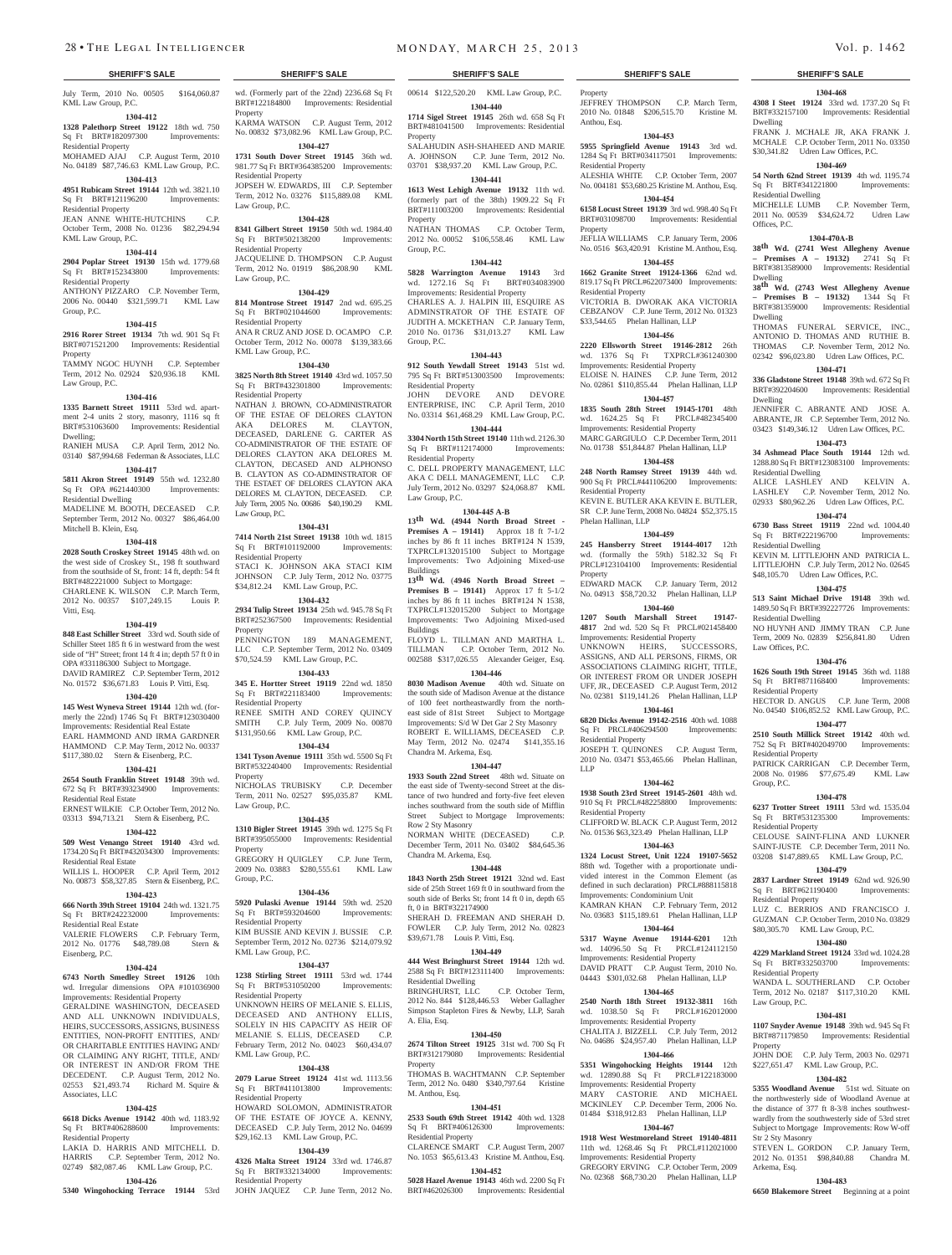on the southwesterly side of Blakemore Street (50 feet wide) at the distance of 134 feet, 3-5/8 inches northwestwardly measured along the said southwesterly side of Blakemore Street from the northwesterly side of Hortter Street (50 feet wide). Subject to Mortgage Improvements: Row B/gar, 2 Sty Masonry

JOSEPH D. JOHNSON, JR. C.P. January Term, 2012 No. 02040 \$189,458.28 Chandra M. Arkema, Esq.

#### **1304-484**

**7027 Andrews Avenue 19138-2109** 10th wd. 2172.06 Sq Ft BRT#101137700 Improvements: Residential Dwelling ROBERT L. JACKSON, JR. AND VENICE JACKSON C.P. August Term, 2012 No. 01523 \$66,932.66 Barbara A. Fein, Esq.

## **1304-485**

**1007 Rosalie Street 19149-3625** 35th wd. 1192.72 Sq Ft BRT#352043900 Improvements: Residential Dwelling GRIGORIY YUSUPOV AND IRINA RUBINOV C.P. August Term, 2012 No. 02156

## \$106,754.88 Barbara A. Fein, Esq.

**1304-486 4240 Romain Street 19124-4547** 23rd wd. 1195.74 Sq Ft BRT#232456700 Improvements:

Residential Dwelling VICTORIA B. CEBZANOV C.P. August Term, 2012 No. 00572 \$59,659.07 Barbara A. Fein, Esq.

#### **1304-487**

**4446 Salmon Street 19137** 45th wd. 1399.65 Sq Ft BRT#453270300 Subject to Mortgage Improvements: Residential Dwelling ZENIA BENT C.P. May Term, 2012 No. 02410 \$139,839.20 Udren Law Offices, P.C.

#### **1304-488**

**4829 Hazel Avenue 19143** 46th wd. 2310.00<br>Sq Ft BRT#461063000 Improvements: Sq Ft BRT#461063000 Residential Dwelling DAVID TIBBS AND DENISE E. TIBBS C.P.

May Term, 2010 No. 04558 \$159,324.03 Udren Law Offices, P.C. **1304-489**

### **854 East Rittenhouse Street 19138** 59th wd.

3200.40 Sq Ft BRT#591112100 Improvements: Residential Dwelling

PAMELA R. PITTS C.P. October Term, 2010 No. 03836 \$163,509.81 Mark J. Udren, Esq. **1304-490**

#### **6614 Dicks Avenue 19142-2601** 40th wd. 1183.92 Sq Ft BRT#406288400 Improvements:

Residential Property GLADYS GBONDO C.P. December Term, 2011 No. 1626 \$54,509.95 Scott A. Dietterick, Esq., Kimberly A. Bonner, Esq., Joel A. Ackerman, Esq., Ashleigh L. Marin, Esq., Ralph M. Salvia, Esq., Jaime R. Ackerman, Esq., Zucker, Goldberg & Ackerman, LLC

#### **1304-491**

**10981 Decatur 19154** 66th wd. 248,965 Sq Ft BRT#884280000 Subject to Mortgage Subject to Rent Improvements: Commercial PIDC FINANCING CORPORATION, AS REAL. OWNER AND 10981 DECATUR PARTNERS LP, AS MORTGAGOR AND EQUITABLE OWNER C.P. March Term, 2012 No. 00803 \$4,881,646.64 Loren L. Speziale, Esq.

#### **1304-492**

**2327 Loney Street 19152** 56th wd. 3019.30 Sq Ft OPA #561566800 Subject to Mortgage Improvements: Residential Property RONALD ZABOR C.P. January Term, 2012 No. 1694 \$105,215.20 Lauren Berschler Karl, Esq.

### **1304-493**

**4453 North 4th Street 19140** 7th wd. 716.31

#### Sq Ft BRT#072147700 Improvements:

Residential Property CARMEN G. CARRERO C.P. April Term, 2011 No. 1289 \$17,360.61 Christopher A. DeNardo, Esq.

#### **1304-494**

**1147 South 26th Street 19146** 36th wd. 972 Sq Ft PRCL#361393900 Improvements: Residential Property SHACONDA MCKENDRICK C.P. September

Term, 2008 No. 01964 \$89,121.98 Phelan Hallinan, LLP

### **1304-495**

**1201 Marlyn Road 19151-3126** 34th wd. 1296 Sq Ft PRCL#344272600 Improvements: Residential Property JAMES BARHAM AND CHERYL D. BARHAM AKA CHERYL BARHAM C.P.

## October Term, 2008 No. 00235 \$115,325.37 Phelan Hallinan, LLP

## **1304-496**

**2336 South Ithan Street 19143-6110**  40th wd. 1113.54 Sq Ft PRCL#402008400 Improvements: Residential Property JOSEPH T. QUINONES AKA JOSEPH QUINONES C.P. August Term, 2010 No.

## 04573 \$37,988.22 Phelan Hallinan, LLP **1304-497**

**6720 Dicks Avenue 19142-2605** 40th wd.

## **SHERIFF'S SALE SHERIFF'S SALE SHERIFF'S SALE SHERIFF'S SALE SHERIFF'S SALE**

1088 Sq Ft PRCL#406291300 Improvements: Residential Property JOSEPH T QUINONES C.P. August Term, 2010 No. 02247 \$55,557.31 Phelan Hallinan, LLP

#### **1304-498**

**2732 Earp Street 19146-3714** 36th wd. 700 Sq Ft PRCL#362109700 Improvements: Residential Property BYRON LAMPKIN C.P. June Term, 2009 No. 00909 \$100,541.73 Phelan Hallinan, LLP

## **1304-499**

**5645 Warrington Avenue AKA 5645 Warrington Street 19143-4722** 51st wd. 1144 Sq Ft PRCL#513306000 Improvements: Residential Property JOSPEH T. QUINONES C.P. August Term, 2010 No. 00028 \$43,655.14 Phelan Hallinan, LLP

#### **1304-500**

**2537 South Shields Street AKA 2537 Shields Street 19142-2711** 40th wd. 1360 Sq Ft PRCL#406023900 Improvements: Residential Property JOSEPH T. QUINONES C.P. January Term, 2011 No. 03732 \$54,443.73 Phelan Hallinan,

LLP **1304-501**

**5330 Grays Avenue 19143-5821** 51st wd. 825 Sq Ft PRCL#512111800 Improvements: Residential Property JOSEPH T. QUINONES C.P. August Term, 2010 No. 00253 \$37,349.47 Phelan Hallinan, LLP

#### **1304-502**

**7604 Brentwood Road 19151-2021** 34th wd. 1308.89 sq Ft PRCL#343224100 Improvements: Residential Property MARK R. ROSE C.P. January Term, 2010 No. 01070 \$112,483.64 Phelan Hallinan, LLP

## **1304-503**

**4844 Ogle Street 19127-1905** 21st wd. 1336.50 Sq Ft PRCL#212429300 Improvements: Residential Property THOMAS DESTEFANO C.P. March Term, 2010 No. 03549 \$234,781.06 Phelan

Hallinan, LLP

**1304-504 2928 North Lawrence Street 19133-3209**  33rd wd. 522 Sq Ft PRCL#192181600 Improvements: Residential Property GARTH C. JACKSON AKA GARTH JACKSON C.P. May Term, 2012 No. 02952 \$15,844.78 Phelan Hallinan, LLP

#### **1304-505**

**4766 Vista Street 19136-4113** 65th wd. 903.60 Sq Ft PRCL#651034800 Improvements: Residential Property PATRICK FATTORE AND GERALYN FATTORE C.P. April Term, 2012 No. 01446 \$53,026.61 Phelan Hallinan, LLP

#### **1304-506**

**5910 A Street 19120-2004** 61st wd. (formerly part of the 42nd) 1388.05 Sq Ft PRCL#612492000 Improvements: Residential Property

KACIE S. O'BANNON AND DARRIN S. O'BANNON C.P. September Term, 2012 No. 00507 \$98,508.43 Phelan Hallinan, LLP

### **1304-507**

**2642 South 62nd Street 19142-3030** 40th wd. 1144 Sq Ft PRCL#402111900 Improvements: Residential Property JOSEPH T. QUINONES C.P. August Term, 2010 No. 00846 \$55,365.53 Phelan Hallinan, LLP

#### **1304-508**

**2703 Phillips Terrace 19153-1727** 40th wd. 2781.90 Sq Ft PRCL#405930500 Improvements: Residential Property JEANNE H. MEGALI AND LORELEI MEGALI C.P. April Term, 2012 No. 00758

\$104,195.51 Phelan Hallinan, LLP **1304-509**

#### **2906 South Dewey Street AKA 2906 Dewy Street 19142-3408** 40th wd. 1137.45 Sq Ft

PRCL#402084100 Improvements: Residential Property JOSEPH T. QUINONES C.P. July Term, 2010 No. 03564 \$57,622.19 Phelan Hallinan, LLP

#### **1304-510**

**8212 Dorcas Street 19152-2210** 56th wd. 3947.40 Sq Ft PRCL#562313714 Improvements: Residential Property JOSEPH MAGID C.P. September Term, 2011 No. 01778 \$209,953.25 Phelan Hallinan, LLP

#### **1304-511A-C**

**59th Wd. (5737 Knox Street – Premises A – 19144)** 59th wd. 1494 Sq Ft BRT#593176600 Improvements: Residential Dwelling

**12th Wd. (151 West Apsley Street – Premises B – 19144)** 12th wd. 2576 Sq Ft BRT#123006600 Improvements: Residential Dwelling

**23rd Wd. (1924 Berkshire Street - Premises C – 19124)** 980 Sq Ft BRT#232032000 Subject to Mortgage Improvements: Residential Dwelling LIBERATED PROPERTY HOLDINGS IV, LLC C.P. October Term, 2012 No. 808 \$264,166.48 Weber Gallagher Simpson Stapleton Fires & Newby, LLP, Sarah A. Elia, Esq.

## Vol. p. 1463 **MONDAY, MARCH 25, 2013** THE LEGAL INTELLIGENCER • 29

**1304-512 2351 Moore Street** 36th wd. 870 Sq Ft BRT#364110700 Improvements: Row 2 Sty

ERIC J. DUA, EFRAIM DUA AND MARLA DUA C.P. April Term, 2011 No. 02075 \$65,728.78 Emory A. Wyant, Jr., Esq. **1304-513 4039 Dungan Street 19124** 33rd wd. Easterly side of Dungan Street 275 ft 7-1/2 in northward from the northerly side of Luzerne Street; front 14 ft 3 in; depth 60 ft 0 in BRT#332420500

HERNONDEZ CROMWELL C.P. August Term, 2012 No. 00518 \$100,184.41 Louis

**1304-514 2718 West York Street** 28th wd. Situate on the south side of York Street at the distance of 175 ft 6-7/8 inches westward from the west side of 27th street. Subject to Mortgage Improvements: Row 2 Sty Masonry WILLIE REED (DECEASED) C.P. June Term, 2012 No. 03956 \$28,133.63 Chandra

**1304-515 206 Radburn Road** 63rd wd. 3691.21 Sq Ft BRT#632192000 Improvements: Residential

JEANNE E. BLACK AND ROY C. BLACK C.P. July Term, 2012 No. 00594 \$243,861.77

**1304-516**

AKA MAUREEN HARRISON C.P. September Term, 2012 No. 002414 \$125,771.97

**1304-517 2016 South Alden Street 19143** 40th wd. 795 Sq Ft BRT#401023800 Improvements: Residential

KIM ISON C.P. September Term, 2012 No. 3528 \$38,131.77 Christopher A. DeNardo, Esq. **1304-518 12135 Academy Rd, Unit 26 19154** 66th wd. 1200 Sq Ft. All that certain unit in the property know, named and identified as "Liberty Estates, a Townhouse Condominium," located in the 66th ward of the city of Philadelphia, commonwalth of Pennsylvania being designated on said Declaration Plan as unit 26 together with the proportionate undivided interest in the Common Elements (as defined in the declaration). BRT#888660525 Subject to Mortgage

JEBEH KAWAH C.P. November Term, 2011 No. 00164 \$11,865.42 Hal A. Barrow, Esq. **1304-519 620 Mountain Street 19148** row 2 story masonry BRT#012109500 Improvements:

DOUGHERTY, AND THE UNITED STATES OF AMERICA C/O US ATTORNEY FOR THE EASTERN DISTRICT OF PENNSYLVANIA C.P. April Term, 2012 No. 03305 \$83,918.21

**1304-520 1123 Foster Street 19116** 58th wd. 54' frontage x 180' depth OPA #582175912 Improvements:

NAILIA LYSENKO AND VLADIMIR LYSENKO AKA VLADIMIRS LYSENKO C.P. June Term, 2012 No. 043469 \$367,996.19 Richard M. Squire & Associates, LLC **1304-521 6520 Kindred Street 19149** 35th wd. 18'3" frontage x 78'4" depth OPA #541200000

**1304-522 2061 East Sanger Street 19124** 41st wd. 2453.07 Sq Ft, row b/gar 2 sty, masonry BRT#411038700 Improvements: Residential Dwelling

OLUWAKEMI ASHEBU C.P. August Term,<br>2010 No. 01545 \$105,540.92 McCabe, 2010 No. 01545 \$105,540.92 Weisberg, & Conway, P.C.

**1304-523 5844 Lansdowne Avenue 19131** 4th wd. 2640.48 Sq Ft, row conv/apartment 2 sty, masonry BRT#043184200 Improvements: Residential

GEORGE GORDON C.P. June Term, 2009 No. 02400 \$107,940.41 McCabe, Weisberg,

**1304-524 1964 Dallas Street 19138** 10th wd. 2396 Sq Ft; row b/gar 2 sty masonry BRT#101287600 Improvements: Residential Dwelling JAMES SMITH, KNOWN SURIVING HEIR OF ELIZABETH SMITH, DECEASED MORTGAGOR AND REAL OWNER AND

DOUGHERTY, MARY

Powers, Kirn, & Javardian, LLC

Christopher A. DeNardo, Esq.

Improvements: Condominium

Residential Dwelling<br>GEORGE DOI

Residential Property

Associates, LLC

Dwelling

& Conway, P.C.

Federman & Associates, LLC

Improvements: Residential Property KAREN TAYLOR C.P. January Term, 2007 No. 003389 \$119,368.45 Richard M. Squire &

Masonry; Residential

Improvements:

P. Vitti, Esq.

M. Arkema, Esq.

Residential Property

Dwelling

Property

ALL UNKNOWN SURIVING HEIRS OF ELIZABETH SMITH, DECEASED MORTGAGOR AND REAL OWNER. C.P. November Term, 2011 No. 03136 \$77,245.32 McCabe, Weisberg, & Conway, P.C.

**1304-538 2021 East Birch Street** 25th wd. Northeast side of Birch Street 178 ft 0 in northwest of Frankford Avenue; front 14 ft 4 in; depth 61 ft 0

AMERICAN DREAM PROPERTIES, LLC C.P. May Term, 2010 No. 001177 \$556,008.41

**1304-539 2011 East Sergeant Street** 31st wd. North side of Sergeant Street 248 ft 0 in west of Coral Street; front 15 ft 3 in, depth 73 ft 7 in

AMERICAN DREAM PROPERTIES, LLC C.P. May Term, 2010 No. 001177 \$556,008.41

**1304-540 4452 North 16th Street** 13th wd. West side of 16th Street 31 ft 0 in south of Wingohoking Street; front 14 ft 10 in; depth 70 ft, 0 in.

AMERICAN DREAM PROPERTIES, LLC C.P. May Term, 2012 No. 001177 \$556,008.41

**1304-541 604 West Clearfield Street** 37th wd. South of Clearfield Street 31 ft 3 in west of 6th Street; front 15 ft 3 in, depth 45 ft, 75.8 in

AMERICAN DREAM PROPERTIES, LLC C.P. May Term, 2010 No. 001177 \$556,008.41

**1304-542 3135 Jasper Street** 25th wd. South side of Jasper Street front 15 ft 6-1/2 in, depth 56 ft 4

AMERICAN DREAM PROPERTIES, LLC C.P. May Term, 2010 No. 001177 \$556,008.41

**1304-543 4240 Paul Street** 23rd wd. Northwest sie of Paul Street 345 ft 10-7/8 in northeast of Womrath Street front 20 ft 0 in; depth 100 ft 0 in. AMERICAN DREAM PROPERTIES, LLC C.P. May Term, 2010 No. 001177 \$556,008.41

**1304-544 818 East Schiller Street** 33rd wd. South side of Schiller Street 151 ft 7-3/8 in east of "G" Street; front 15 ft 7-1/8 in, depth 60 ft 0 in. AMERICAN DREAM PROPERTIES, LLC C.P. May Term, 2010 No. 001177 \$556,008.41

**1304-545 3446 North 6th Street** 43rd wd. West side of Sixth Street 32 ft 0 in south of Tioga Street 32 ft 0 in; front 14 ft 0 in; depth 70 ft 0 in. AMERICAN DREAM PROPERTIES, LLC C.P. May Term, 2010 No. 001177 \$556,008.41

**1304-546 4354 Penn Street** 23rd wd. Northwest side of Penn Street 120 ft 0 in southwest of Unity Street; front 20 ft 0 in, depth 69 ft 6 in,

AMERICAN DREAM PROPERTIES, LLC C.P. May Term, 2010 No. 002137 \$258,933.57

**1304-547 4701 Hawthorne Street** 23rd wd. South side of Hawthorne Street 40 ft 0 in northeast of Margaret Street; front 15 ft 5-1/2 in, depth 81 ft

AMERICAN DREAM PROPERTIES, LLC C.P. May Term, 2010 No. 002137 \$258,933.57

**1304-548 6024 Agusta Street** 53rd wd. 1215 sq ft Improvements: 2 Story Row Home With Garage DON N. OKORO, SEVERITY, AKA NDUBUISI OKORO C.P. April Term, 2012 No. 00608 \$162,200.75 Elliot H. Berton, Esq. **1304-549 7821 Thouron Avenue 19150** 50th wd. 2050.00 Sq Ft BRT#502166500 Subject to Mortgage Improvements: Residential Dwelling CARMEN ELEAZER AND JAMES A. ELEAZER C.P. April Term, 2012 No. 00141 \$103,494.83 Udren Law Offices, P.C. **1304-550 5113 Hawthorne Street 19135** Land 840.01 Sq Ft; improvement 810 Sq Ft BRT#622258900

EFRAIM DUA AKA EFRAIN DUA C.P. October Term, 2012 No. 01202 \$53,576.02

**1304-551 6025 Reach Street 19111-5910** 35th wd. 1722.82 Sq Ft PRCL#352244500 Improvements: Residential Property THOMAS W. REDMOND, JR. C.P. January Term, 2012 No. 01851 \$89,876.53 Phelan

**1304-552 110 Flagstaff Road 19115-3410** 63rd wd. 20576.70 Sq Ft PRCL#632180100 Improvements: Residential Property

in Improvements:

Phillip D. Berger, Esq.

Phillip D. Berger, Esq.

Phillip D. Berger, Esq.

Improvements:

Improvements:

Improvements:

Phillip J. Berger, Esq.

in Improvements:

Phillip D Berger, Esq.

Phillip D. Berger, Esq.

Phillip D. Berger, Esq.

Phillip D. Berger, Esq.

Phillip D. Berger, Esq.

7-5/8 in Improvements:

Phillip D. Berger, Esq.

Improvements:

Hallinan, LLP

Brian H. Smith, Esq.

Improvements:

## **304-525**

**1313 East Lycoming Street 19124** 33rd wd. 2704 Sq Ft BRT#332060800 Improvements: Residential Dwelling; Row 2 Sty Masonry JAMIE J. BAKER, ADMINISTRATOR OF THE ESTATE OF MAE BAKER, DECEASED MORTGAGOR AND REAL OWNER C.P. August Term, 2010 No. 02305 \$132,610.35 McCabe, Weisberg, & Conway, P.C.

## **1304-526**

**604-36 South Washington Square 19106**  5th wd. 1063 Sq Ft; res condo 5+sty, masonry BRT#888051092 Improvements: Residential Dwelling

CAMILLE E. HARMON C.P. June Term, 2012 No. 02171 \$385,451.30 McCabe, Weisberg, & Conway, P.C.

#### **1304-527**

**2176 Furley Street 19138** 17th wd. 1782.25 Sq Ft; row 2 sty, masonry BRT#171113300 Improvements: Residential Dwelling DOROTHY O. JOHNSON AKA DOROTHY JOHNSON AND THE UNITED STATES OF AMERICA C.P. July Term, 2012 No. 01685 \$54,193.20 McCabe, Weisberg, & Conway, P.C. **1304-528**

#### **2023 South Third Street 19148** 39th wd. 2928 Sq Ft; row conv/apartment 3 sty, masonry

**2647 East Huntingdon Street 19125** 18th wd. 1200 Sq Ft BRT#314165200 Improvements: JASON G. HARRISON AKA JASON HARRISON AND MAUREEN R. HARRISON BRT#391340500 Improvements: Residential Dwelling JOHN N. SHEPPARD C.P. September Term, 2012 No. 01680 \$93,768.55 McCabe, Weisberg, & Conway, P.C.

#### **1304-529**

**6826 Guyer Avenue 19142** 40th wd. 2176 Sq Ft; row b/gar 2sty, masonry BRT#406329500 Improvements: Residential Dwelling ISAAC W. TAYE AND UNITED STATES OF AMERICA C.P. August Term, 2010 No. 05028 \$100,070.48 McCabe, Weisberg, & Conway, P.C.

## **1304-530**

**8117 Burholme Avenue 19111** 63rd wd. 4036 Sq Ft; semi det 2 sty, masonry BRT#631023700 Improvements: Residential Dwelling JEANNIE P. CAHILL C.P. July Term, 2012 No. 03505 \$227,664.78 McCabe, Weisberg, & Conway, P.C.

#### **1304-531**

**108 West Harvey Street 19144** 59th wd. 6450 Sq Ft; s/d conv, apartment 3 sty, stone BRT#593047900 Improvements: Residential Dwelling

CHAVONE JACKSON C.P. November Term, 2009 No. 00190 \$274,911.78 McCabe, Weisberg, & Conway, P.C.

## **1304-532**

**4958 North 9th Street 19141** 49th wd. 2838.68 Sq Ft; row 2 sty, masonry BRT#491300500 Improvements: Residential Dwelling OLLIE MAE ROBINSON AND LAKESHA SMITH C.P. June Term, 2009 No. 01586 \$98,835.69 McCabe, Weisberg, & Conway, P.C.

## **1304-533**

**1834E Sanger Street 19124** 62nd wd. 2285.94 Sq Ft, Row 2 sty, masonry BRT#622158900 Improvements: Residential Dwelling LISA NORTON, AS ADMINISTRATOR OF THE ESTATE OF RICHARD NORTON C.P. April Term, 2010 No. 03424 \$70,116.68 McCabe, Weisberg, & Conway, P.C.

## **1304-534**

**1902 East Cambria Street** 25th wd. Southwest side of Cambria Street 17 ft 0 in southeast of Jasper Street; front 16 ft 0 in; depth 97 ft 0 in Improvements: AMERICAN DREAM PROPERTIES, LLC C.P. May Term, 2010 No. 001177 \$556,008.41

**3037 Boudinot Street** 7th wd. East side of Boudinot Street 205 ft 6 in north of Indiana Street; front 14 ft 6 in; depth 56 ft 0 in

AMERICAN DREAM PROPERTIES, LLC C.P. May Term, 2010 No. 001177 \$556,008.41

**1304-536 1418 Church Street** 23rd wd. Southwest side of Church Street 148 ft 9.875 in southeast of Leiperer Street; front 16 ft 0 in; depth 68 ft .75

AMERICAN DREAM PROPERTIES, LLC C.P. May Term, 2010 No. 001177 \$556,008.41

**1304-537 1840 East Madison Street** 45th wd. Southwest side of Madison Street 200 ft 0 in northwest of Jasper Street; front 14 ft 0 in; depth 78 ft 6 in. AMERICAN DREAM PROPERTIES, LLC C.P. May Term, 2010 No. 001177 \$556,008.41

#### **1304-535**

Phillip D. Berger, Esq.

Phillip D. Berger, Esq.

in Improvements:

Phillip D. Berger, Esq.

Phillip D. Berger, Esq.

Improvements: